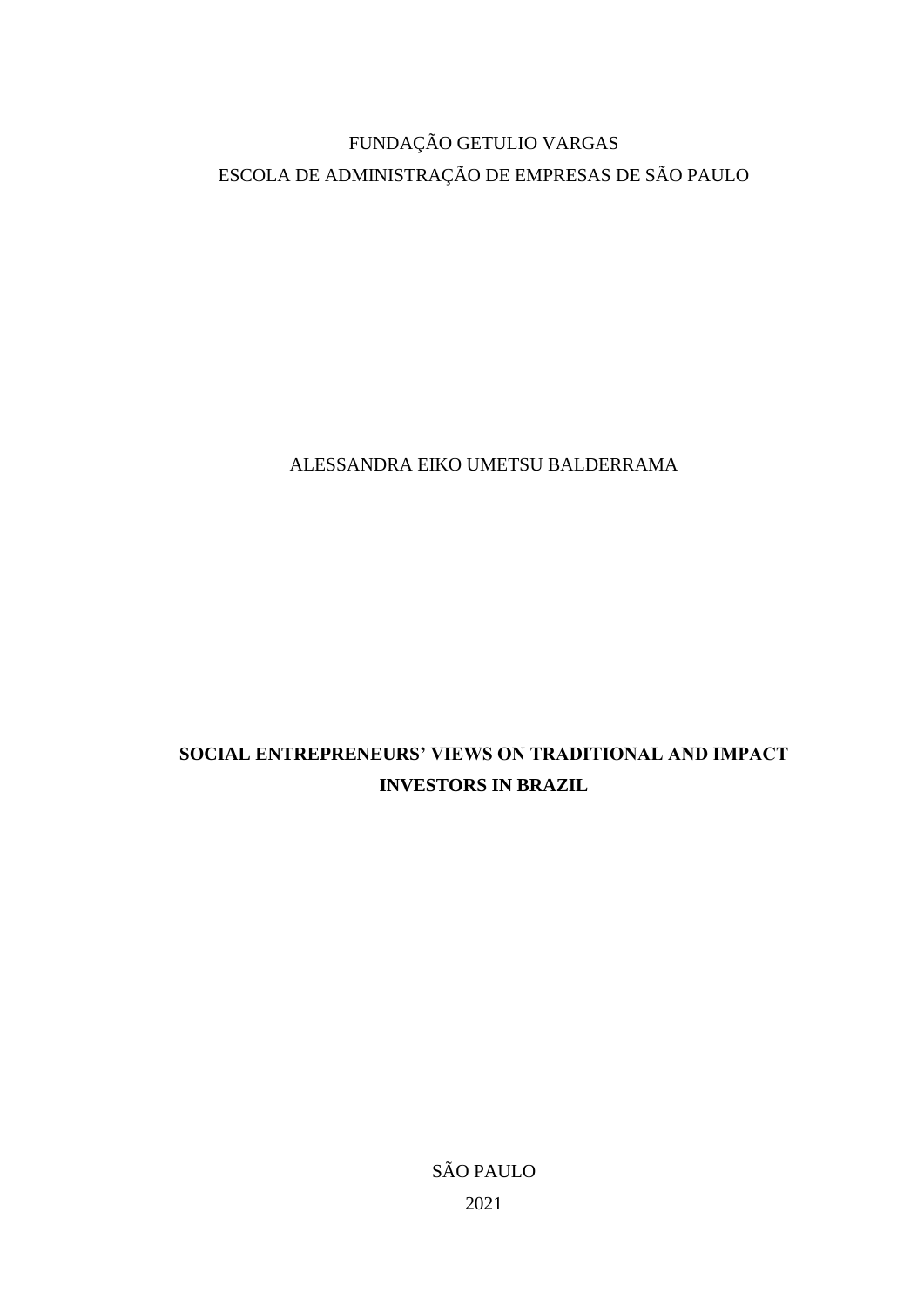# ALESSANDRA EIKO UMETSU BALDERRAMA

# **SOCIAL ENTREPRENEURS' VIEWS ON TRADITIONAL AND IMPACT INVESTORS IN BRAZIL**

Thesis presented to Escola de Administração de Empresas de São Paulo of Fundação Getulio Vargas, as a requirement to obtain the title of Master in International Management (MPGI).

Knowledge Field: International Economics and Finance; Social Finance; Impact Investing

Advisor: Prof. Dr. Lauro Emilio Gonzalez Farias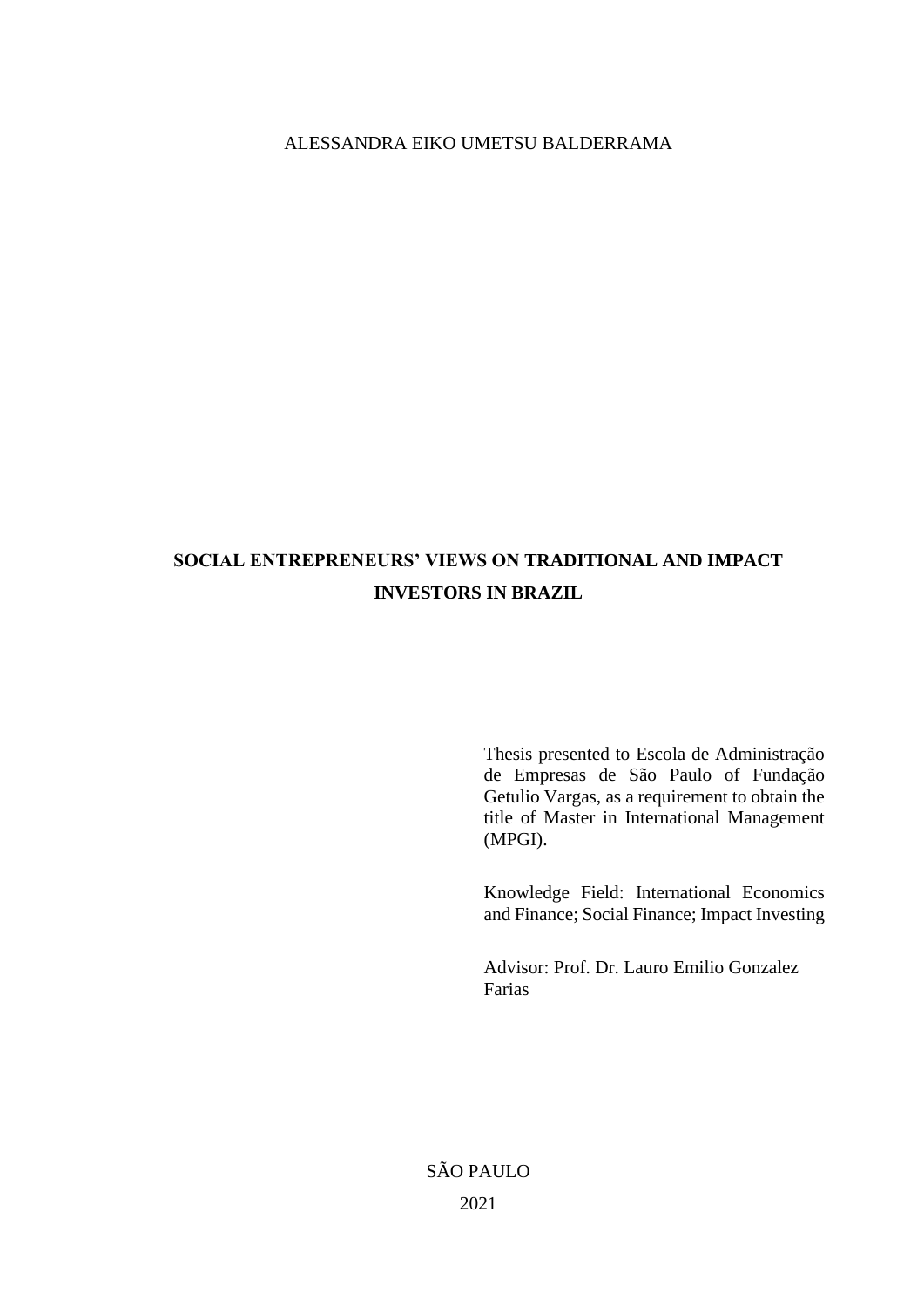Balderrama, Alessandra Eiko Umetsu Social entrepreneurs' views on traditional and impact investors in Brazil. Alessandra Eiko Umetsu Balderrama. – 2021. 61f.

Orientador: Lauro Gonzalez

Dissertação (Mestrado Profissional MPGI) – Fundação Getulio Vargas, Escola de Administração de Empresas de São Paulo.

1. Empreendedorismo social. 2. Empreendedores. 3. Investimentos - Aspectos sociais. 4. Fundos de investimento. I. Gonzalez, Lauro. II. Dissertação (mestrado profissional MPGI) – Escola de Administração de Empresas de São Paulo. III. Fundação Getulio Vargas. IV. Título.

CDU 658.011.49

Ficha Catalográfica elaborada por: Isabele Oliveira dos Santos Garcia CRB SP-10191/O Biblioteca Karl A. Boedecker da Fundação Getulio Vargas - SP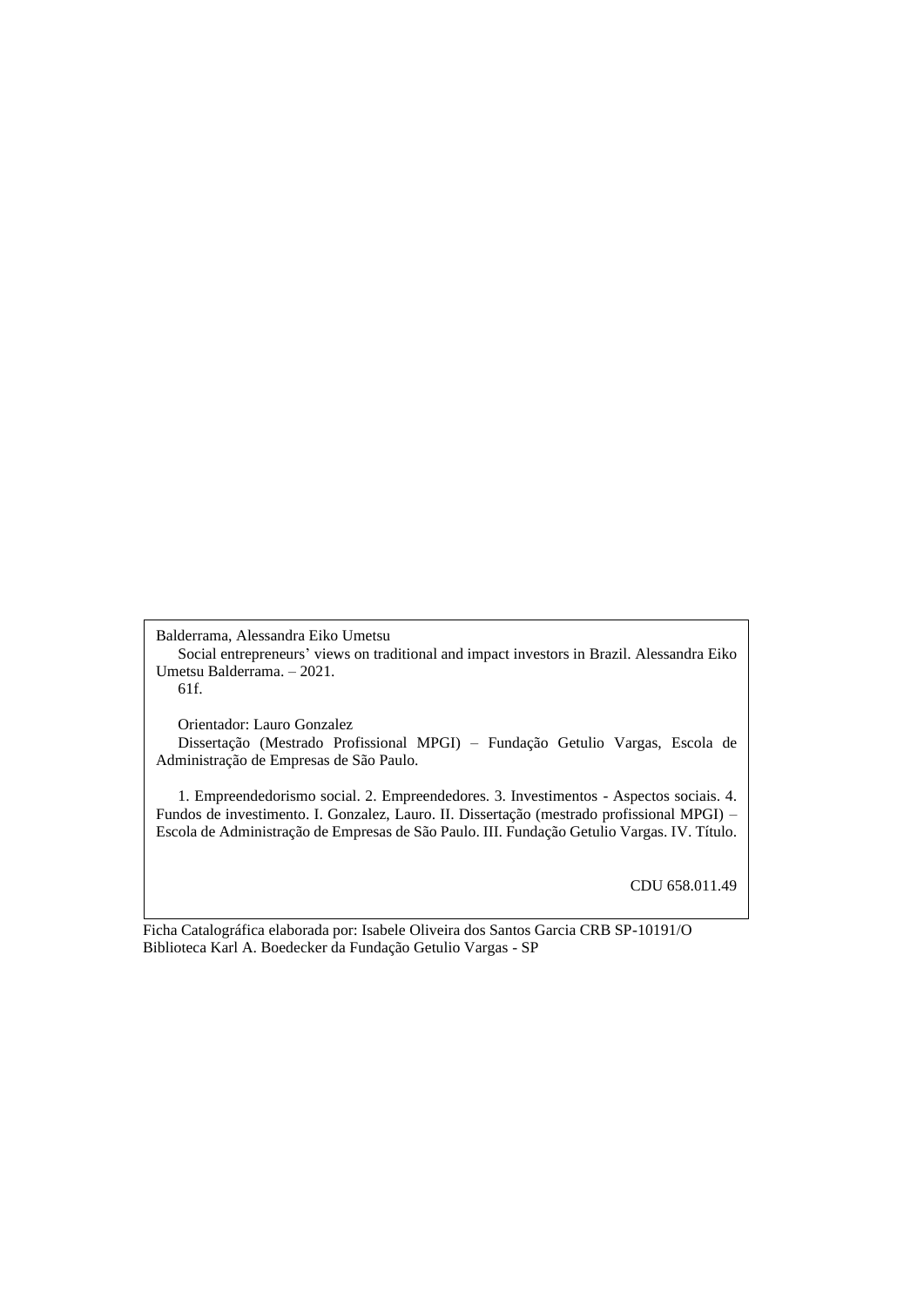# ALESSANDRA EIKO UMETSU BALDERRAMA

# **SOCIAL ENTREPRENEURS' VIEWS ON TRADITIONAL AND IMPACT INVESTORS IN BRAZIL**

Thesis presented to Escola de Administração de Empresas de São Paulo of Fundação Getulio Vargas, as a requirement to obtain the title of Master in International Management (MPGI).

Knowledge Field: International Economics and Finance; Social Finance; Impact Investing

**Approval Date:** 13/12/2021

Committee members:

Prof. Dr. Lauro Emilio Gonzalez Farias

\_\_\_\_\_\_\_\_\_\_\_\_\_\_\_\_\_\_\_\_\_\_\_\_\_\_\_\_\_\_\_\_\_\_\_

\_\_\_\_\_\_\_\_\_\_\_\_\_\_\_\_\_\_\_\_\_\_\_\_\_\_\_\_\_\_\_\_\_\_\_

\_\_\_\_\_\_\_\_\_\_\_\_\_\_\_\_\_\_\_\_\_\_\_\_\_\_\_\_\_\_\_\_\_\_\_

Prof. Dr. Tânia Pereira Christopoulos

Prof. Dr. Edgard Elie Roger Barky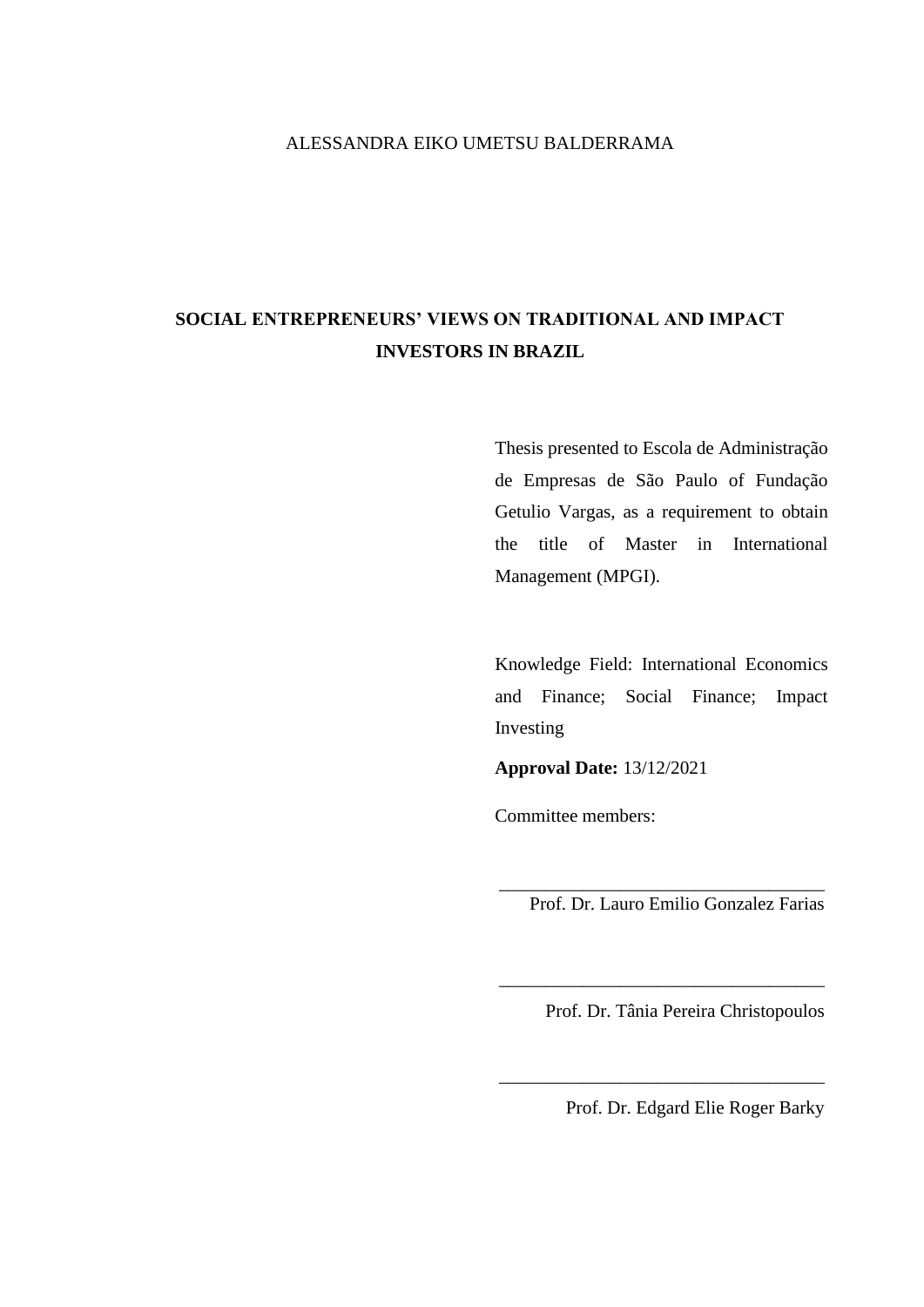#### **ACKNOWLEDGEMENTS**

There are many people to whom I am grateful and who deserve recognition for this work. To my friends, professors, supervisors, and professionals who have dedicated part of their time to my research, my sincere gratitude for being part of this incredible experience, for sharing knowledge and invaluable advice, and for the support in these two years of the master's program.

Special thanks and heartfelt gratitude to my parents, who have always been there for me throughout my education and life journey. It would be extremely difficult for me to complete this phase of my life without your understanding, encouragement, and support. Thank you for always being by my side, fostering and assisting my development, and the realization of my greatest dreams.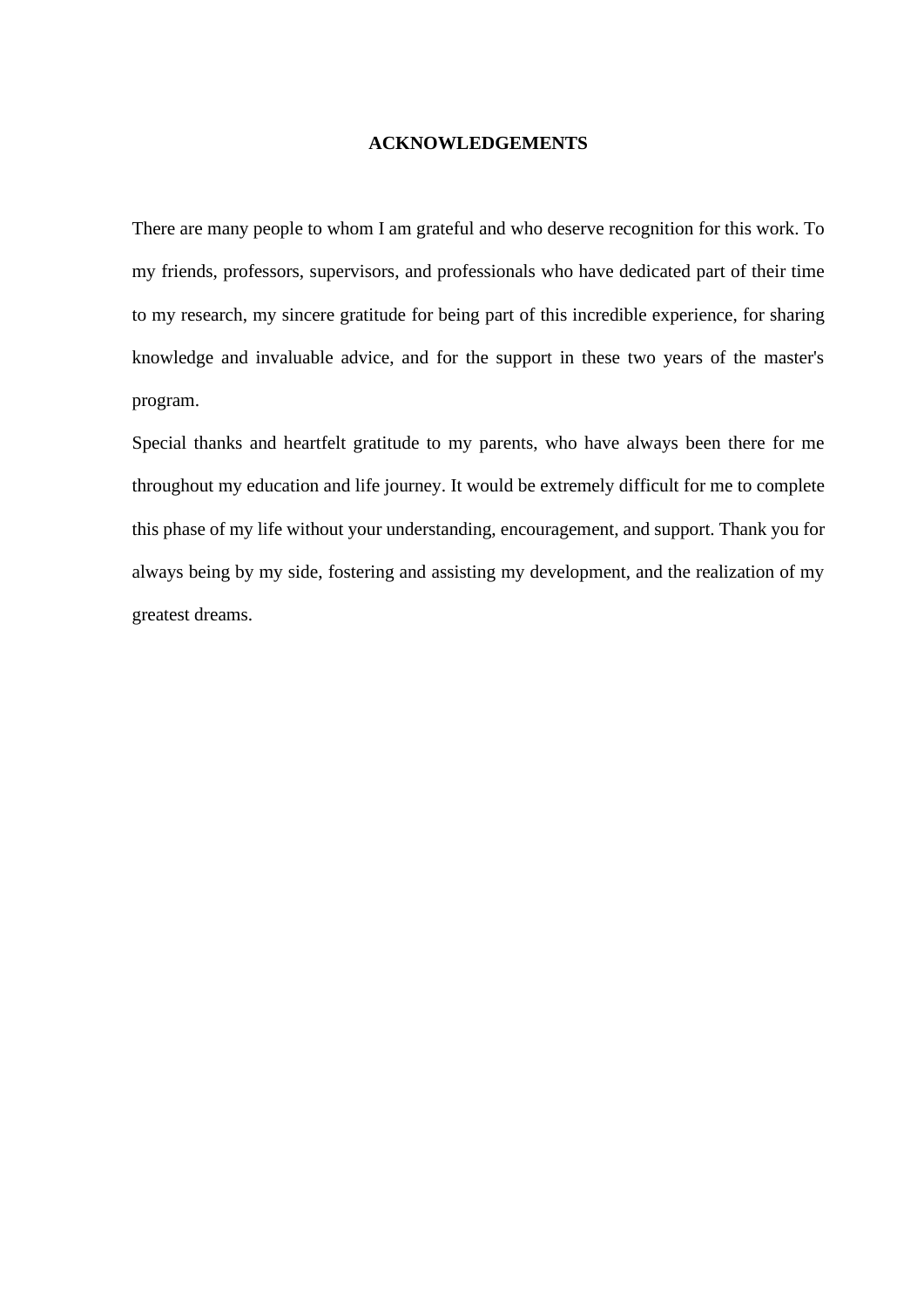## **ABSTRACT**

From the viewpoint of social entrepreneurs in Brazil who may resort to various sources of financing in the process of establishing and expanding their businesses while generating social and/or environmental impact, this study aims to identify and evaluate significant differences concerning their interactions with traditional and impact investors.

To understand under what conditions these interactions occur, we have resorted to conceptual discussions, through secondary sources, about what configures social entrepreneurship, impact investing, and the landscape of capital available to early and growth-stage businesses with a clear social impact purpose.

In addition, we developed a qualitative questionnaire and interviewed six for-profit social entrepreneurs in Brazil. The topics discussed centered around the sources and volume received in the fundraising process, the influence of both types of funds on decisions and the business model, and the range of social impact evaluation mechanisms available.

The interviews reveal discrepancies in the approaches and in the influence these funds have on the investees' business. We conclude that while the impact investing field is evolving, there are some points from the demand perspective that must be addressed so impact investing can reach its full potential.

**Keywords:** Impacting Investing; Social Entrepreneurship; Traditional Funds; Investment Sources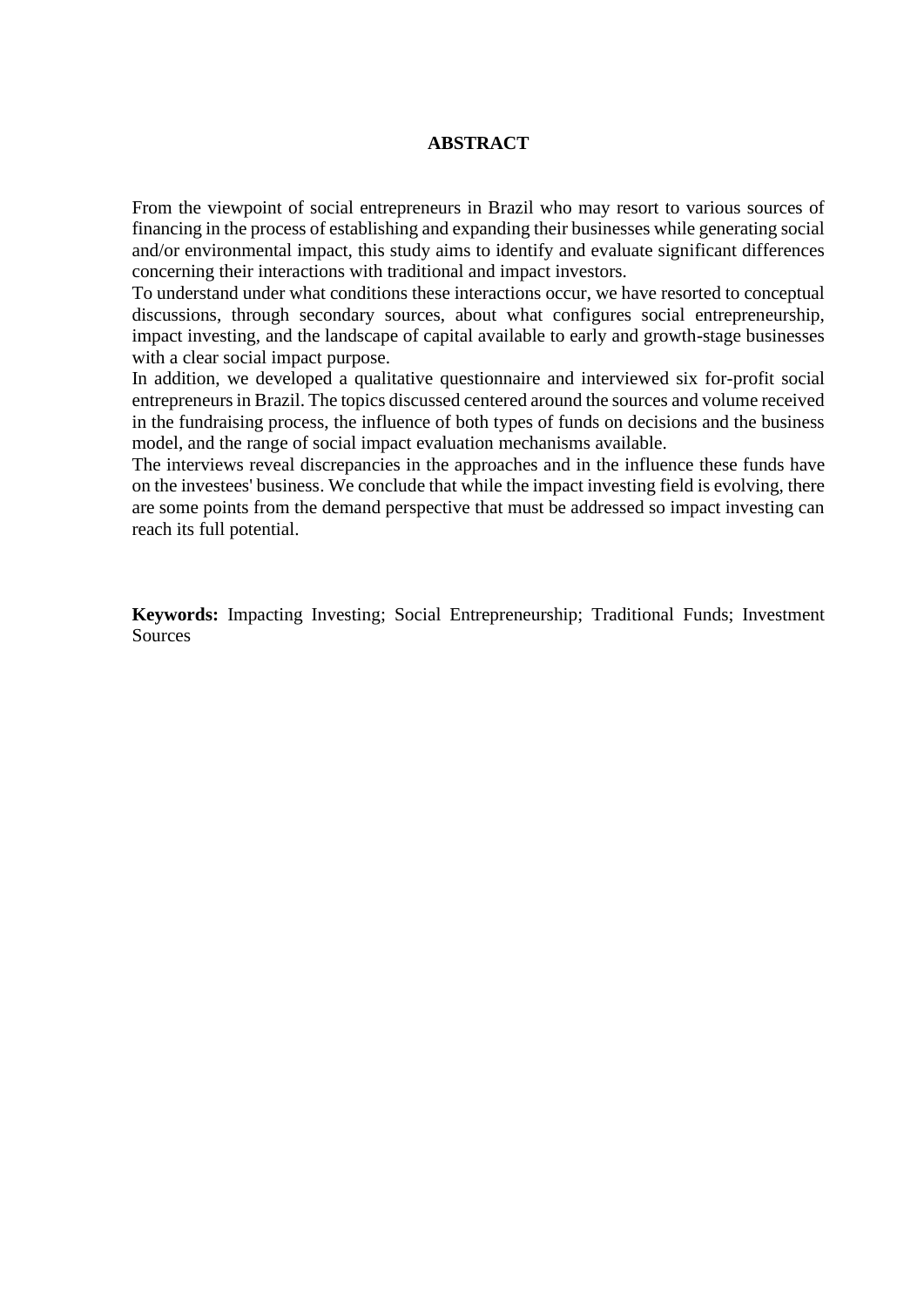## **RESUMO**

Da perspectiva dos empreendedores sociais no Brasil que podem recorrer a diferentes fontes de investimento no processo de estabelecer e expandir seus negócios, este estudo tem como objetivo identificar e avaliar diferenças significativas relativas às suas interações com investidores tradicionais e de impacto.

Para entender sob quais condições essas interações ocorrem, recorremos a discussões conceituais, através de fontes secundárias, sobre o que se configura como empreendedorismo social, investimento de impacto e o panorama de fontes de capitais disponível para empresas em fase inicial e de crescimento com um claro propósito de impacto social.

Além disso, desenvolvemos um questionário qualitativo e entrevistamos seis empreendedores sociais no Brasil. Os tópicos discutidos centraram-se em torno das fontes e volume recebidos no processo de captação de investimentos, a influência de ambos os tipos de fundos nas decisões e nos modelos de negócios das investidas, e na gama de mecanismos de avaliação de impacto disponíveis.

As entrevistas revelam discrepâncias nas abordagens e influência que estes fundos têm sobre os negócios das suas investidas. Concluímos que, embora o campo de investimento de impacto esteja evoluindo, há ainda alguns pontos da perspectiva da demanda que devem ser abordados para que os investimentos de impacto possam atingir seu pleno potencial.

**Palavras-chave:** Investimentos de Impacto; Empreendedorismo Social; Fundos Tradicionais; Fontes de Investimento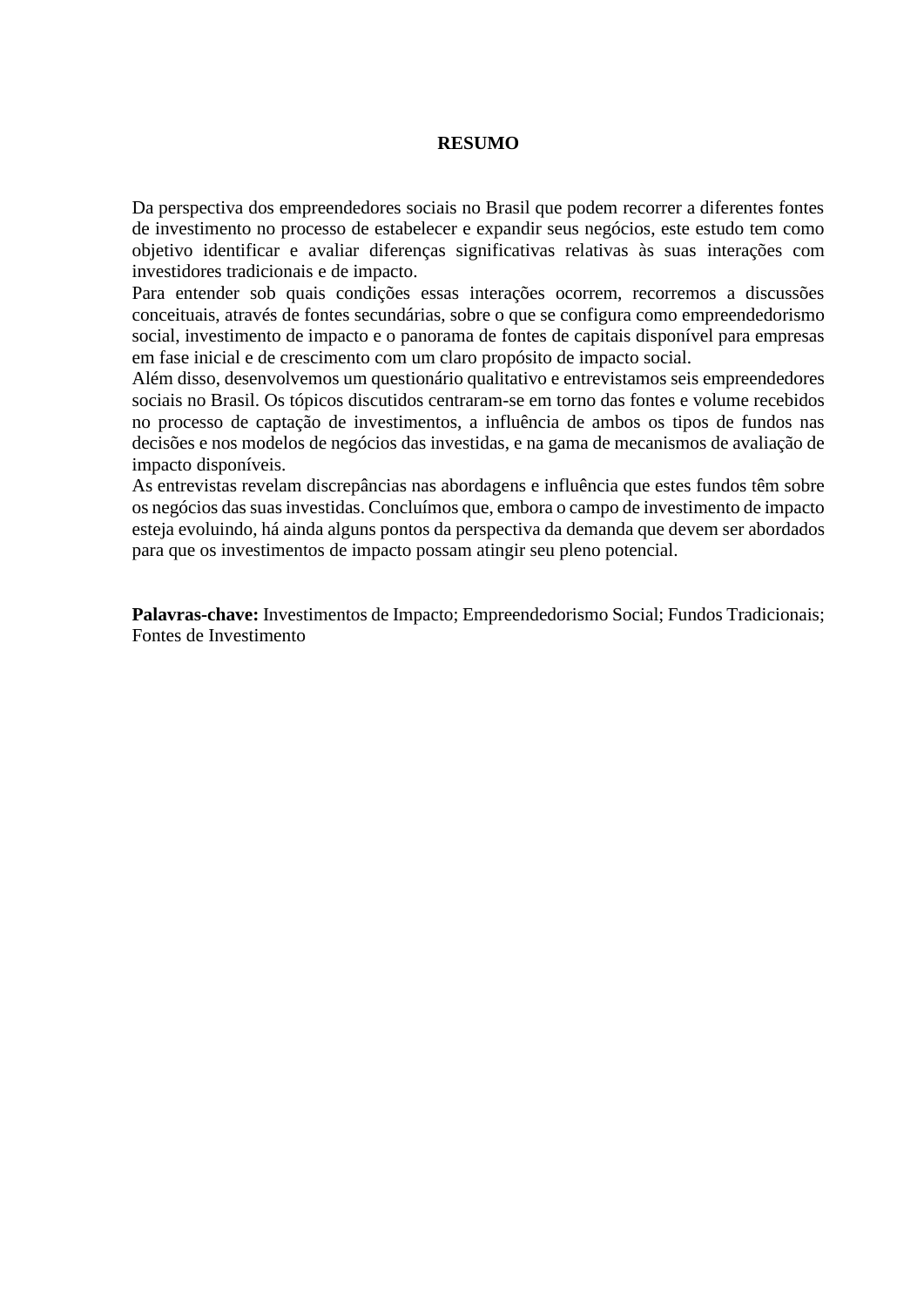# **TABLE OF CONTENTS**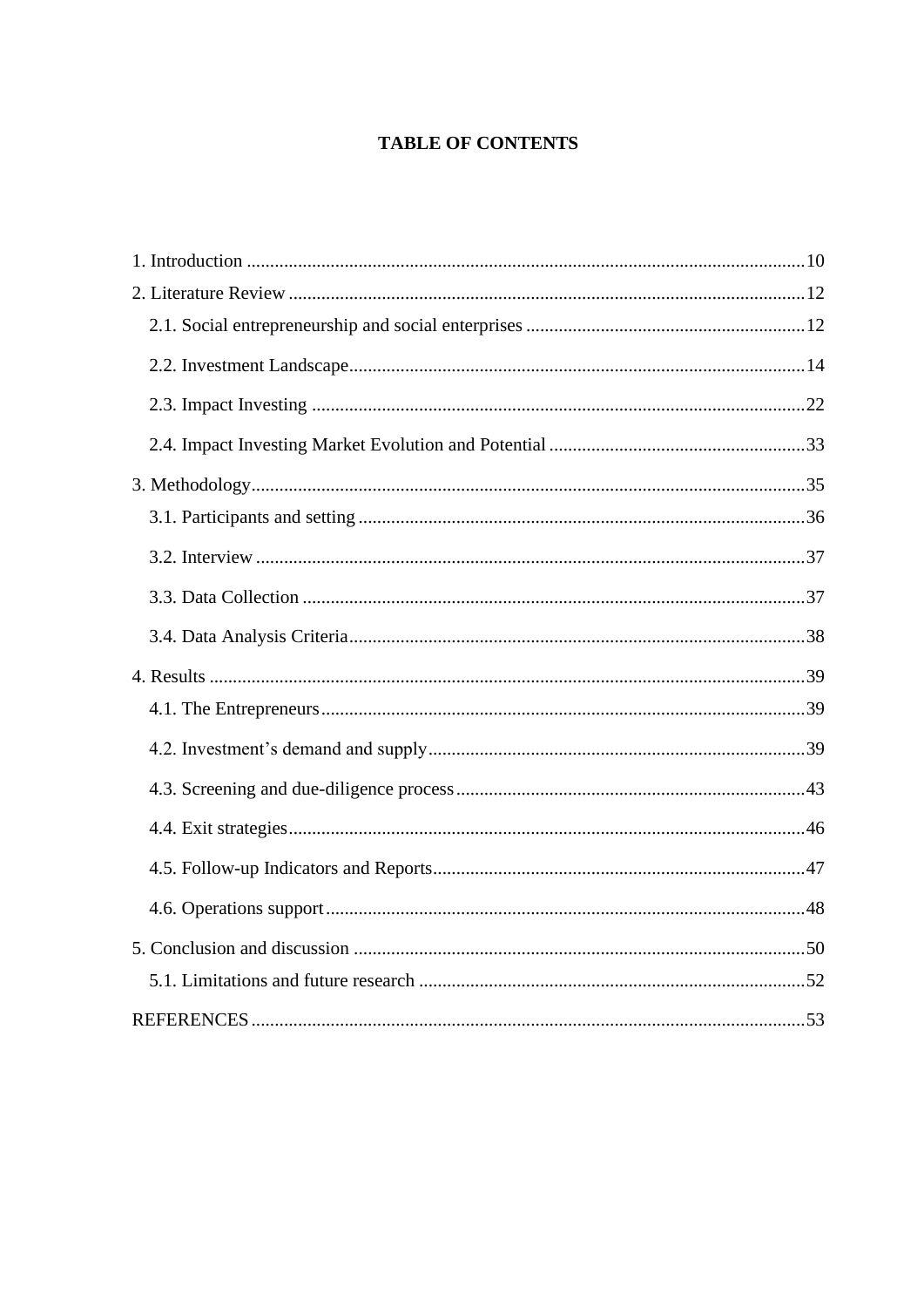# **LIST OF TABLES**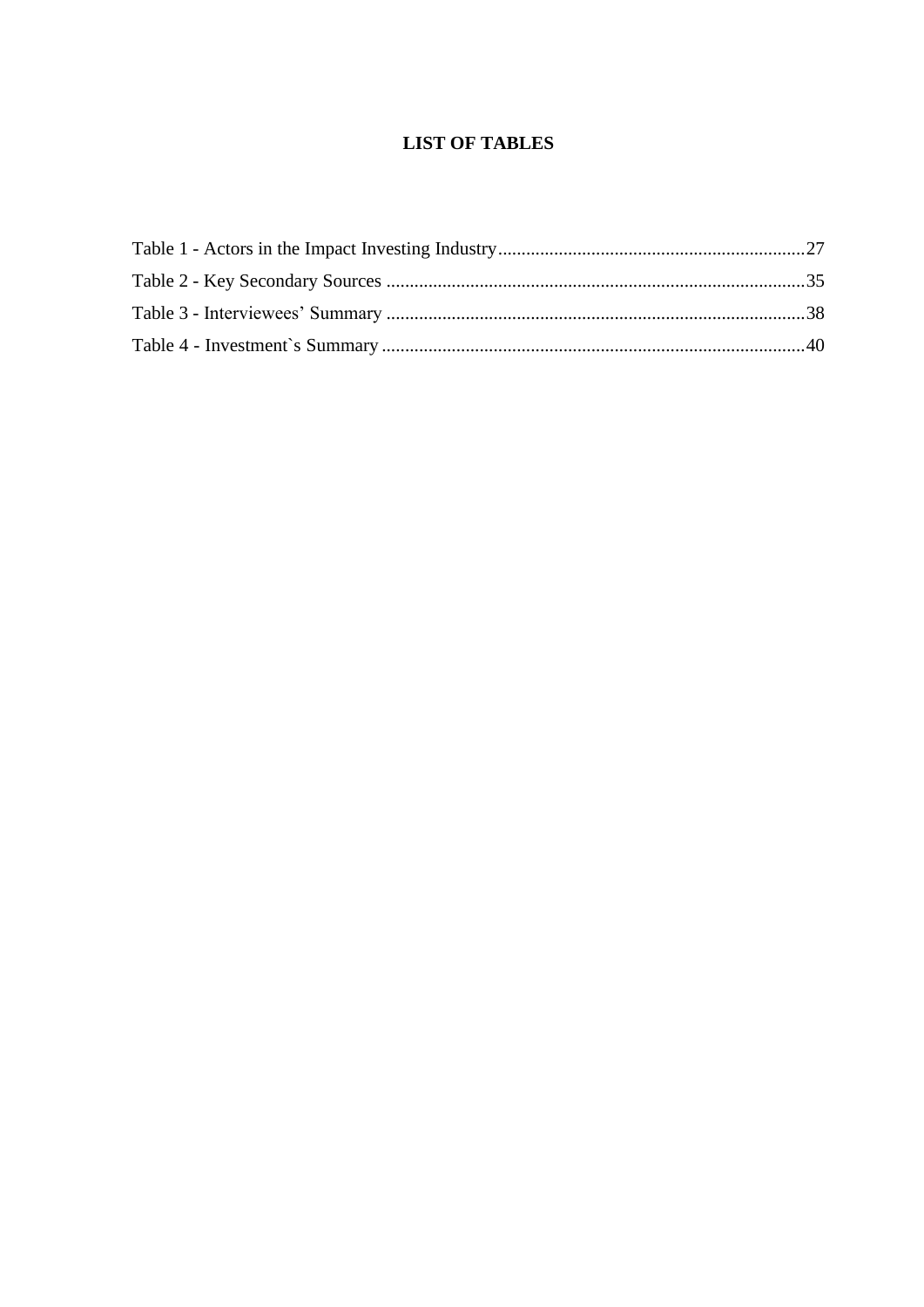# **LIST OF FIGURES**

| Figure 2 - Venture Lifecycle and Specialized Financial Players in each stage, with examples |  |
|---------------------------------------------------------------------------------------------|--|
|                                                                                             |  |
|                                                                                             |  |
|                                                                                             |  |
|                                                                                             |  |
|                                                                                             |  |
|                                                                                             |  |
|                                                                                             |  |
|                                                                                             |  |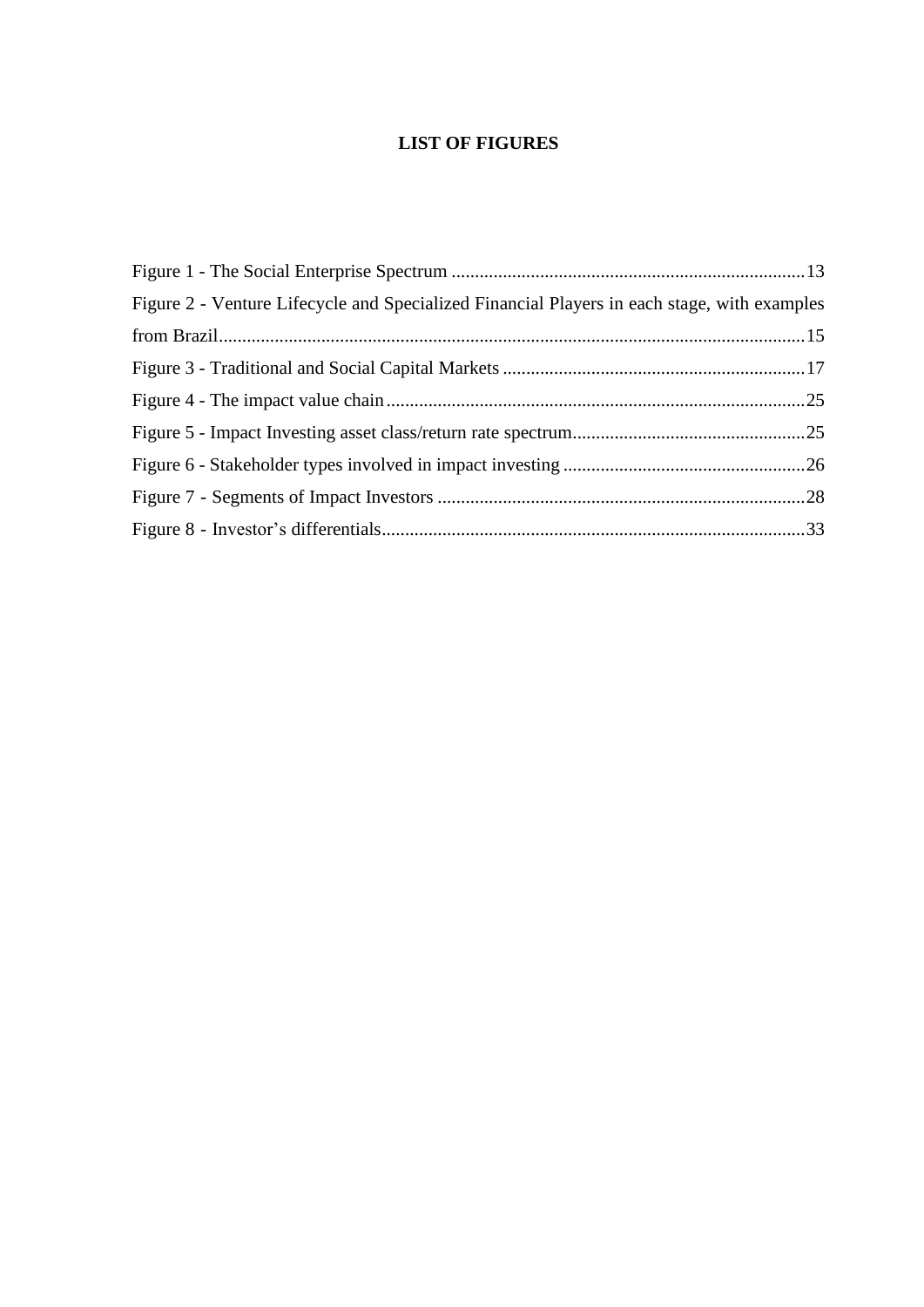# **LIST OF ACRONYMS & TERMS**

| ANDE |  | Aspen Network of Development Entrepreneurs |  |
|------|--|--------------------------------------------|--|
|------|--|--------------------------------------------|--|

- AUM Assets Under Management
- BoP Base of the Pyramid
- CEO Chief Executive Officer
- CFO Chief Financial Officer
- EVPA European Venture Philanthropy Association
- G8 Group of Eight: Canada, France, Germany, Italy, Japan, Russia, UK, and USA.
- GIIN Global Impact Investing Network
- GP General Partner
- ICE Instituto de Cidadania Empresarial
- IDB Inter-American Development Bank
- IFC International Finance Corporation
- LP Limited Partners
- NGO Non-Governmental Organizations
- NPO Non-Profit Organizations
- PE Private Equity
- SDG Sustainable Development Goals, by: United Nations
- SE Social entrepreneurship/ Social Entrepreneur
- SEBRAE Serviço Brasileiro de Apoio às Micro e Pequenas Empresas
- SII Social Impact Investment
- SRI Socially Responsible Investments
- UN United Nations
- VC Venture Capital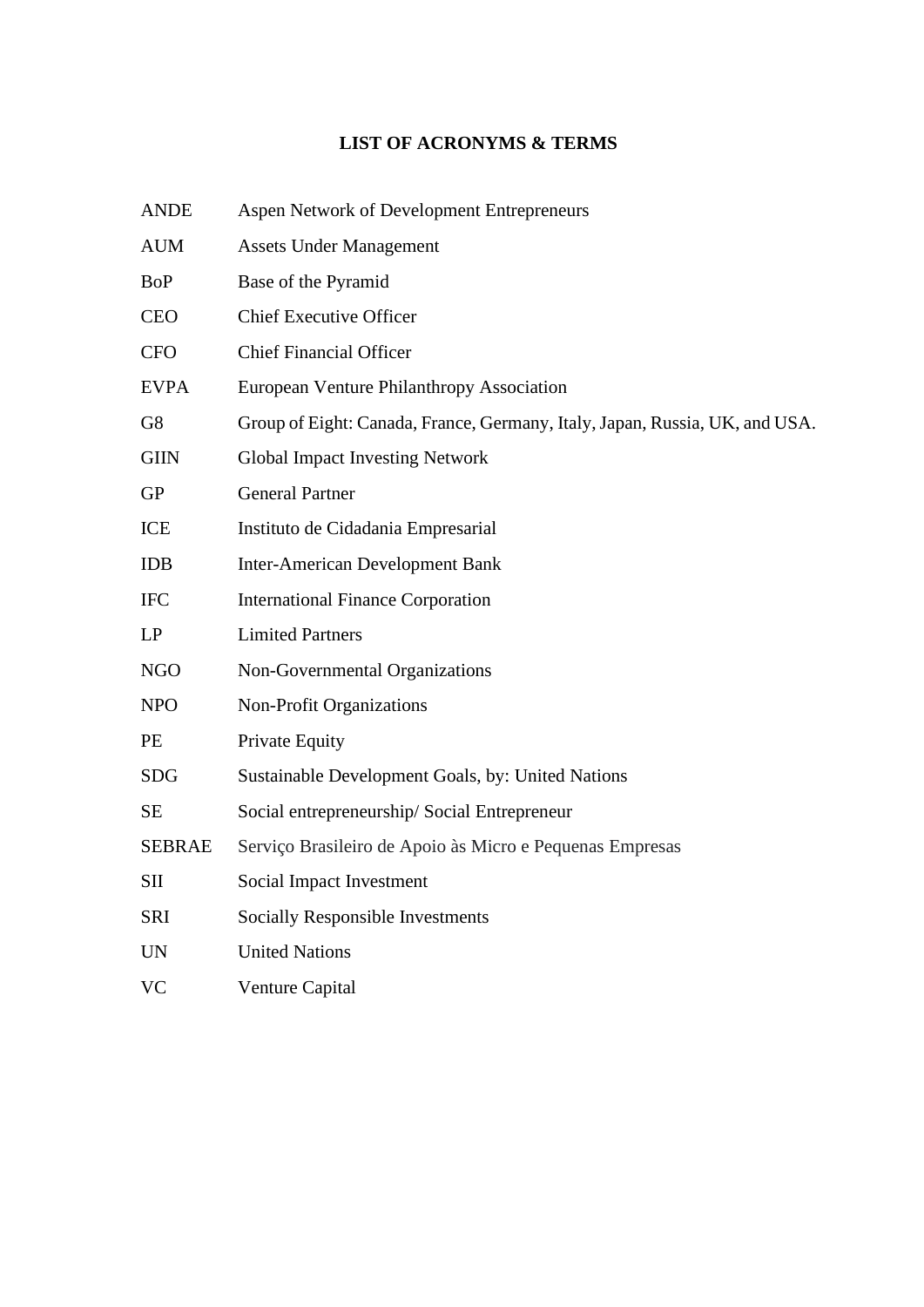## <span id="page-11-0"></span>**1. Introduction**

The Social Enterprise Alliance (2021) defines social enterprises as "organizations that address a basic unmet need or solve a social or environmental problem through a market-driven approach. It has an environmental or social mission as a core business, and unlike a charity, it also seeks to generate profits. Like any other enterprise, a social enterprise also needs financing to grow and scale. Presenting themselves as a more financially sustainable business than NGOs, a social enterprise gets to attract capital in a much easier way than non-profit enterprises and from a wider range of sources. The sources available include traditional investors that strive to maximize returns and philanthropists and impact investors, that may have closer mission alignment (Spiess-Knafl and Achleitner, 2012).

The principle behind impact investing is to allocate capital considering social or environmental impact with the potential financial return. The impact investing field is quite recent, having the term being coined in 2007. Its beginning coincides with the subprime financial crisis of 2008 and the great recession that followed, which called into question the logic that making profits for its own sake was not harmful to society (Freireich and Fulton, 2009). The effects of the crisis brought awareness that global social issues, such as inequality and climate change, should be better addressed once they pose significant financial risks (Patton, 2015). In this way, impact investing came "disrupting a world organized around the competing beliefs that for-profit investments should only produce financial returns, while people who care about social problems should donate money in an attempt to solve these problems or wait for government to step in" (Bugg-Levine and Emerson, 2011, p. 10).

Despite its recent beginning short, different studies show a vast potential market. The Global Impact Investing Network (GIIN) estimates the worldwide impact investing market in 2020 at US\$ 715 billion of assets under management (AUM) and classifies it in its growing steadily phase. In Brazil, the perspectives are the same, impact investing is growing notably over the years. In 2016 the field gained more traction, when the "Rede Temática de Negócios de Impacto" (Thematic Network of Impact Business) was created, led by Instituto Sabin, Grupo Boticário Foundation and the "Instituto de Cidadania Empresarial" (ICE), with the goal of promoting dialogues and exchanges between stakeholders in the topic. Another relevant initiative by this time was the establishment of the "Foundations and Impact Institutes" (FIIMP), led by Aliança pelo Impacto, Sitawi and Aoka Lab (Impact Investment institutions), and after its success the launch of FIIMP2, in 2019, involving another group of 20 actors. The FIIMPs were unique laboratories of innovation, in which it was possible to generate different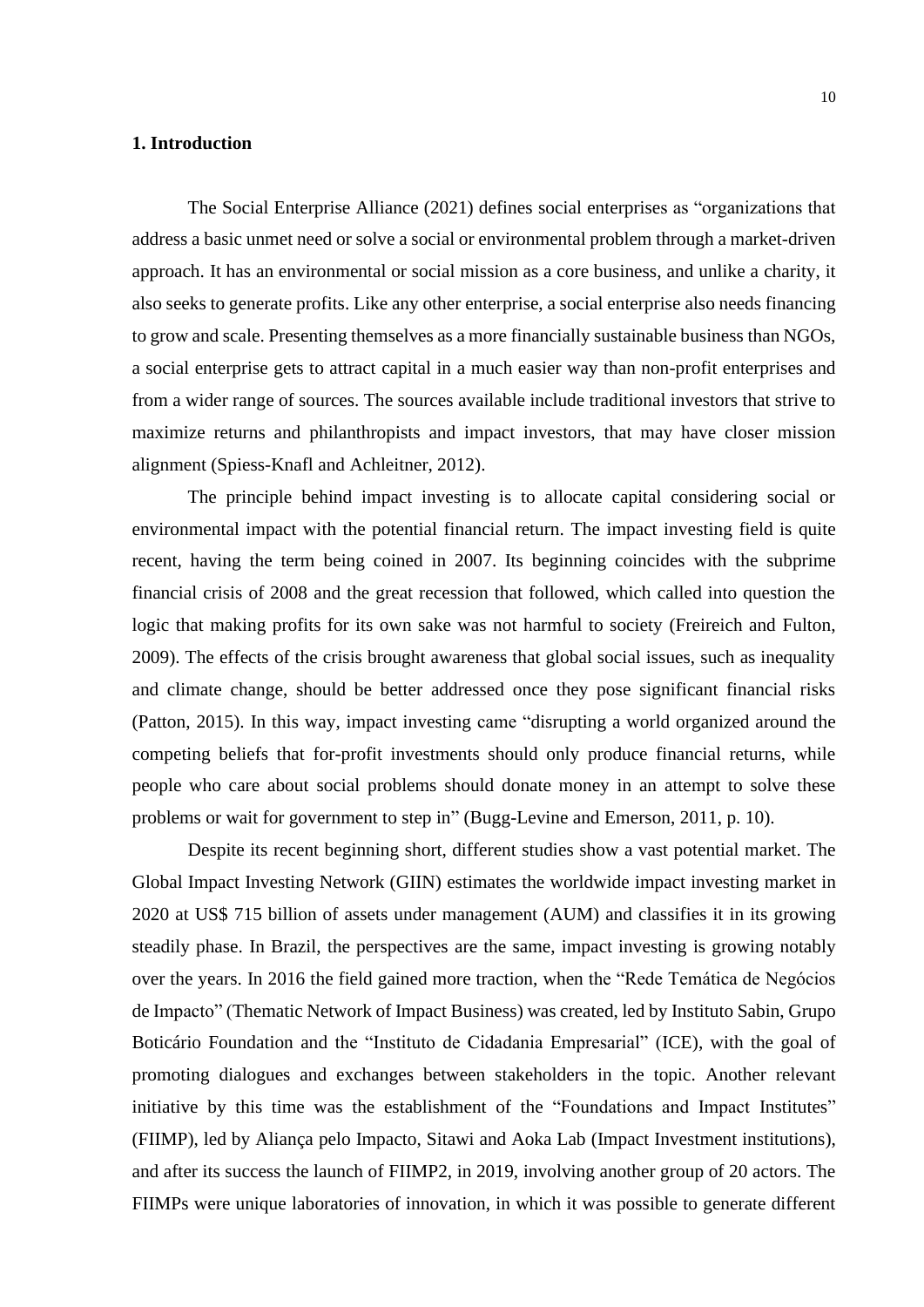experiments with impact financial instruments (Cruz; Quitério and Scretas, 2019). Currently, on the supply side, there are 34 impact investors in Brazil, 23 of which are based in the country. 28 investors reported a volume of US\$785 million invested in the territory (ANDE, 2020). As for the demand side, according to PIPE (2021), 44% of social enterprises had access to donations and investments, of which 69% were supported through grants or non-refundable resources.

Therefore, seeking to understand whether impact funds are indeed a different (with different values) investment source – compared to traditional funds – for attending to the interests of social entrepreneurs, and if so, whether this applies in the Brazilian scenario, this thesis aims to investigate the perceptions from the investees' point of view, addressing the following question: What are the differences perceived by social entrepreneurs regarding their interaction in the fundraising process with impact and traditional investors?

Based on six qualitative interviews with social entrepreneurs in Brazil, who in their process of fundraising to structure and expand their businesses have relied on both impact and traditional investors, the study aims to contribute with an assessment of the barriers that might drawback the evolution of impact investing field.

The thesis is structured in five chapters. After the introduction, there is a chapter on the literature review covering the main studies on social entrepreneurship, impact investing and traditional sources of investments. The third chapter discusses the methodology used to collect inputs and analyze the data. The results are presented next, in Chapter 4, which contains the findings from the qualitative interviews. The final remarks and conclusion summarize the key findings and presents a discussion of the likely implications, limitations, and potential avenues for future research.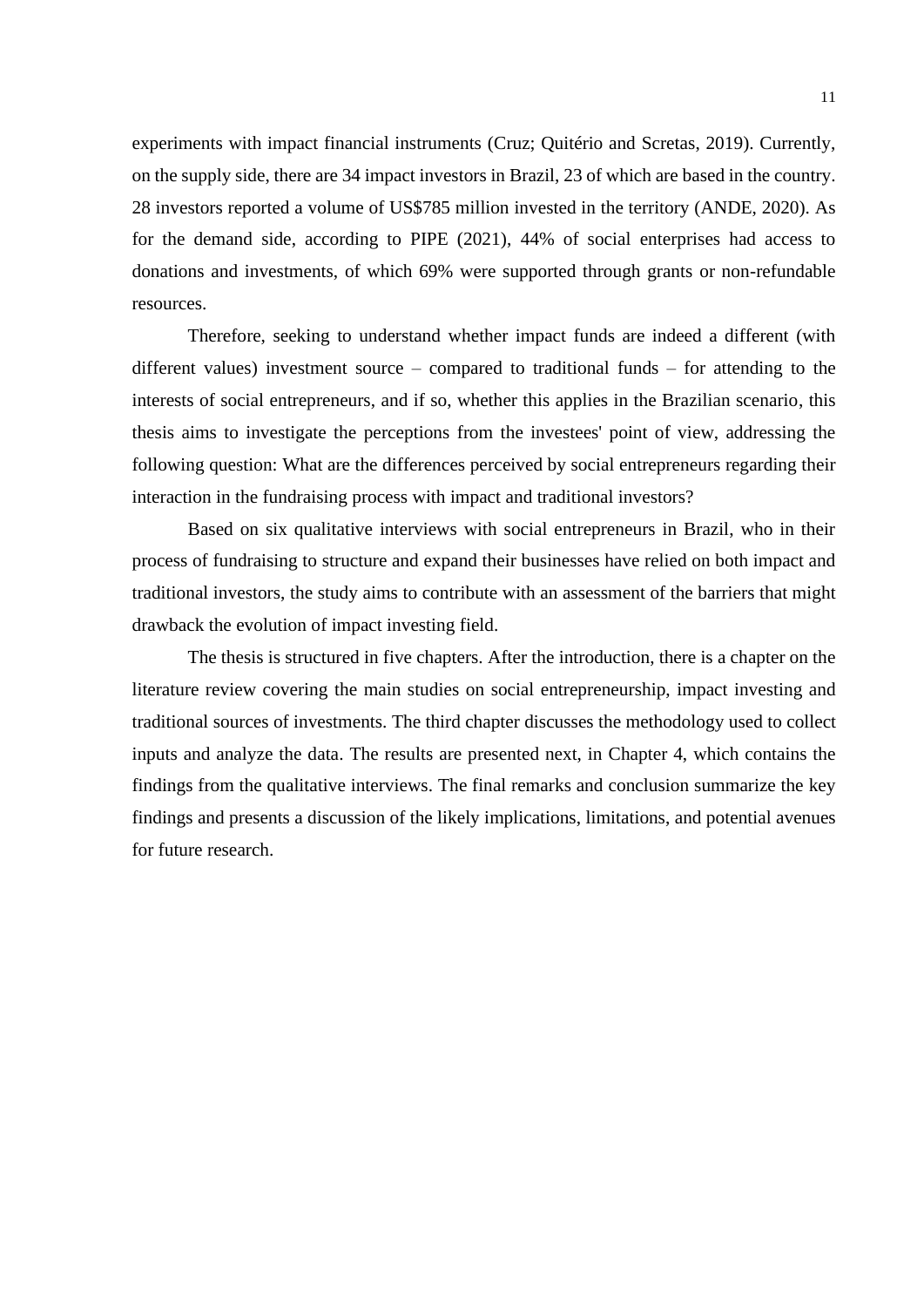### <span id="page-13-0"></span>**2. Literature Review**

### <span id="page-13-1"></span>**2.1. Social entrepreneurship and social enterprises**

"The social entrepreneurial ecosystem reduces a structural disequilibrium, creates value, solves a social problem, assumes risks, deals with asymmetric information, allocates resources, creates new jobs and generates tax revenues" (Volkmann et al., 2012, p. 6). The challenging social problems that need to be tackled worldwide can be summarized by the UN's seventeen Sustainable Development Goals (SDGs). The addressed causes vary from ending poverty, access to clean water and sanitation, reducing inequalities to fostering a responsible consumption and production. Difficult to be delivered just by the Governments; Nongovernmental organizations (NGOs) and Non-profit Organizations (NPOs) act to fill this gap. However, according to Dees (1996), traditional NPOs struggle to meet the expectations, and therefore, new long-term, scalable solutions are required to effectively fulfill existing institutional voids. In this way, the social entrepreneurship, leaded by social entrepreneurs, emerges as a potential alternative to tackle those issues.

Based on Volkmann et al. (2012), social entrepreneurship (SE) can be considered an entrepreneurial activity beneficial to society as a whole, targeting social needs unmet by government or business. It is the "process by which individuals, start-ups and entrepreneurs develop and fund solutions that directly address social issues" (U.S Chamber of Commerce, 2020).

A social entrepreneur is, then, someone who looks for business opportunities that will benefit their community, society, or the world. (U.S Chamber of Commerce, 2020). Social entrepreneurs combine innovation, resourcefulness, knowledge, and envision opportunities to target and develop a practical solution to complex social problems. Committed to create social value, finance is a means to an end for them and not the end itself (Dees, 1998). For that, they can tackle both public and/or private sector functions. So, on one side, they can work with communities that "governments have been unable to reach effectively with basic public goods and services", and on the other, they can "address market failures by providing access to private goods and services to markets where business does not operate because the risks are too great and the financial rewards too few" (Hartigan and Billimoria, 2005, p. 19).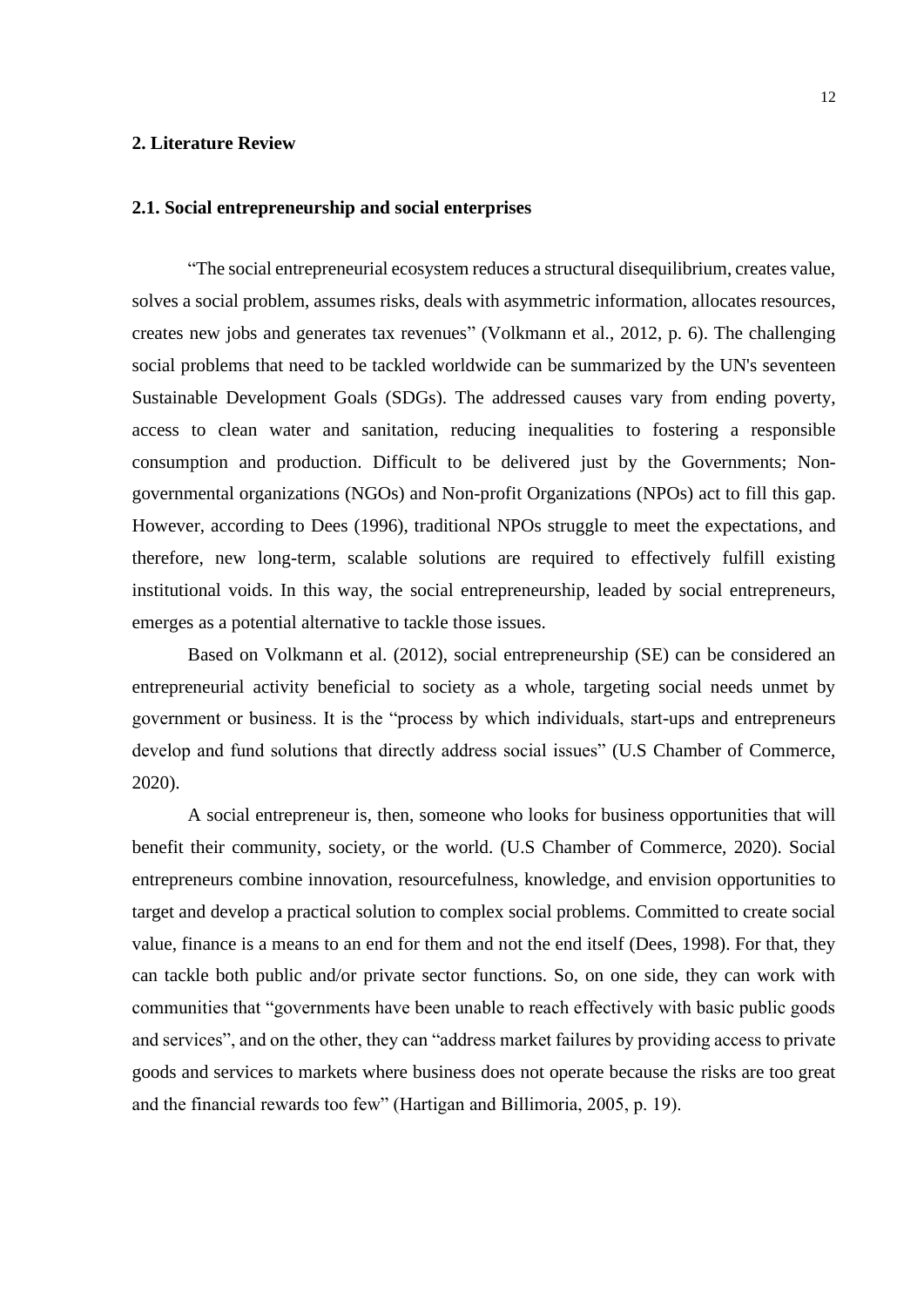The process of identification of opportunities, employing innovation and risks to address social problems (social entrepreneurship) can also produce a "tangible outcome" that is the social enterprises (Petrella and Richez-Battesti, 2014). A social enterprise is a commercial business-related activity (Luke and Chu, 2013) that is financially sustainable and intentionally produces a social impact, having in its business model a higher purpose (Young, 2007). Social enterprises attempt to address unmet social needs through market-based approaches to provide long-term solutions and add social value (Volkmann et al., 2012). Dees, Emerson and Economy (2001) indicate that social enterprises can range between two extremes, from purely philanthropic (NPOs) to purely commercial (for-profit enterprises), being also able to take the form of a hybrid model (see Figure 1).

|                                         | <b>Purely Philanthropic</b> | <b>Hybrids</b>                                                                    | <b>Purely Commercial</b>    |
|-----------------------------------------|-----------------------------|-----------------------------------------------------------------------------------|-----------------------------|
| <b>General Motives,</b><br>Methods, and | Appeal to goodwill          | Mixed motives                                                                     | Appeal to<br>self-interest  |
| Goals                                   | Mission-driven              | Balance of mission<br>and market                                                  | Market-driven               |
|                                         | Social value<br>creation    | Social and economic<br>value                                                      | Economic value<br>creation  |
| <b>Key Stakeholders</b>                 |                             |                                                                                   |                             |
| <b>Beneficiaries</b>                    | Pay nothing                 | Subsidized rates and/<br>or mix of full payers<br>and those who pay<br>nothing    | Pay full market rates       |
| Capital                                 | Donations and<br>grants     | Below-market capital<br>and/or mix of full<br>payers and those<br>who pay nothing | Market rate capital         |
| Workforce                               | Volunteers                  | Below-market wages<br>and/or mix of<br>volunteers and fully<br>paid staff         | Market rate<br>compensation |
| <b>Suppliers</b>                        | Make in-kind<br>donations   | Special discounts<br>and/or mix of in-kind<br>and full price                      | Charge market<br>prices     |

Figure 1 - The Social Enterprise Spectrum

*Source: Dees, Emerson, and Economy (2001).*

In this sense, social enterprises can include both non-profit and for-profit ventures. It seeks returns that combine financial revenues and social or environmental benefits and can be established in different areas, such as: environmental protection, healthcare, education and reintegration of the long-term unemployed, which allows to address the UN SDGs (Hartigan and Billimoria, 2005).

However, they face a bottom-line issue: to generate enough revenue and attract investors to cover their costs and that will allow their business to grow and strive (Bugg-Levine, Kogut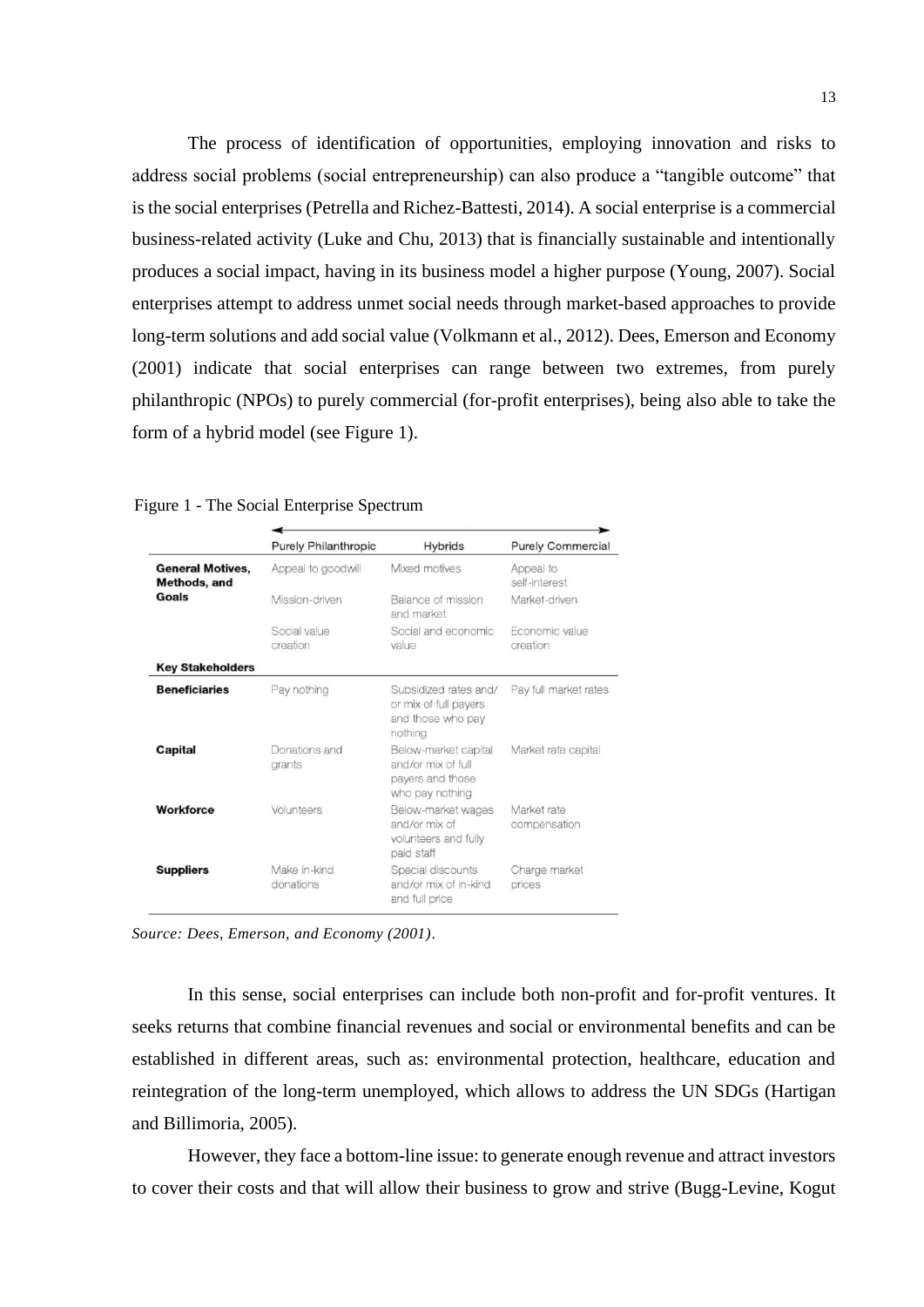and Kulatilaka, 2012). Most social enterprises cannot finance themselves entirely and to consolidate they need external funding. The usual ways of raising capital would be through angel investors, crowdfunding, mainstream financial institutions, investment funds or venture capital (Hoekstra, Veld and Midgley, 2014). Kickul and Lyons (2015) argue that traditional forms of social entrepreneurship financing, such as through financial institutions or crowdfunding, are not the most appropriate for financing social enterprises, and are often categorical, short-term, and transactional in nature (Wei-Skillern et al. 2007), especially when social entrepreneurs need financial resources that allow them to "focus on mission achievement - not fundraising - at a scale that yields transformation" (Kickul and Lyons, 2015, pp. 83-85).

Impact investing would then, come in as an extra and more suitable financing alternative, particularly when we address hybrids and for-profit social enterprises, which is the focus of this study, since both the for-profit social enterprise and the impact investor envisage achieving social impact along with financial returns. In fact, with the rising of investors with this mindset to "do good", some argues that "Social enterprises potentially have a larger universe of investors than conventional firms do", once they can approach both traditional investors and the ones with a social side (Bugg-Levine, Kogut and Kulatilaka, 2012).

## <span id="page-15-0"></span>**2.2. Investment Landscape**

According to Kickul and Lyons (2012), access to capital is well recognized as a critical factor in the successful launch and expansion of commercial ventures. It enables the venture to develop and grow, allowing commercial and social enterprises to establish themselves in the market and expand their operations, which is not an easy task. In fact, according to Hisrich and Ramadani (2017), obtaining the necessary resources at the required time is one of the most challenging aspects of starting and growing a new venture. Thus, in addition to managing the supply, operational and human resources, the social entrepreneur needs to raise capital resources – quite difficult to obtain at the beginning.

Multiple factors must be considered when seeking investors. The stage of development of the company and the amount and type of capital needed can be an initial guide to narrowing down the number of available and appropriate choices (Clarkin, 2014). Figure 2 shows the main sources of capital used according to the enterprise business cycle.

For Achleitner et al. (2011b), entrepreneurs should consider first the whole financing process to decide which type and source of investment is the most appropriate. The process usually includes the following phases: (1) Finding the appropriate financing instrument – size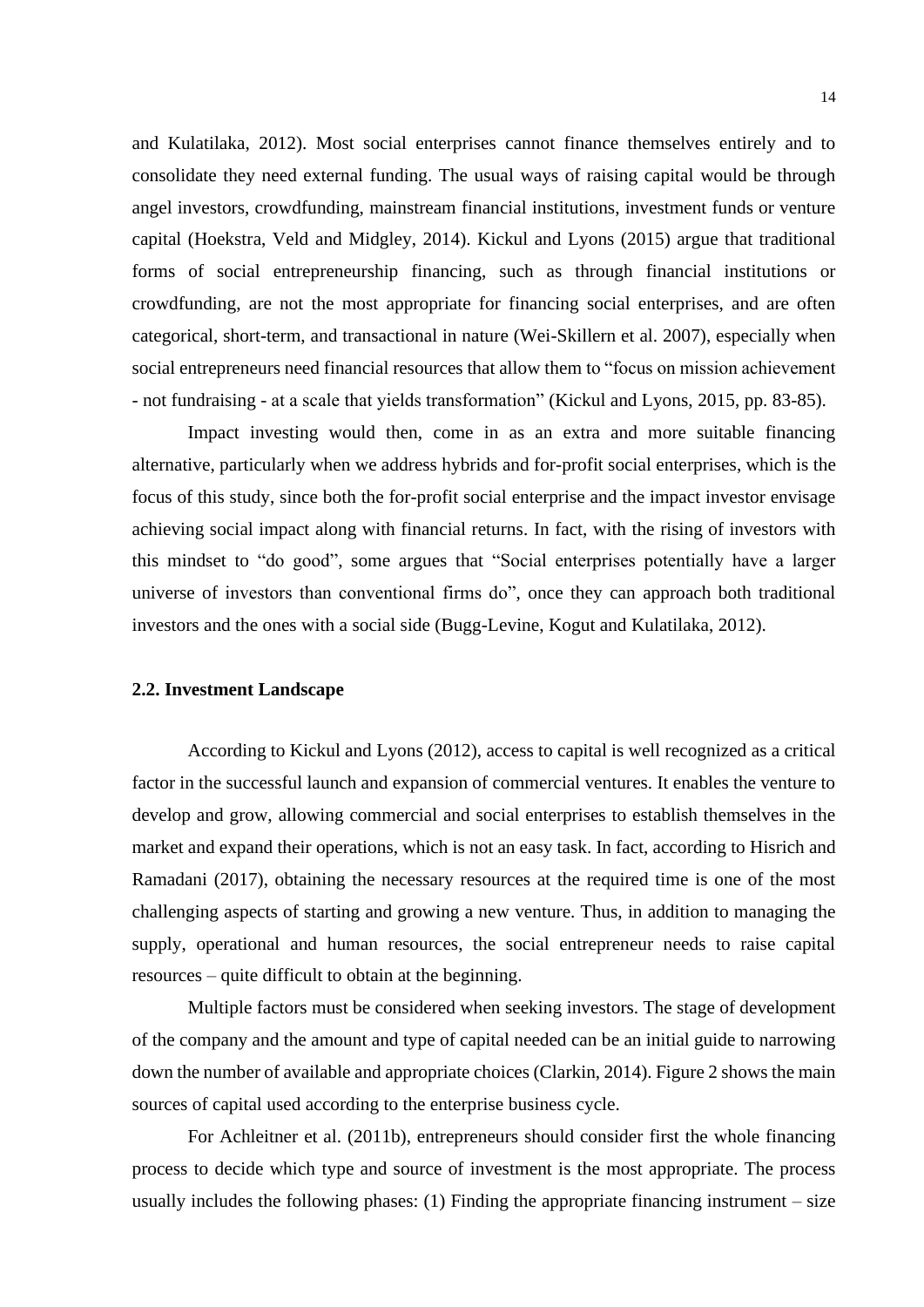and type of capital; (2) Finding and approaching the right social investor – source of investment and match with the investor (considering the geography and sectoral fit); (3) Going through the investor selection and due diligence process; (3) Negotiating the financing terms sheets (4) Working with the investor and reporting performance measurement; and (5) Exiting the investment.



<span id="page-16-0"></span>Figure 2 - Venture Lifecycle and Specialized Financial Players in each stage, with examples from Brazil

Note: (\*) Investment sizes for different types of investors are approximations and will vary from market to market Source: University of St. Gallen, INSPER, Bain analysis

*Source: Leme, Martins and Hornberger. Bain & Company, Inc (2014).*

### **Types of capital**

Two main types of capital are better known in the market: debt and equity. Debt financing can take many forms, for instance, it can be secured or unsecured, convertible into equity or not, or have warrants. Basically, it occurs when the "capital is received in exchange for regular payments of interest and reduction in the amount of capital borrowed" (Hisrich and Ramadani, 2017, p.117). As a flexible form of capital in this sense, entrepreneurs must consider whether interest rates are competitive and whether other convertibility costs and/or collateral are advantageous. The most frequently used source is banks (Hisrich and Ramadani, 2017). Generally, debt is faster and cheaper to obtain than equity. However, it is provided on a temporary basis and requires stable and predictable cash flows, usually with a repayment within five to seven years, which can be really difficult for newly structured firms to prove and get the investment. (Achleitner et al., 2011a).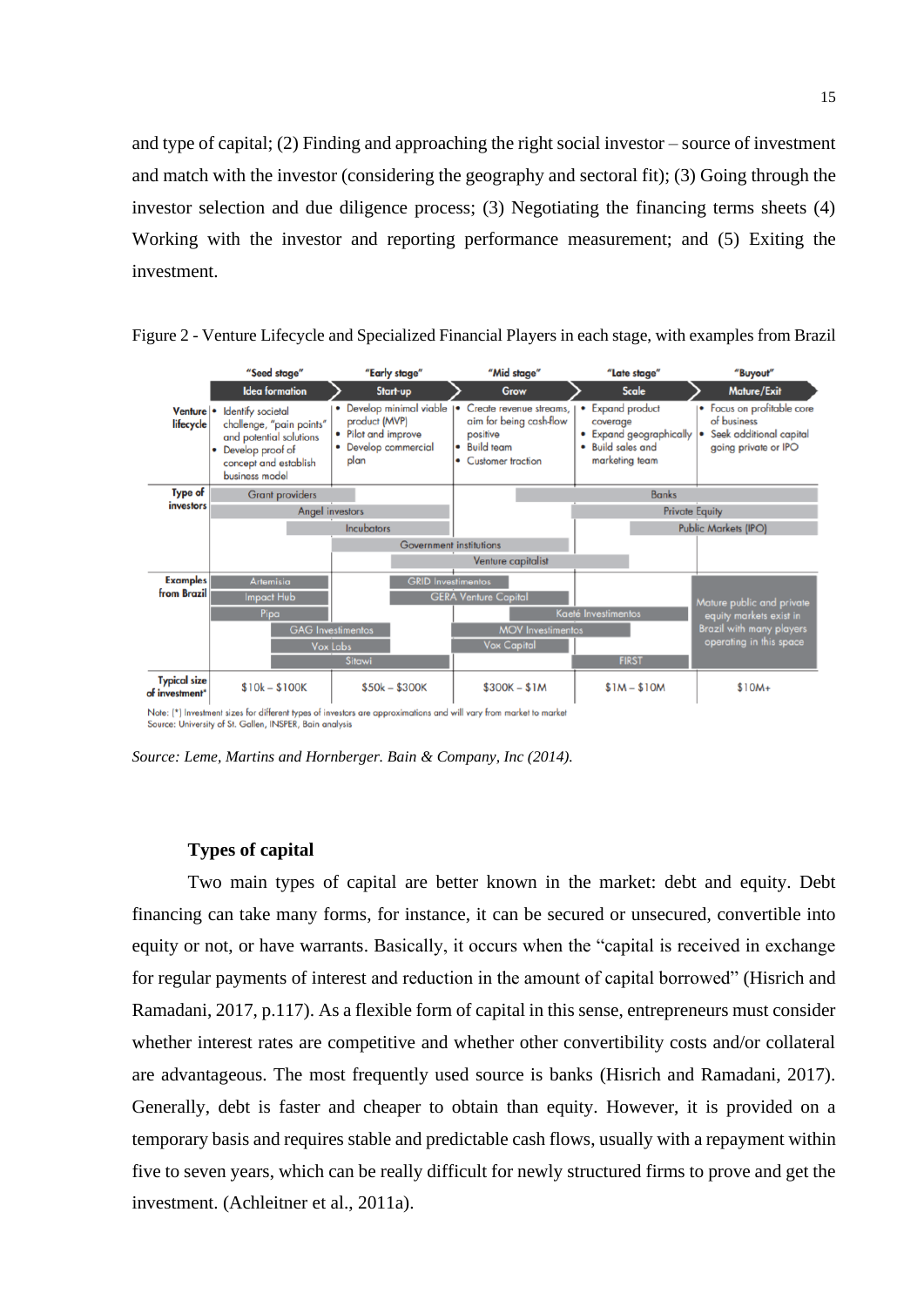On the other hand, equity capital is when investors receive a share of the future profits of the company in exchange for an infusion of capital. Moreover, usually because it is a riskier type of capital, investors have certain control and voting rights that depend on the agreement reached (Achleitner et al., 2011b). In addition, it may involve certain support from the investor beyond the capital itself, such as external advice, mentoring, marketing assistance, and networking (Hisrich and Ramadani, 2017).

Additionally, other major financial instruments used for impact investing is the Quasi-Equity, Guarantees and Donations/Grants. In terms of ownership and claim to assets in the event of default, a Quasi-Equity investment combines both debt and equity attributes, with some types being able to be transformed from debt to equity and vice versa. (Venugopal and Srivastava, 2012). A Guarantee, on the other hand, is a product that protect the investors in case a borrower's (investee) fails to repay as a result of pre-specified events. It can be a minimum guarantee that "protects a portion of the investment or a back-end guarantee that covers the entire investment after a pre-specified timeframe". (Venugopal and Srivastava, 2012, p.5).

Nevertheless, there is another type of capital widely used by social enterprises which is the "free capital" in the form of Grants, Donations and Awards. However, relying on this form of capital is a risky strategy, as it is limited and unreliable in the long term (Achleitner et al., 2011a; Carpenter and Lauritzen, 2016).

Research conducted by the ANDE (Davidson, A. et al., 2018) in 2016-1017 in Brazil reported that 70% of investors active used debt and/or equity, followed by 39% which used quasi-equity, 25% used donations/grants, and 18% guarantees. Regarding the types of equity, 100% used traditional equity, 14% redeemable equity, and 5% mandatory dividends. Finally, when choosing debt as an investment, 83% reported using convertible debt, 52% traditional loan, 13% revenue-based loans, and 13% asset-based loans.

Given that the different instruments of capital have their pros and cons and companies go through different stages in their life circle, Hisrich and Ramadani (2017, p.117) argue that an "effective entrepreneurial management requires keeping a balance between debt and equity financing".

#### **Sources of capital**

The types of capital discussed above can come from different sources. This section delineates the main potential sources of financing available to social entrepreneurs in their startup phase. Theis social bias will be deeper addressed later when we discuss impact investing. Figure 3 provides an overview of traditional institutions and their counterpart in the social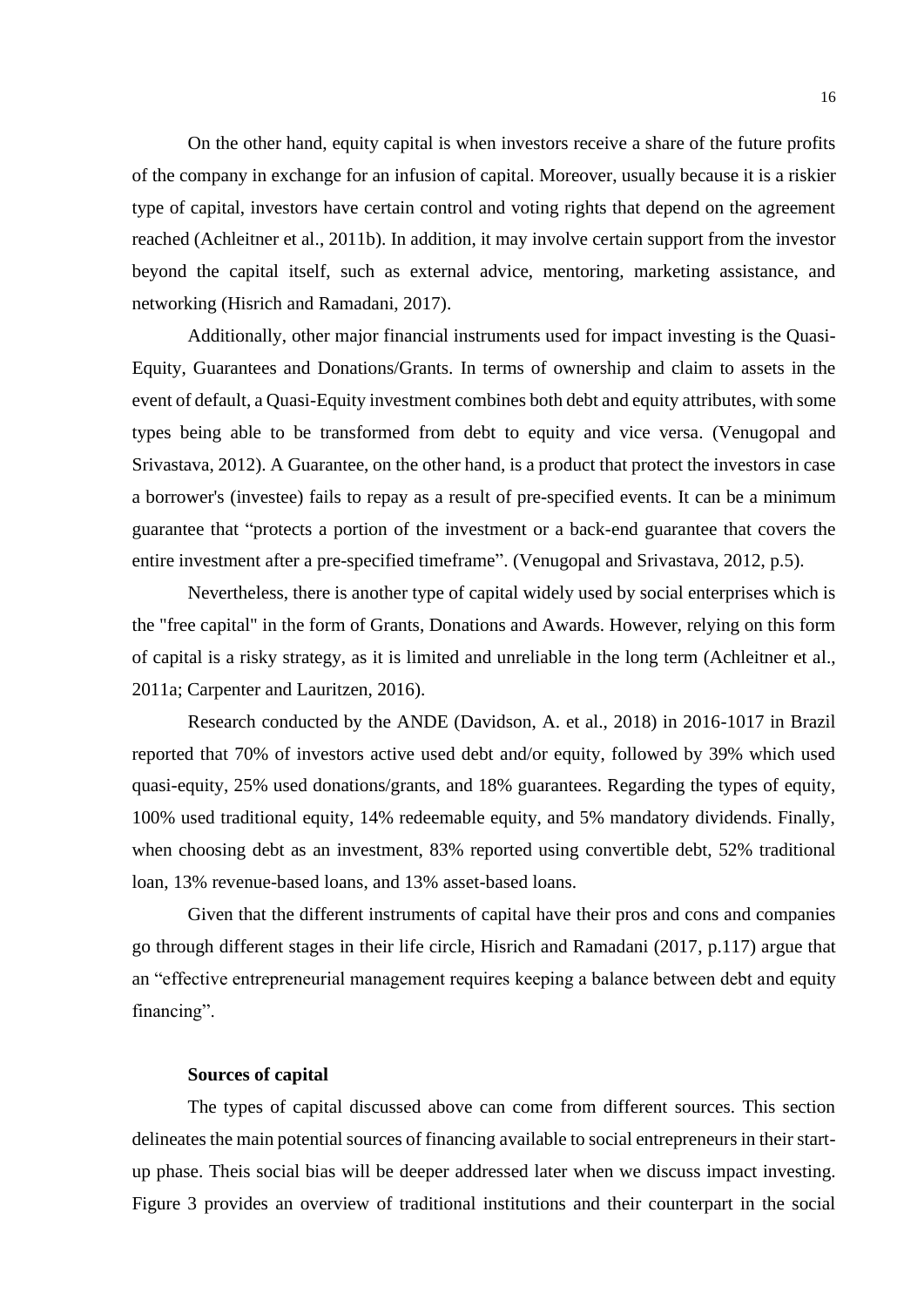capital market. Furthermore, it is important to note that social enterprises can also rely on traditional sources of investment and are not limited by the social capital market.



<span id="page-18-0"></span>Figure 3 - Traditional and Social Capital Markets

*Source: Author's illustration adapted from Spiess-Knafl and Achleitner (2012)*

According to Spiess-Knafl and Achleitner (2012), Value Banks have the same role as commercial banks as both accept deposits from savers and offer loans. The difference is that value banks focus on the social sector. For that, they must have a better understating of the business and its requirements. Also, value banks need to minimize their risk of default, focusing on social enterprises with a predictable and stable cash flow. A social impact bond, in its turn, is "a mechanism in which the public sector commits to pay a sum dependent upon the outcome of the social measures. This mechanism shifts the social risk of a lower-than-expected outcome to the social investors who receive a financial return to compensate for this risk. The financial return depends upon the savings for the public sector" (Spiess-Knafl and Achleitner, 2012, p. 167).

Although there is no social stock exchange fully functioning, several initiatives exist to establish it. The main restraining is the "valuation of the social enterprise, the protection of the social mission and the social reporting" (Spiess-Knafl and Achleitner, 2012, p. 168). The set up of a social stock exchange could represent, for the authors, an alternative exit option for social equity capital investors.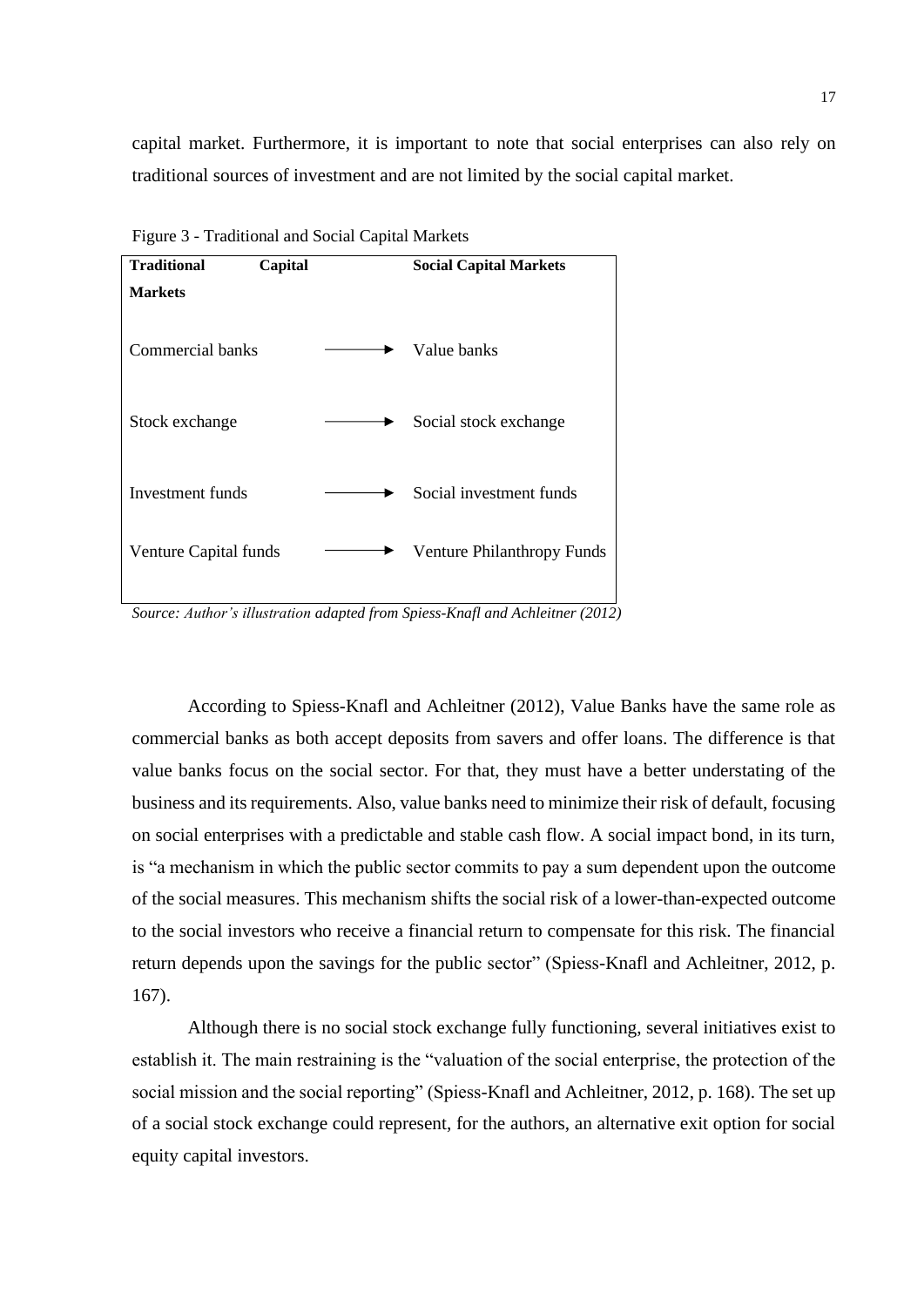Venture Philanthropy funds, as the venture capital (VC) funds in the traditional capital markets (described in p. 20), support the investee in their daily business through access to their networks or management consulting. They tend to support the social enterprise for a longer period, between 3 to 7 years, and to monitor closely the performance of the investees. Beyond using debt and equity instruments, they also provide donations and are highly engaged to assist the organization in building its governance structure (Achleitner, Heister and Spiess-Knafl, 2010; Spiess-Knafl and Achleitner, 2012).

Finally, "Social Investment Funds bundle capital from various investors and invest those funds in certain asset classes. Attractive investment segments are microfinance institutions or enterprises with a sustainable and income-generating business model" (Spiess-Knafl and Achleitner, 2012, p. 169). They need also to consider both social and financial returns requirements.

According to Hisrich and Ramadani (2017, p.118), for effective management, each resource should be evaluated based on the: "the length of time of the capital; the cost of the capital; and any control aspects of the capital in terms of ownership or covenants such as financial ratios that need to be kept or membership in the Board of Advisors/Directors". Therefore, different sources of capital can and are used by entrepreneurs according to their timing and their demand for capital. Other sources of capital are described below in their traditional form.

#### **Founder, friends, and family**

Before raising formal capital, many entrepreneurs start the business using their own personal resources (Bootstrapping), or resources that come from friends and family. (Hisrich and Ramadani, 2017).

Typical investments in this Pre-seed phase range from US\$10.000 to US\$150.000, and are aimed at getting the company started and supporting it during the first few months. It can take three different forms: as a grant, when no return is necessary, as loan, needing a repayment, or as equity, in which the investors become a business partner. (Founder Institute, 2019)

Considered a popular and practical way to kick-start a business because of its favourable terms and flexible repayment schedules, there are some caveats to its use. Many warn about the possibility of emotional involvement, voting rights problems (when it comes to equity), interference in decision making, and lastly, about the possibility of business failure and the consequences this can have on the relationship with those who have invested. (Workspace UK, 2021)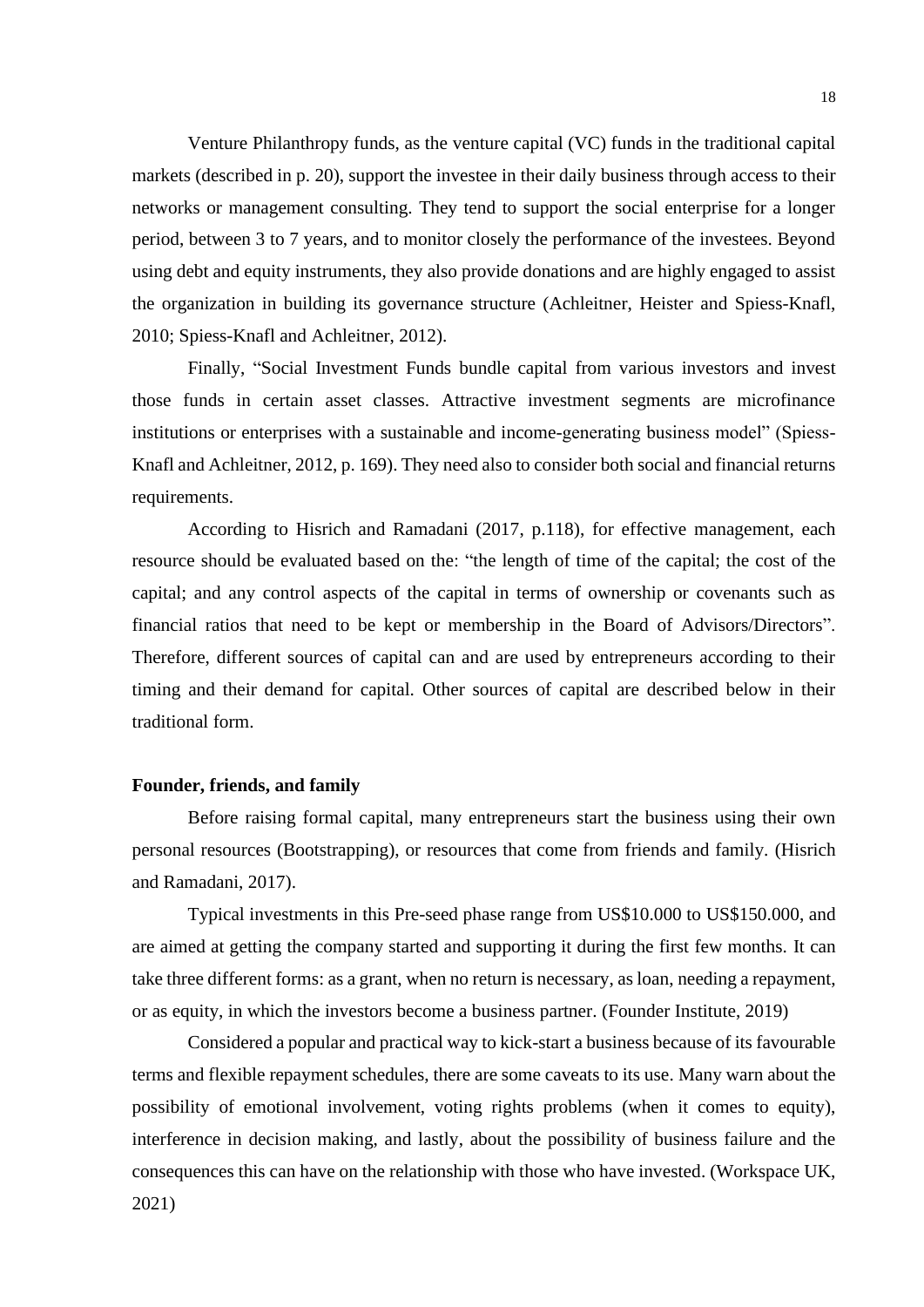### **Grant Programs and Awards**

A grant is a form of capital that has no return expectation. It can be either general grants – "available for use however the company sees fit" – or restricted – "that must be utilized for a specific purpose". Also, it might require reporting of its use to the grantor. Grant programs come from a variety of sources ranging from the government to private companies. (Allman and Nogales, 2015).

Furthermore, there are numerous award and grant programs on the market that recognize and reward outstanding start-ups, which may or may not have a specific category. Start-ups must apply, present and pitch their ideas to potential investors. These programs are intended to support, usually early-stage companies with a certain compliance criterion, that have a high potential to make great commercial progress. For example, there is the KPMG's "Global Tech Innovator" program which focuses on promising global tech innovators, and the Start-up Awards, organized by Brazilian Start-ups Association (Abstartups) that has different categories, such as the most promising start-up with social impact (KPMG, 2021).

## **Accelerators Program**

Usually, accelerators "help ventures define and build their initial products, identify promising customer segments, and secure resources, including capital and employees" (Cohen, 2013, p.19). Considering that they aim to help nascent ventures during the formation stage, accelerators resemble Angel investors and Incubators. However, unlike them, accelerator programs are limited in duration, lasting about three months, and provide a small amount of capital along with other non-financial attributes such as workspace and mentorship (Cohen, 2013).

In addition, accelerators typically offer ample networking opportunities. Most programs at the end have a big event, the "demo day", when the ventures have the opportunity to pitch to a large audience of qualified investors (Cohen, 2013). They can have a specific target, as social impact, or not. One of the programs that are in Brazil and focus on social impact is the "Programa de Incubação e Aceleração de Impacto" or "Incubation and Impact Acceleration Program"<sup>1</sup> offered by ICE in partnership with Anprotec and SEBRAE, with the objective to expand the number of qualified and scalable impact businesses. Companies participating in this program undergo six months of training and individualized guidance to develop an action plan

<sup>1</sup> ICE (2021a)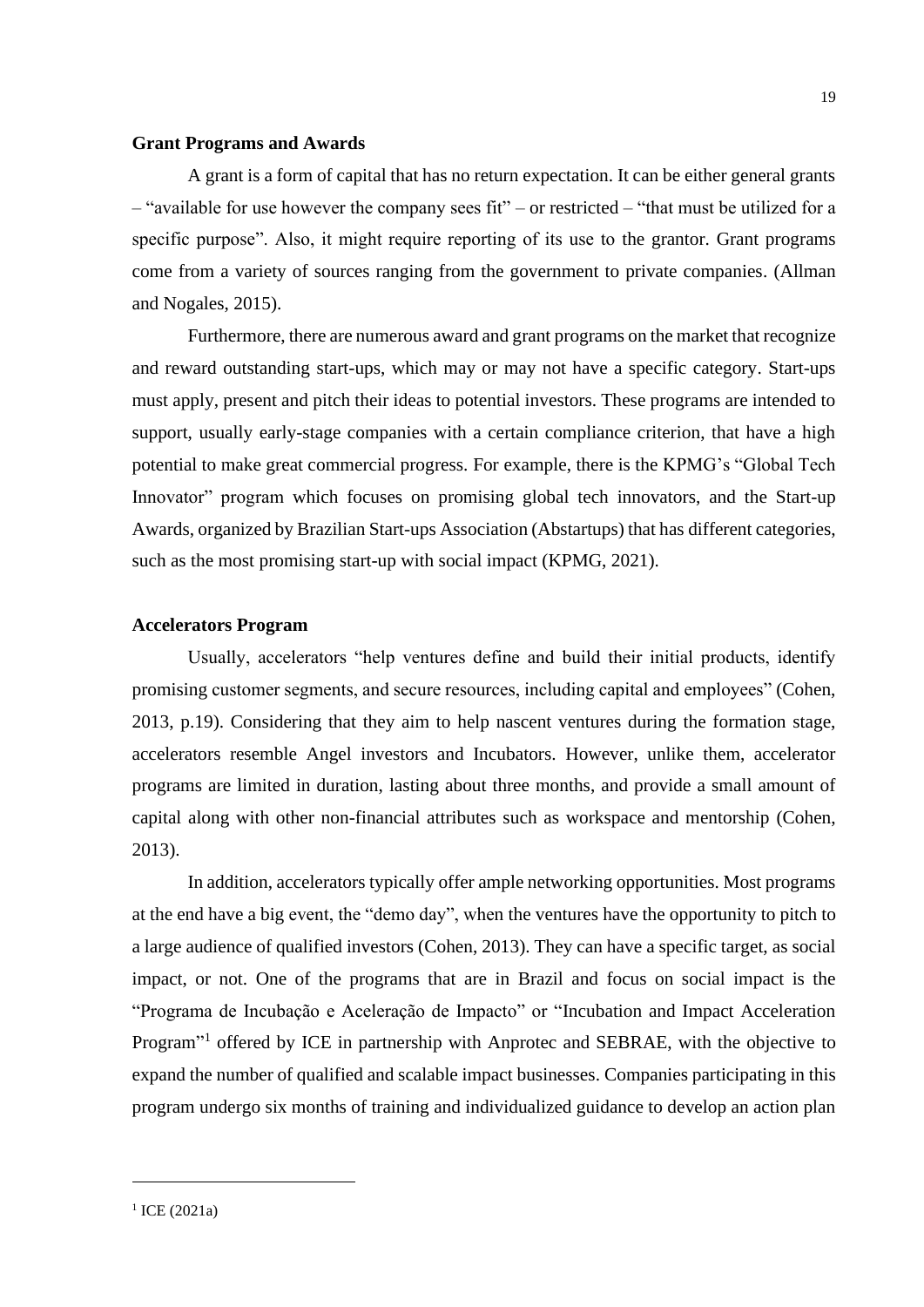considering social impact in their strategy, receiving capital investment and networking assistance.

#### **Private Investors and Angels**

Angels are generally well-educated, and many have started their own companies or are executives. Thus, along with their investment, they can bring valuable business experience and knowledge about the market (Taulli, 2012). Comprised of wealthy individuals or groups, they invest their own money in the early growth stage of the company, providing a significant amount of capital, but not as substantial as Venture Capitals (VCs). (Hisrich and Ramadani, 2017). They can invest in traditional ventures, target a specific market or adopt a social criteria to invest.

For Silby and Nicholas (2015), the interest in impact investing is growing across generations of high-net worth families, who are more inclined to invest family wealth in a more meaningful and innovative way. Moreover, the authors state that there is a range of perspectives in angel impact investing. Some of them favouring high financial returns still and others being more flexible, prone to accept low returns in exchange for higher social impact (e.g., Philanthropic wealth individuals or foundations) (Silby and Nicholas, 2015).

## **Venture Capital and Private Equity Investment Funds**

Venture Capital (VC) funds consist of a pooled investment fund that manages and invests on behalf of its investors, known as limited partners (LP), including institutions: endowment funds, insurance companies, pension funds, and wealthy individual investors (Taulli, 2012). A general partner (GP) manages the VC in exchange for a percentage of the gain realized on the investment and a fee (Hisrich and Ramadani, 2017). Its counterparty in the social form are the Venture Philanthropy funds and the Social Investments funds described above.

The investments are traditionally reserved for large investments in established firms with fast growth potential that need large capital injections to scale up their business (Clarkin, 2014). Following the risk/return logic, more return is expected from early-stage financing than from acquisitions or leveraged buyouts (later development stages). It usually comprehends a five-to-seven-year period, characterized as a long-term investment. For each investment, the VC takes an "equity participation through stock, warrants, and/or convertible securities and has an active involvement in the monitoring of each portfolio company, bringing investment, financing planning, and business skills to the firm". Generally, it requires at least one seat on the advisory board (Hisrich and Ramadani, 2017, p.124).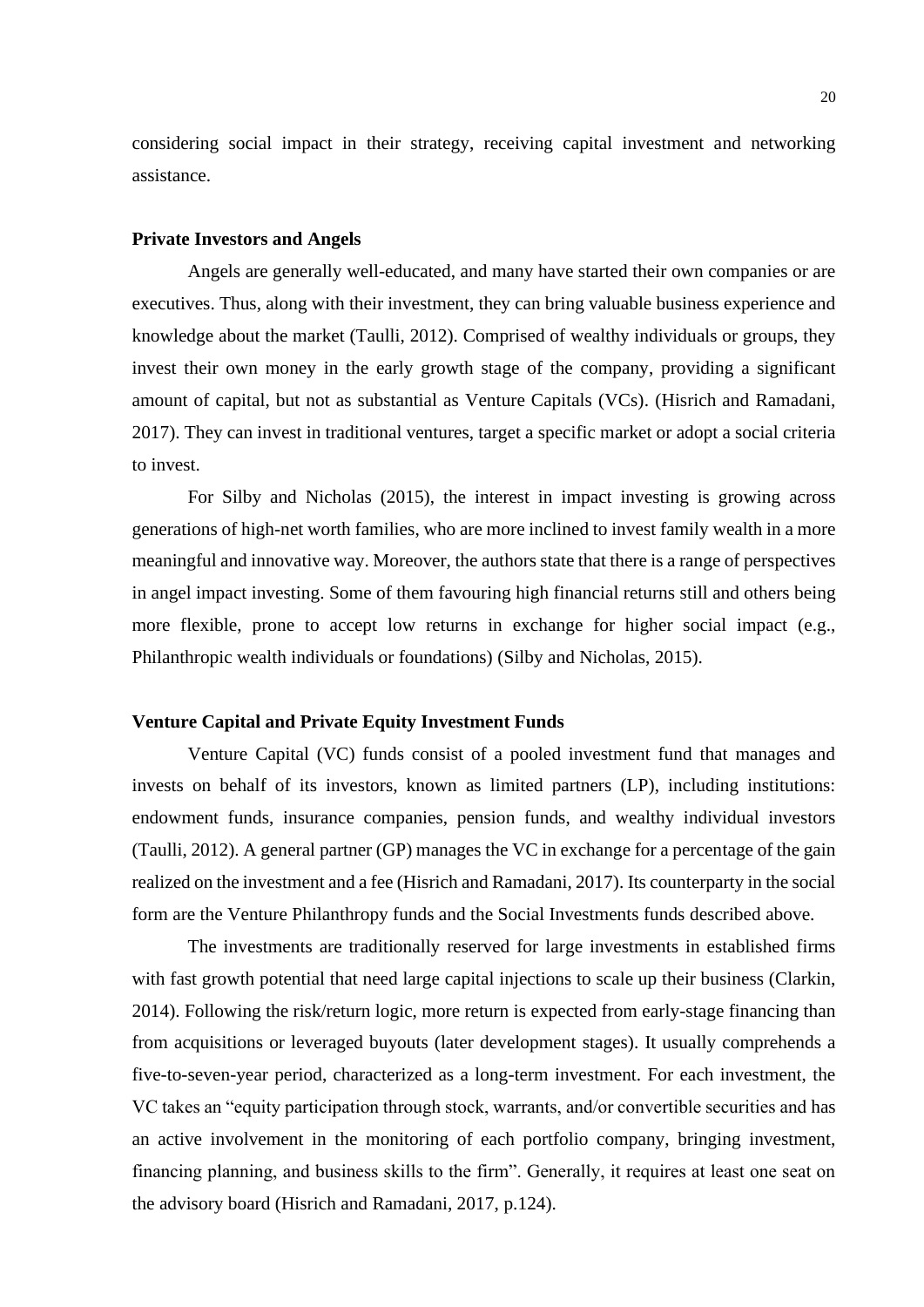Private Equity Funds, as Venture Capitals funds, are consisted of pools of capital to be invested directly in companies that have potential of return. It doesn't seek investment from public or retail investors, their capital is composed by private wealth investors. In this sense, venture capital can be considered a form of Private Equity. However, unlike Venture Capital, Venture Capital targets more mature companies that generally do not face much uncertainty in the market like young companies (Canderle, 2020).

# **Investments Funds – Venture Capital, Private Equity, Venture Philanthropy and Social Investment**

As reported above, the funds have a large available pool of capital to be invested directly in enterprises that have potential of return. To select their investees, it needs to have a match between the company and the fund, the amount available and requested, the cycle of the company and the company's performance are critical factors to close the deal. Below there are the main attributes for the investment to occur.

## *Rounds*

The early-stage company usually goes through different rounds of investments to consolidate themselves. After having angels' investors and going through the seed stage, the start-up will need even more capital to get new consumers and grow. The first round with larger injections of venture capital is referred to as Series A round. In this phase, the total amount of financing can range from US\$1 million to US\$25 million, with the typical amount being around US\$5 million to US\$10 million (Taulli, 2012). In Brazil, the usual value offered ranges from R\$2 million to R\$20 million. (Liga Insights, 2021). This round typically lasts about a year. At the end of this funding round, if the company has successfully expanded and appears to achieve long-term profitability, it will open for the Series B round and so on.

#### *Process*

To obtain this riskier capital from VCS, companies go through a whole process where they need to prove their value to potential investors. For Hisrich and Ramadani (2017) this process has four primary stages: preliminary screening, agreement on principal terms, due diligence, and final approval.

Preliminary screening begins with a review of a promising business plan. The VC will determine whether the proposal fits its portfolio and policies. Also, at this stage, the VC will investigate the industries and evaluate the credentials and ability of the management team to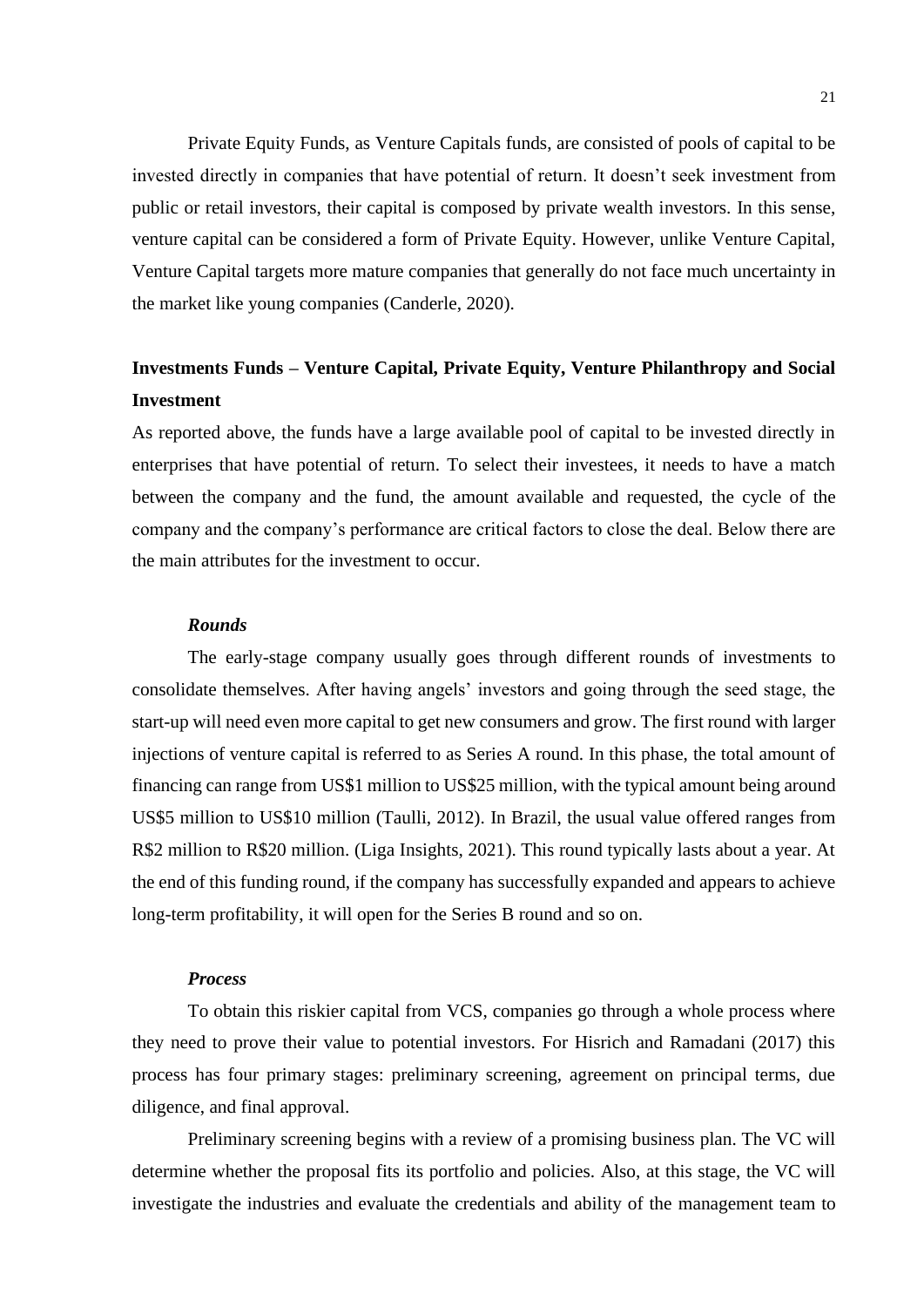carry out the submitted plan. Then, the entrepreneurs and the venture capitalist need to agree on the general terms of the deal before making major commitments and proceeding to a formal due diligence process that requires more effort and time.

The third stage, due diligence, lasts between one and three months. It requires a detailed review of the company's history, business plan, target market, and the entrepreneurs behind the company. As for the final approval, a legal document is prepared comprising all the details of the investment terms and conditions, and both the VC and the entrepreneur sign to close the deal.

## *Screening and Due Diligence criteria*

According to Heister (2010), there are different criteria that (social impact) investors use to screen and select their investees, which can be grouped into five main categories: concept, market, finance, entrepreneur, and social impact - the last one used specific by social VCs.

The concept is related to the investee's business plan. Investors want to understand the segment, if the product or service presents an innovative solution, a specific (social) target, and has scalability. The market, in turn, examines peers, the competition in the industry and potential growth strategies. As for finance, it accounts for the capital required, the holding period, and the potential return on investment.

The evaluation of entrepreneurs is a critical issue, it concerns the professional competencies of the entrepreneur, his attitude, his commitment to the concept, and his development potential. In addition, Silby (2011, p.6) states that is "better to fall in love with the talents of the entrepreneurs and management in making those visions a reality." Finally, for impact investors, social impact is a highly relevant criterion. It refers to both potential market reach and scalability.

## <span id="page-23-0"></span>**2.3. Impact Investing**

#### **Concept**

The term impact investing was first coined in 2007 at a meeting with financial, philanthropic and development leaders hosted by the Rockefeller Foundation at the Bellagio Conference Center in Italy. The purpose of this convening was to discuss the need and means of structuring a global industry motivated to make investments that have a beneficial social and environmental impact (Harji and Jackson, 2012). That is, with investors, in a change of mindset,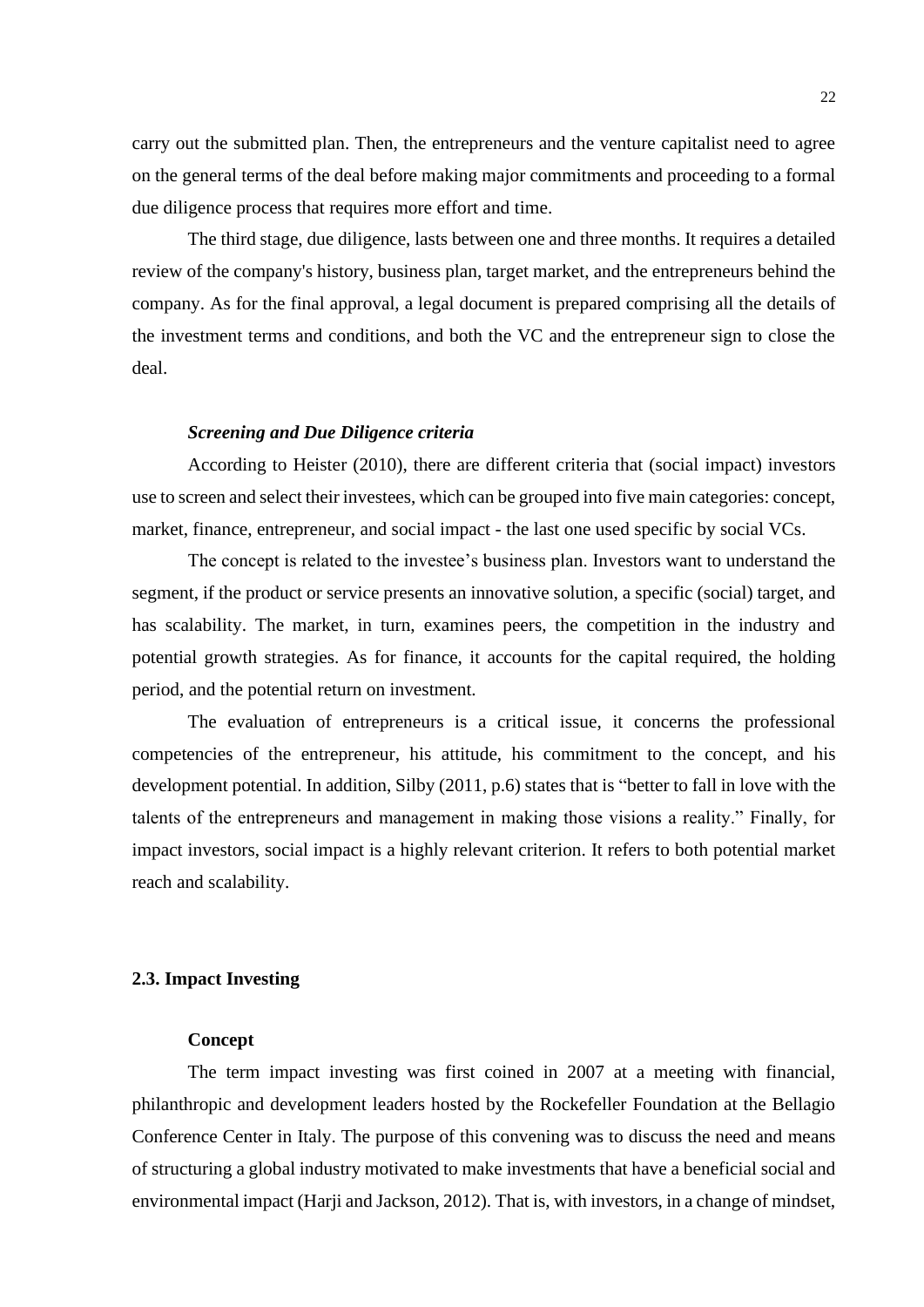willing to move away from the profit outcome at any cost, towards a much more thoughtful, considered view of the impact that capital could have (GIIN, 2017).

So far, there are still some uncertainties and debates about the definition of what qualifies as impact investing. Some authors prefer to use the term "social impact investment" (Martin, 2013; Glänzel and Scheuerle; 2016, and Chiappini, 2017) or even just the term "social investment" (Government Outcomes Lab, 2021), to emphasize that behind the impact is the real intention to address social and/or environmental causes. However, among these different definitions there are common underlying aspects.

Impact investing is characterized by investments that aim for at least a dual outcome: achieving financial returns alongside social/environmental outcomes (Martin, 2013). Building on these definitions, Harji and Jackson (2012, p. 4) states that, in essence, impact investing is a "way to unlock capital and place it in businesses and projects that generate real social and environmental benefits for the people who need those benefits the most - more and better jobs and income, affordable housing, clean water, greater access to education, and other individual, household and community gains - while also generating a financial return to the investor". As for the type of investment in social businesses, Bugg-Levine and Emerson (2011, p.13) state that they tend "to focus on private equity and direct lending because of the unmatched power these investments have to generate social impact". Hence, there are some core elements associated with impact investing that we will carve out below and elaborate on to clearly understand its concept.

First, although many consider impact investing an upcoming asset class (Alijania and Karyotis, 2019; O'Donohoe et al., 2010), for this study we adopt The World Economic Forum view which recognizes it as an investment approach rather than an asset class or a distinct source of investment. Thus, impact investing is a criterion for making investments across asset classes, a lens through which investment decisions are made. (World Economic Forum, 2013b).

Second, unlike mainstream financial investments that tend to focus mainly on financial return, impact investments have the intention to generate a measured social and environmental impact with a financial return and provide impact solutions through different forms of collaboration and institutional frameworks (GIIN, 2021). Therefore, even if an investment creates social/environmental impact, if it was made for the sole purpose of financial return, it cannot be considered as impact investing.

Furthermore, as explored by Bugg-Levine and Emerson (2011), and in line with the definitions established by the World Economic Forum (2013a) and the GIIN (2021), another hallmark of impact investing is the investor's commitment to actively measure and report on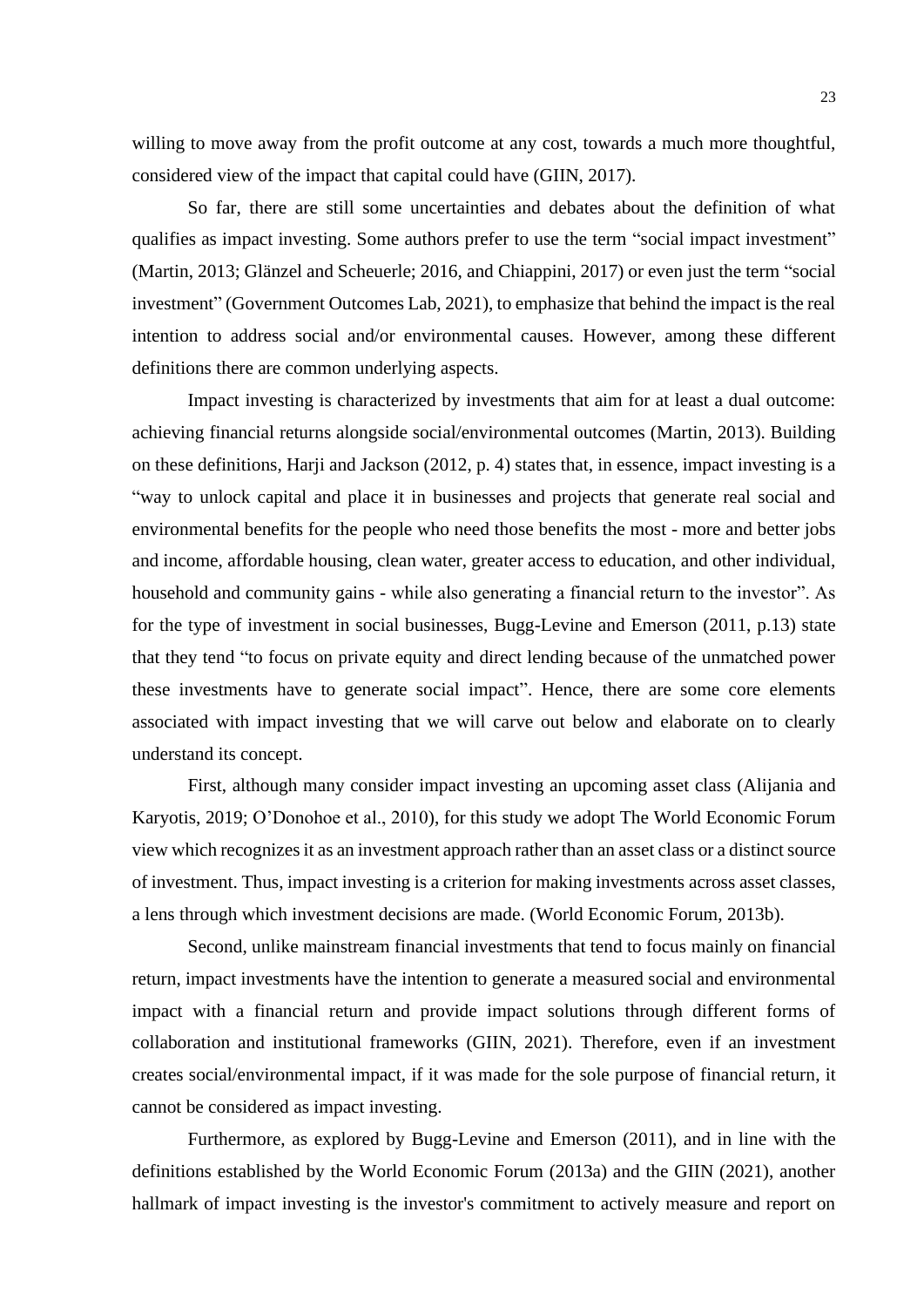the financial, social/environmental performance and progress of the underlying investments. In this context, financial returns correspond to the traditional concept that investors accrue capital gains on their investment, while positive social impact refers to the creation of value for society and human well-being. The approaches to measuring impact can be different and are based on the goals and capabilities of the investor and investee.

In general, components of impact measurement best practices for impact investing include: [1] Establishing and stating social and environmental objectives to relevant stakeholders; [2] Setting performance metrics/targets related to these objectives using standardized metrics wherever possible; [3] Monitoring and managing the performance of investees against these targets; [4] Reporting on social and environmental performance to relevant stakeholders (GIIN, 2021).

However, there is a lack of a consensus on how to assess the social impact or the success of social innovations (Antadze and Westley, 2012). The scarce studies on metrics for social innovation presents a problem (The Rockefeller Foundation and The Goldman Sachs Foundation, 2003). According to Antadze and Westley (2012), without a clear assessment of such social metrics, investments in social entrepreneurship will be hindered, being one of the barriers to consensus an uncertainty about what really means social innovation (Antadze and Westley, 2012, p.137).

As well in accordance with Antadze and Westley (2012, p.138), "the growth of the social finance market has also increased the demand for consistent measures to account for the intended social impacts of capital allocation. In response to these demands, a number of organizations have developed methodologies for measuring the success and impact of innovation." However, "the process of social innovation does not always result in clearly defined outcomes, predictable goals, and measurable results in predictable time frames." (Antadze and Westley, 2012, p.148). This because tackling social and or environmental issues are complex and highly unpredictable.

The value created by social projects and companies cannot always be easily measured or quantified. The time frame for measuring the output and outcome impact results is longer than usual, which requires prolonged investors' involvement. Figure 4 represents the impact value chain.

Output is what can be more straightforward measured, such as the number of people placed into employment. Outcome state for "specific changes in attitudes, behaviors, knowledge, skills, status, or level of functioning that result from enterprise activities", is more complex to be measured. Finally, Impact is the "difference between the outcome for a sample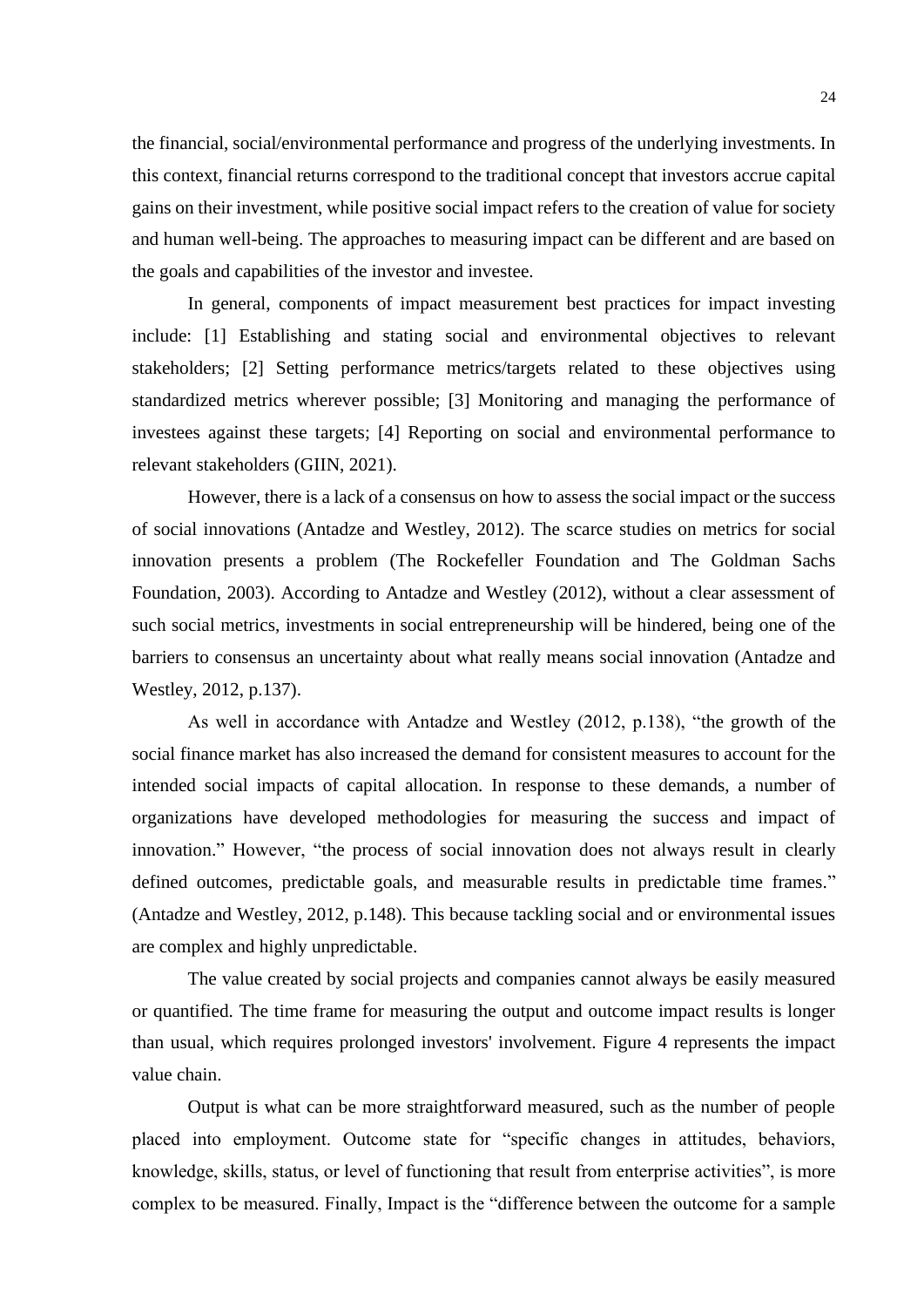exposed to an enterprise's activities and the outcome that would have occurred without" the social venture/investment. (The Rockefeller Foundation and The Goldman Sachs Foundation, 2003, p.18)

<span id="page-26-0"></span>Figure 4 - The impact value chain

|                    | <b>Impact = Measure of Change</b>                 |  |                                                                                            |                                    |
|--------------------|---------------------------------------------------|--|--------------------------------------------------------------------------------------------|------------------------------------|
|                    |                                                   |  | INPUTS $\rightarrow$ ACTIVITIES $\rightarrow$ OUTPUTS $\rightarrow$ OUTCOMES $\rightarrow$ | <b>GOAL</b><br><b>ALIGNMENT</b>    |
| What you<br>put in | Results<br>What<br>you do<br>that are<br>measured |  | Collection of<br>all results                                                               | How well<br>outcomes<br>align with |
|                    |                                                   |  | What would<br>have<br>happened<br>三<br>anyway                                              | intended<br>goals                  |
|                    |                                                   |  | <b>IMPACT</b>                                                                              |                                    |

*Source: The Rockefeller Foundation and The Goldman Sachs Foundation (2003)*

Still, impact investing expects and requires a financial return, or at minimum a return of the capital invested, making those investments more than just a kind of philanthropy (GIIN, 2021) (Weber, 2016). The degree of financial return may range widely from recovery of principal to above-market rates of return, but some financial return is certainly expected. There is no agreement on whether the financial or the non-financial return should be weighted higher. That is why inside the scope of impact investing two main strategies stand out: the so-called financial-first investors and impact-first investors. Bellow we can see from the GIIN angle, the return expectations through some different asset classes.



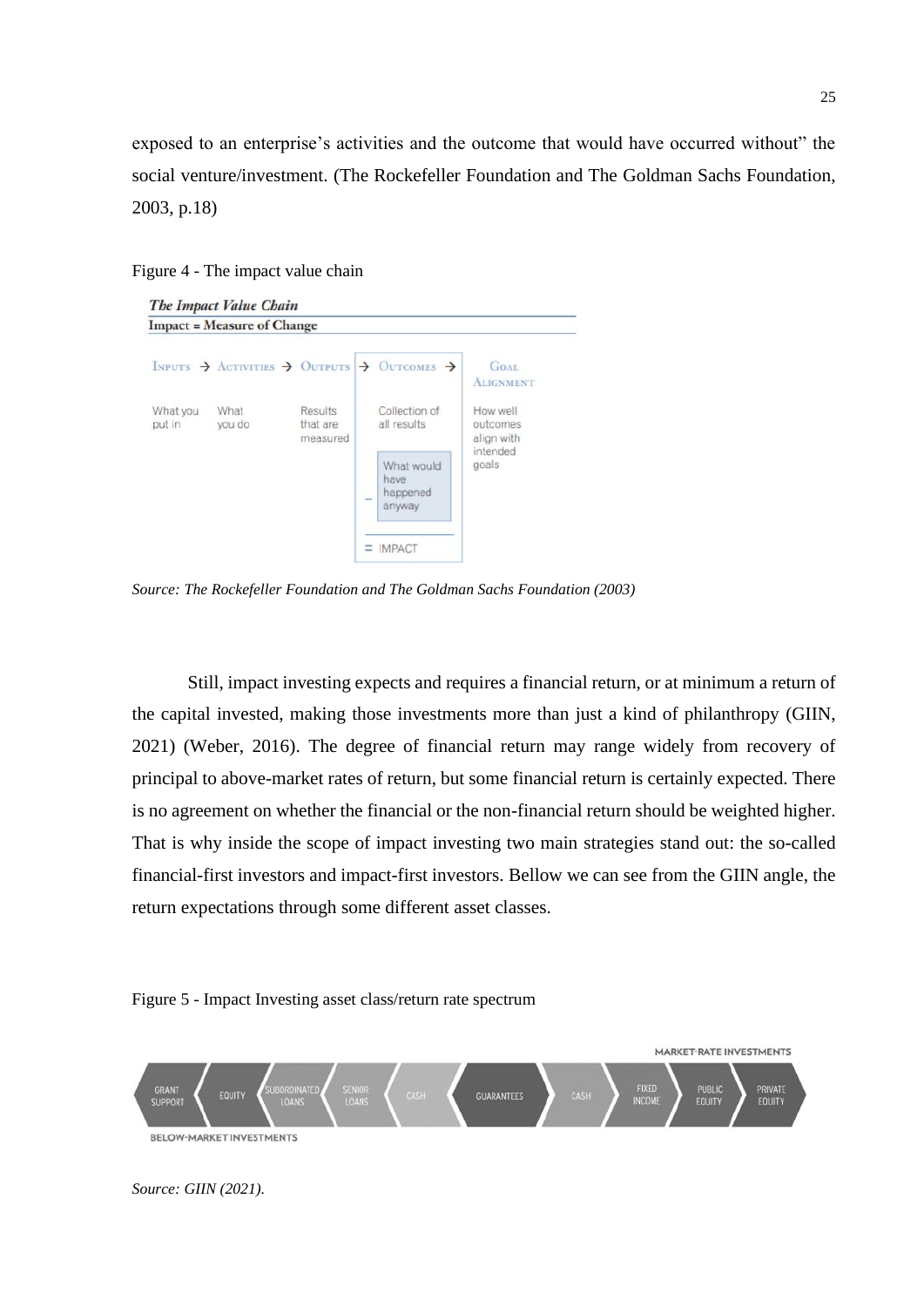#### **Market Actors and Instrumentals**

Contemplating this market there are several stakeholders engaged, those are exemplified in the Figure 6.

Figure 6 - Stakeholder types involved in impact investing



*Source: Author's elaboration based on The Bridgespan Group (2018)*

Henceforth, actors in the impact investing industry can be divided into four broad categories: asset owners who own the capital; asset managers who deploy the capital; demandside actors who receive and employ the capital; and service providers who help make this market work. Asset owners include foundations, high net worth individuals, pension funds, development finance institutions, large financial institutions, and commercial banks. They can make their investments alone or hire asset managers to invest on their behalf. Asset managers, also known as fund managers, include private market funds, public market funds, debt lenders, fund of funds, and banks. These organizations often invest on behalf of the asset owners. Banks can be both owners and managers and may decide to invest their money in impact investments (O'Donohoe et al., 2010; The Bridgespan Group, 2018).

Impact investors, like traditional investors, differ in terms of their motives, assets, risk and return expectations, and, in addition, social impact objectives. Table 1 provides a summary overview of the main players in the impact investing industry. It distinguishes between the actors who own the assets and those who manage those assets (asset owners and asset managers). While the lines between these two types of actors occasionally blur, this table depicts a comprehensive list of large and small organizations making impact investments (Harji and Jackson, 2012).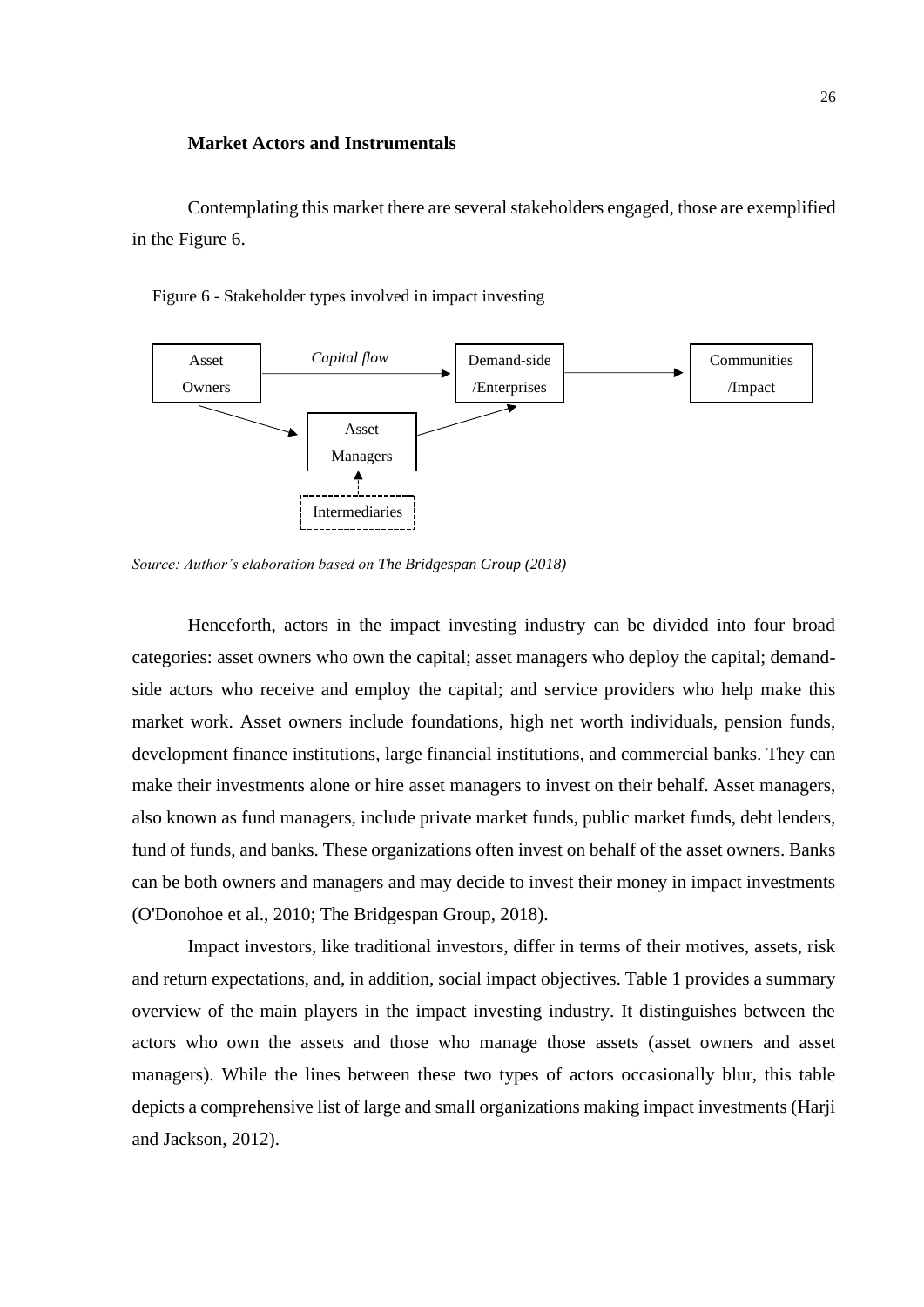| <b>ASSET OWNERS</b>                                                                                                                                      | <b>ASSET MANAGERS</b>                                                                                                                                                                                                                                                                            | <b>DEMAND-SIDE</b><br><b>ACTORS</b>                                                                                                                                                                         | <b>SERVICE</b><br><b>PROVIDERS</b>                                                                                                                                            |
|----------------------------------------------------------------------------------------------------------------------------------------------------------|--------------------------------------------------------------------------------------------------------------------------------------------------------------------------------------------------------------------------------------------------------------------------------------------------|-------------------------------------------------------------------------------------------------------------------------------------------------------------------------------------------------------------|-------------------------------------------------------------------------------------------------------------------------------------------------------------------------------|
| $\bullet$ High net<br>worth<br>individuals/<br>families<br>• Corporations<br>$\bullet$ Governments<br>• Employees<br>• Retail investors<br>• Foundations | • Fund / Wealth managers<br>• Family offices<br>• Foundations<br>$\bullet$ Banks<br>• Corporations<br>• Venture funds<br>investment<br>$\bullet$ Impact<br>funds/intermediaries<br>• Pension funds<br>finance<br>• Development<br>institutions<br>$\bullet$ Government<br>investment<br>programs | • Corporations<br>• Small and<br>growing<br>businesses<br>• Social enterprises<br>• Cooperatives<br>$\bullet$ Microfinance<br>institutions<br>$\bullet$ Community<br>development<br>finance<br>institutions | $\bullet$ Networks<br>• Standards-setting<br>bodies<br>• Consulting firms<br>$\bullet$ NGOs<br>• Universities<br>• Capacity development<br>providers<br>• Government programs |

<span id="page-28-0"></span>Table 1 - Actors in the Impact Investing Industry

*Source: Author's elaboration based on Harji and Jackson (2012)*

Foremost, impact investing is not limited to a specific legal structure. It can be made in both non-profit and for-profit organizations (Spiess-Knafl and Scheck, 2017), a variety of options existing on the demand side as well. However, as already mentioned, the social impact cannot be an incidental side-effect. Firms that receive impact financing must, then, make a direct and measured contribution towards a positive social or environmental impact. Specific examples of impact might include the provision of affordable and accessible basic services in housing, healthcare, and education (Camilleri, 2017).

The way these investments are made for the demand side can be as straightforward as investing money for shares of equity or much more complicated, such as using a convertible debt structure. The only unifying notion is that an investor is committing capital to a commercial enterprise, which will aim to repay the investor for their investment (Allman and Nogales, 2015). To exemplify, among the various ways of fundraising from private debt and equity investments, there are cash and cash alternatives, bank debt, private debt, senior and mezzanine debt; hybrid equity; public equity; private equity and venture capital, green bonds, real estate, and other real estate assets. Nevertheless, not restricted to one asset class, impact investing can combine diverse sources of capital and various financial instruments, depending on the investor's specific portfolio targets and balancing return expectations, risk appetite and impact goals (Jaquier, 2011).

Within the stated concept of Impact Investing, Freireich and Fulton (2009) distinguish two different styles based on their primary objective: the Impact First and the Finance First Approach. Nevertheless, there is a variety of blended methods, known as Mixed Structures, that exist between these two poles.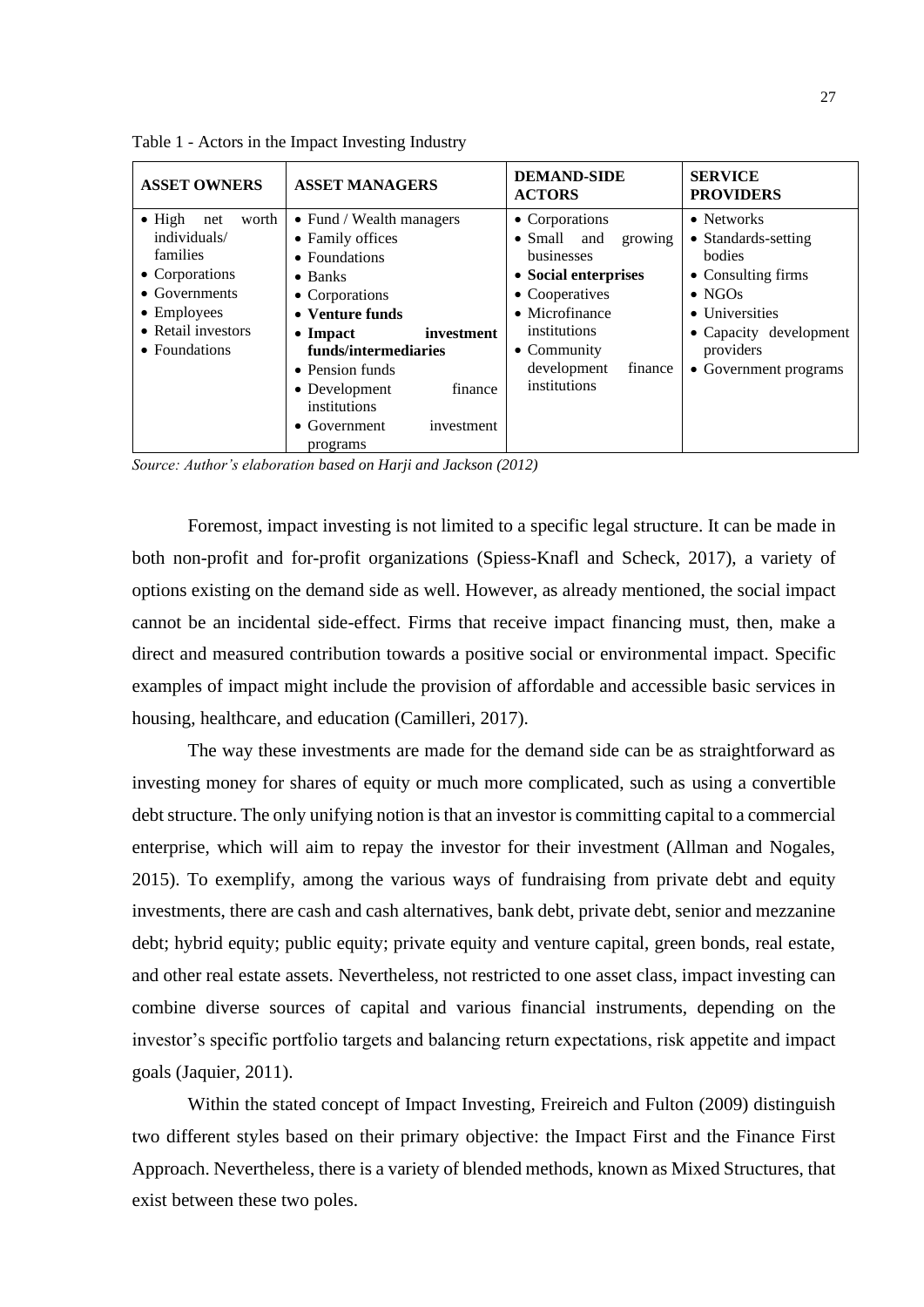Impact Investors employing an Impact First Approach seek to maximize social or environmental impact while maintaining a financial return floor. The primarily goal here is to produce social or environmental good, being frequently willing to sacrifice some financial return if necessary. This strategy emphasizes the investors' goal and motivation to address contemporary social problems, increasing the probability of effectively producing positive social impact. Investors that prioritize social impact must either accept a lower return than the market rate or assume more risks in order to maximize the beneficial impacts of their investment.

The Finance First Approach, on the other hand, attempts to maximize financial returns while establishing a floor for social or environmental impact. The social entrepreneur must meet minimal social impact targets, as the financial rewards must be comparable to more traditional investments. Figure 7 represents in a graph those two strategies.

<span id="page-29-0"></span>



*Source: Author's illustration based on Freireich and Fulton (2009) and Oppenheimer (2014)*

In this context, Impact Investing acts as a selective combination of Philanthropy and Venture Capital attributes. In general, it incorporates the social goals of Philanthropy, while the methodologies, methods, and procedures used are derived from the more capitalist view of profit maximization, as Venture Capital (Oppenheimer, 2014).

#### **Impact Assessment**

As discussed above, the investment process is guided through a variety of assessments to verify and validate the business. For those adopting the lens of impact investing, it is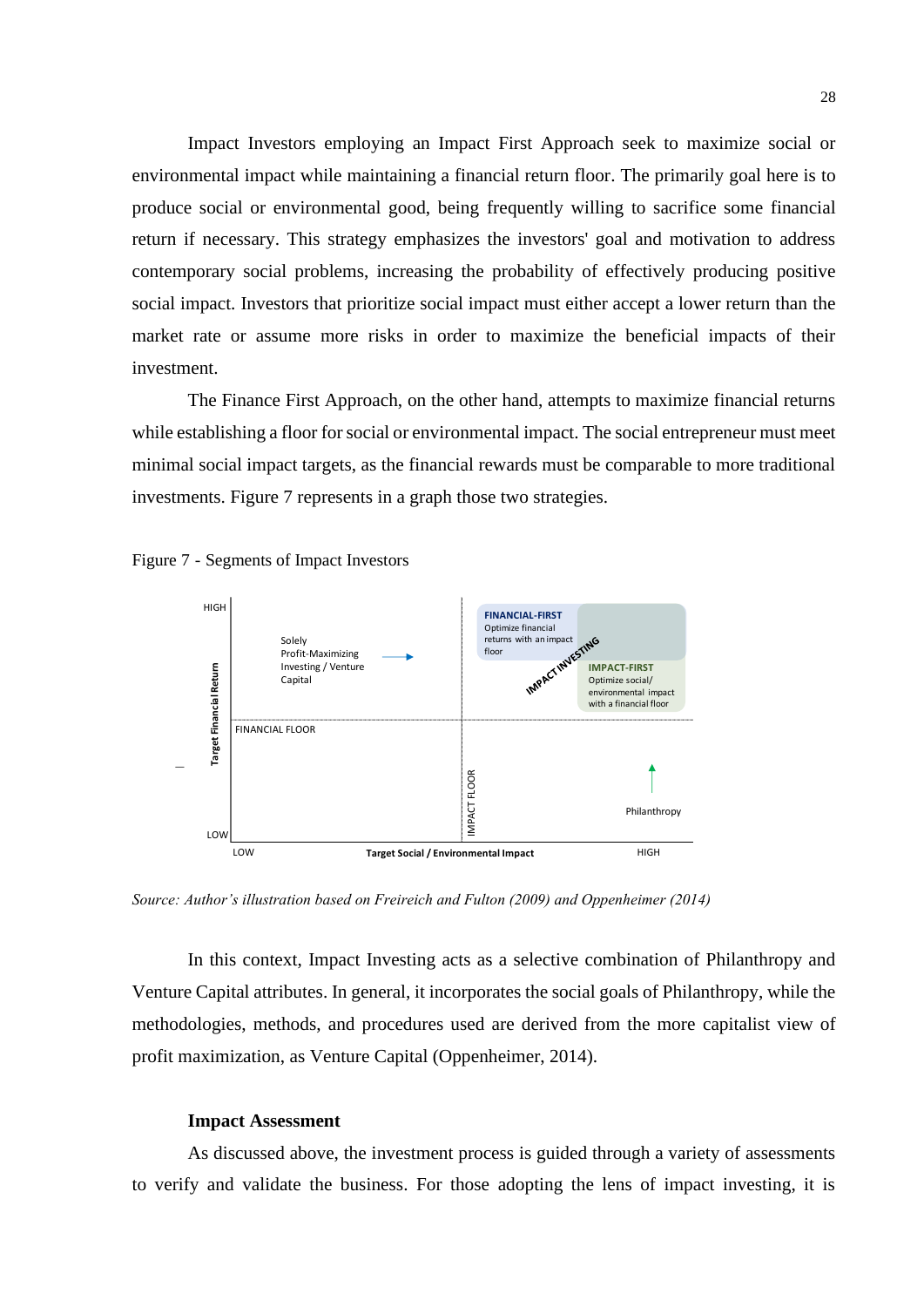important to assess the impact that the business generates, throughout the business proposition and the management team.

The PIPE Social 2020 report states that four main indicators are used to assess the impact of a given business. First, there is the relevance of the problem that the entrepreneur intends to tackle. This is how the investor sees the problem addressed as a priority and relevant to the current scenario and in line with their investment thesis. Secondly, there is the entrepreneur's intentionality towards the issue his impact business seeks to solve and how committed he is to solve the problem. At this stage, the commitment to impact must be transparent in all of the company's strategies, from its public positioning to its growth strategy. Furthermore, there is the theory of change or the impact thesis. Here, potential investees must present a clear definition of the relationship between the intervention they aim to achieve - with their target audience - and the impact they want to achieve. Finally, there is impact measurement, the collection of data and information regarding the impact generated by the venture. Regarding this last point, Jokela and Elo (2014) states that it is a challenging process, as the outcomes can take tangible and intangible shapes. In addition, the report ranks the level of significance of each indicator for the investment to be made. Tied in the first place is the relevance of the problem and the business intentionality. Next is the Theory of Change, followed by impact measurement.

#### **Differentials**

#### **From mainstream players**

For a thorough understanding of impact investing, it is also important to consider the key aspects that distinguish these investors from other players in the market. At one end of this universe of investors are traditional ones, oriented towards a profit-only mindset, facing the challenge of having to consistently earn superior financial return. With profit as their single bottom-line investment criteria and a focus on financial data, they are more prone to invest in traditional business, since there is a belief that these businesses are more likely to provide the expected profit maximization (Bozesan, 2013).

On the other side, are the philanthropists, focused almost entirely on generating social value and having the pursue of financial return on their investments put aside. They are also called Donors, as they don't expect or seek any financial gain. Instead of financial returns, philanthropists are mostly concerned with whether their investments will be used to target a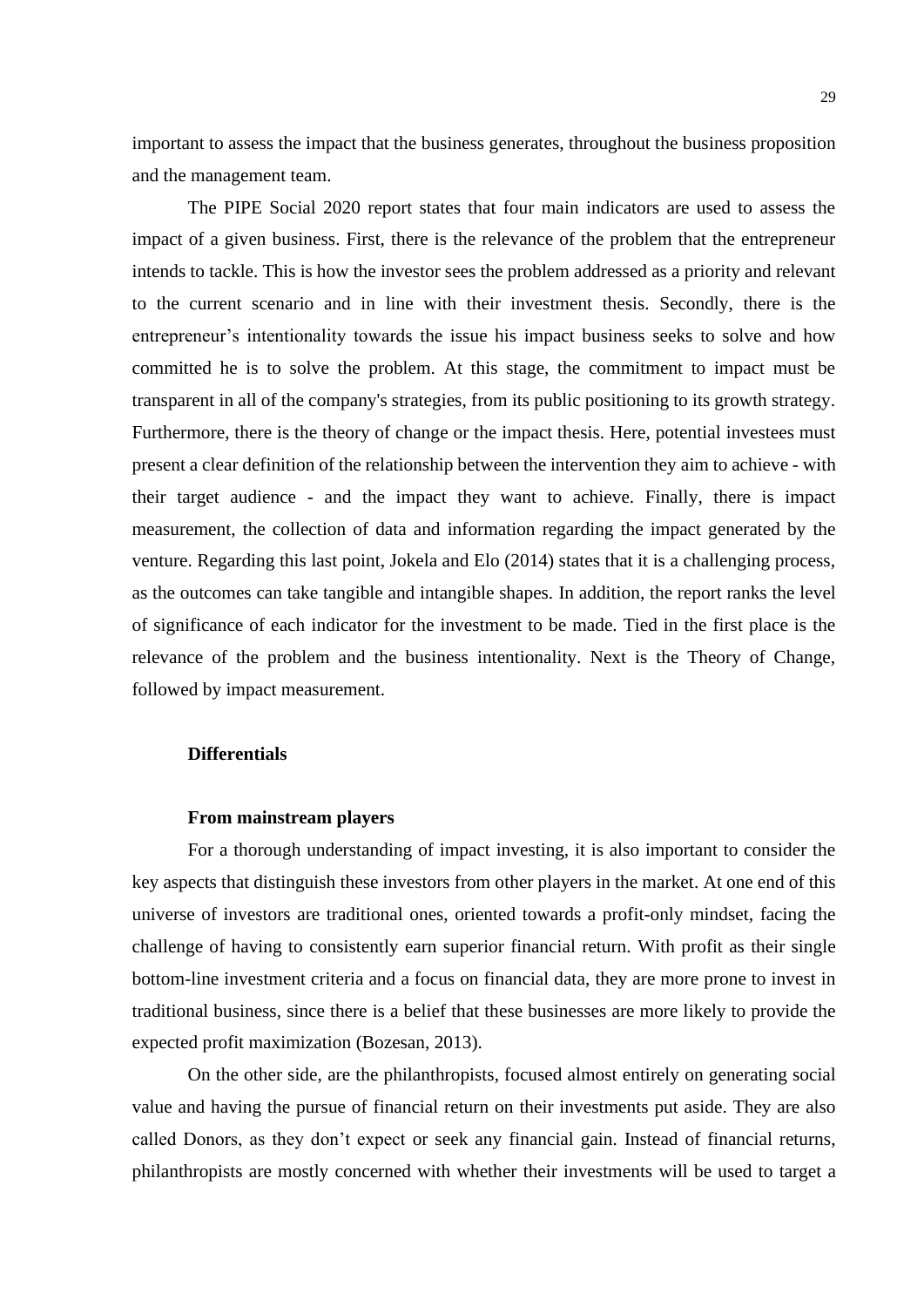social cause and, as a result, mainly concerned about the social return on investment (Roundy et al., 2017).

However, in between those two types of investors, there is a spectrum of others, in which we can find the impact investing. Unlike traditional investors and philanthropists who primarily seek either financial or social returns, impact investors have a different return expectation. They seek both financial and social returns on their investments and aim to achieve these dual returns by investing in organizations that can intentionally produce both financial and social value. In this sense, impact investing primarily provides private capital designed to finance social enterprises<sup>2</sup>, which are mainly based on innovative and scalable business models, and which provide products or services that aim to alleviate social issues and improve conditions in the community and/or environment (Oppenheimer, 2014).

As a result, there are several factors that make Impact investors move away from other types of investors. The most important ones are related to the approach, investment holding periods, return expectations, and investment motivation (Allman and Nogales, 2015). First, impact investors are known for having a close, hands-on relationship with their investees, marked by a high-level of support other than the financial. This assistance may vary in form, and may involve the provision of other services, "such as strategic planning, marketing and communications, executive coaching, human resource advice and access to other networks and potential funders" (EVPA, 2010, p. 67). In this sense, it differs from regular philanthropists, once impact investors closely monitor their investees and are ready to provide additional valueadded support for the business grow, whereas philanthropist may only come occasionally to assistance, and it is usually a one-time investment.

On the other hand, mainstream investors tend to have more investees on their portfolio – a used commercial approach to diversify risks – while impact investor usually has a small but highly selective portfolio. This allows for a strong value alignment to their restricted investees pool, thus, having more time and personnel to be more engaged with their them.

Moreover, while traditional fund managers aim to move quickly to an exit opportunity, impact investors take a more tolerant approach. This form of investment is also referred to as patient capital. It combines social and financial returns in favor of long-term social impact. Ultimately, this results in greater impact and stronger performance (Freireich and Fulton, 2009). According to Allman and Nogales (2015, p. 114), "traditional early-stage investors seek to exit

<sup>30</sup>

<sup>2</sup> Definition in chapter 2.3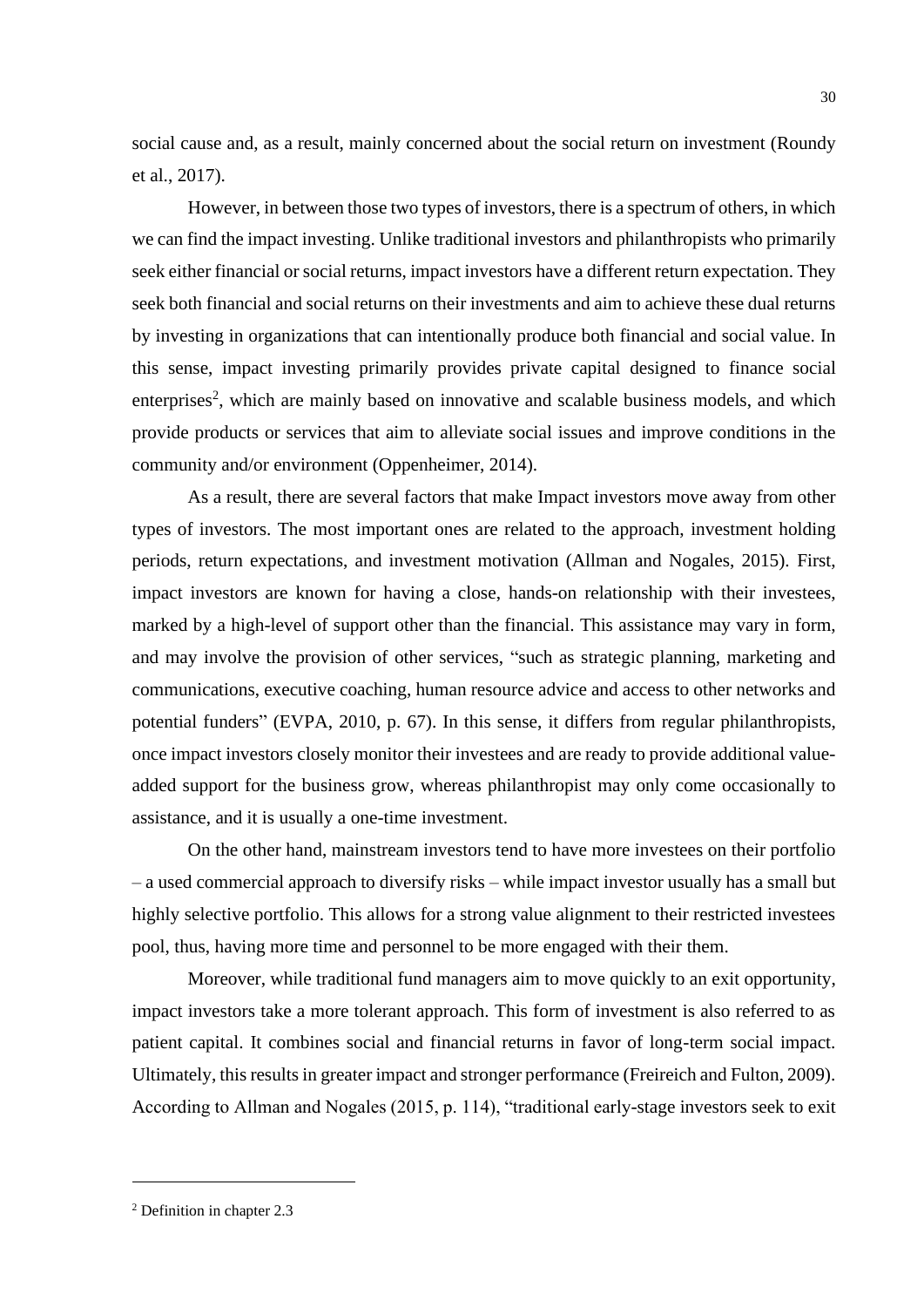in five to seven years from investment", while impact investments "seem to have longer investment horizons and are closer to at least seven years of holding time".

As for the differences in the return expectation and investment motivation, impact investors are unique once they have a wide range to accommodate their interests and expectation. Although there is a base that they must pursue intentionally: social/environmental impact and financial return, there is no clear delimitation on the emphasis they must put on one or another side. Therefore, it can range from aiming more market returns or to more social returns, depending on their motivations (Roundy et al., 2017).

## **From ESG Investing**

For impact investing, the production of measured positive impact is essential. The goal is to make direct investments that help the social venture (investee) to accomplish and produce social and environmental results. Meanwhile, ESG investing integrates "environmental, social, and governance (ESG) factors alongside financial factors in the investment decision-making process." (MSCI, 2021), not necessarily investing in just social ventures and not made directly to them.

ESG allows for a closer alignment with investors willing to have a positive impact alongside a financial return. It can focus on selecting multiple stocks of companies that intend to have a sustainable and societal impact worldwide, such as natural resource preservation, or identify ESG opportunities to select other investments, but not contribute directly to or measure the impact generated. (Zhou, 2021).

According to the MSCI (2021), ESG is in accelerating growth. The global challenges such as flood risks and climate change, privacy and data security, increased regulatory pressures, and social and demographic shifts represent new or increased risks for investors. The Covid-19 pandemics also posed some threat in some industries and companies and tested their ability to deal with ESG risks.

Along with the new generation of investors, the millennials - who are more interested in pursuing positive impact with their investments - and the development of advanced technology to drive better data collection and insights, makes ESG investing a growing large industry. ESG "pushes companies to be more conscious of their environmental impact" (Giles, 2020). A similar approach to impact investing, as both have concerns about social issues and aim to generate profits, raises the question of whether ESG investing will not overlap or merge with impact investing.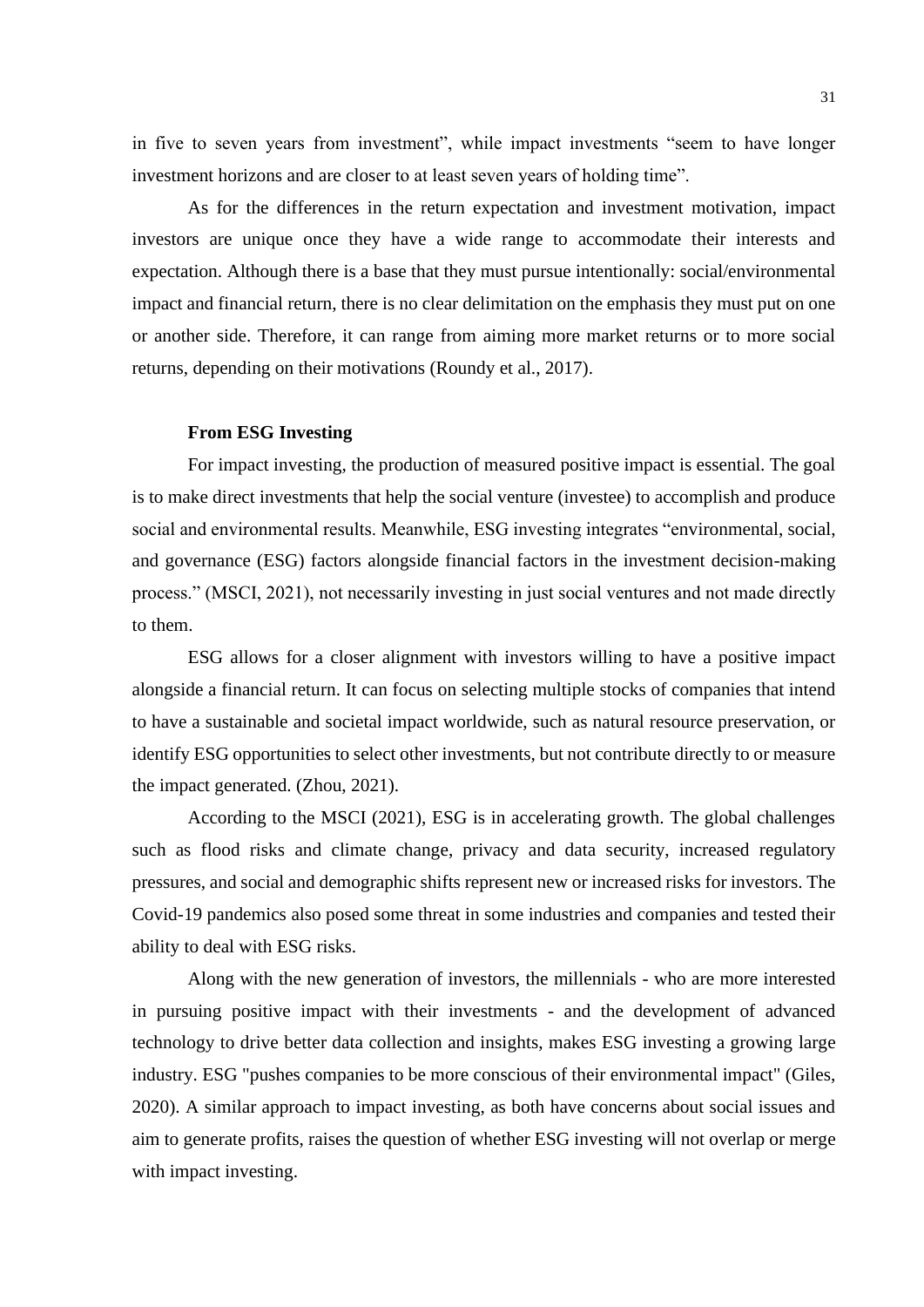#### **From Socially Responsible Investments (SRI)**

It also seems to have an uncertainty on how proximate Impact Investing from SRI is. The literature opinion ranges drastically, having in on side Eurosif (2010) and Hebb (2013) stating that impact investing is a sub-set of a wider category: responsible investing; being SRI a "generic term covering any type of investment process that combines investors' financial objectives with their concerns about Environmental, Social and Governance (ESG) issues" (Eurosif, 2010, p. 8). At the same time, there is a large group of academics who describes SRI as a concept that is similar in nature – both having mission-driven approaches to generate positive outcomes – but that is still not congruent with impact investing (Oppenheimer, 2014; Höchstädter and Scheck, 2014; Martin, 2020).

In spite of this non agreement between the relationship of the terms, this study agrees with Bugg-Levine and Goldstein (2009, p. 32) concept. They state that "the seeds for impact investing were sown in the last quarter of the twentieth century with the socially responsible investment and corporate responsibility movements". That is, impact investing and SRI share common goals, and the roots of impact investing relies on SRI, but they are not directly connected to each other.

Presenting some points that should be considered to distinguish the two terms, we have, firstly, that, SRI is primarily associated with negative screening (Renneboog et al., 2008; Sandberg et al., 2009; Palandjian et al., 2010). SRI strategy screens out investments moving from social, environmental, or governance (ESG) factors – for instance, excluding in their selection specific harmful segments such as tobacco (Das and Uma Rao, 2013). Hence, while SRI are often designed to minimize negative impact, impact investments usually is designed with the intent to create proactively positive social or environmental impact (O'Donohoe et al., 2010).

Another significant distinction, according to Roundy et al. (2017), is related to the structure of the investments. Most SRI funds do not seek to take substantial equity shares in any single company, but rather aim to invest in a diverse stocks portfolio of companies that are engaged in positive business practices, such as environmental protection. Impact investing, on the other hand, includes equity investment in early-stage companies that directly produce social impact. Furthermore, SRI tends to focus on publicly listed equity investments, whereas impact investing is typically done in private markets, with an emphasis on private equity and debt (Conway et al., 2012). Therefore, taking these differences into consideration, this paper classifies SRI and Impact Investing as different investment approaches. Figure 8 summarizes the main differences between the various types of investors.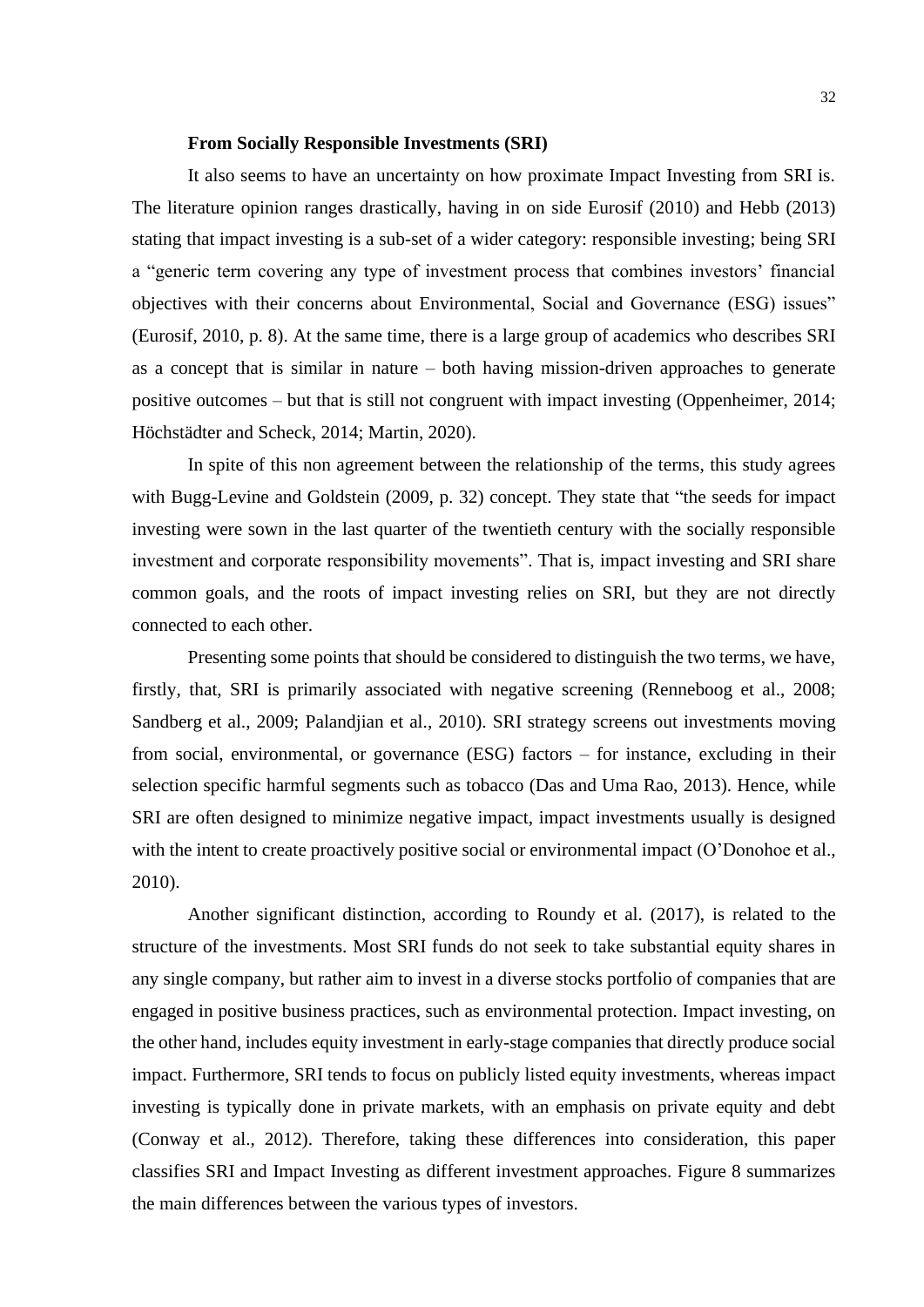<span id="page-34-1"></span>Figure 8 - Investor's differentials

| <b>Approach</b>                    | <b>Traditional Investments</b>                                        |                                                                                                                                                   | Social - Responsible investiments (SRI)                                                                                        |                                                                                                                                                                            | <b>Impact Investing</b>                                                              |                                                                                                                                                      |
|------------------------------------|-----------------------------------------------------------------------|---------------------------------------------------------------------------------------------------------------------------------------------------|--------------------------------------------------------------------------------------------------------------------------------|----------------------------------------------------------------------------------------------------------------------------------------------------------------------------|--------------------------------------------------------------------------------------|------------------------------------------------------------------------------------------------------------------------------------------------------|
|                                    |                                                                       |                                                                                                                                                   |                                                                                                                                | <b>Impact Driven</b>                                                                                                                                                       |                                                                                      |                                                                                                                                                      |
|                                    | <b>Financial Only</b>                                                 | <b>Negative Screening</b>                                                                                                                         | <b>ESG Integration</b>                                                                                                         | <b>Financial-first</b>                                                                                                                                                     | <b>Impact-first</b>                                                                  | <b>Impact Only</b>                                                                                                                                   |
| <b>Focus</b>                       | Limited or no focus on<br>social factors of<br>underlying investments | <b>Focus on risks</b><br>ranging from a wide opportunities,<br>consideration of<br>social factors to<br>negative screening<br>of harmful products | <b>Focus on ESG</b><br>through investment where social or<br>selection, portfolio<br>management and<br>shareholder<br>advocacy | Focus on one or a<br>cluster of issue areas<br>environmental need<br>creates a commercial<br>growth opportunity for trade-off<br>market-rate or market-<br>beating returns | Focus on one or a<br>cluster of issue areas<br>where social or<br>environmental need | Focus on one or a<br>cluster of issue areas<br>where social or<br>environmental need<br>requires some financial requires 100% financial<br>trade-off |
| <b>Financial</b><br><b>Goals</b>   | Target competitive risk-adjusted financial returns                    |                                                                                                                                                   |                                                                                                                                |                                                                                                                                                                            | Accept low risk-<br>adjusted returns                                                 | Accept partial/full<br>capital loss                                                                                                                  |
|                                    | <b>None</b>                                                           | Act to avoid harm                                                                                                                                 |                                                                                                                                |                                                                                                                                                                            |                                                                                      |                                                                                                                                                      |
| <b>Impact</b><br><b>Intentions</b> |                                                                       |                                                                                                                                                   | Benefit all stakeholders                                                                                                       |                                                                                                                                                                            |                                                                                      |                                                                                                                                                      |
|                                    |                                                                       |                                                                                                                                                   |                                                                                                                                | Contribute to solutions                                                                                                                                                    |                                                                                      |                                                                                                                                                      |

*Source: Authors illustration based on Nicklin, S. (2012) and Phenix Capital (2019)*

#### <span id="page-34-0"></span>**2.4. Impact Investing Market Evolution and Potential**

While Impact Investing may be considered a new terminology, the concept of using investments to yield social outcomes is not at all new (O'Donohoe et al. 2010). The practice of investing in business that can provide innovative solutions to social and environmental challenges has been around for some time. In 1948, The Commonwealth Development Corporation (UK) was already investing in a commercially sustainable business in developing countries.

Recent to the inception of the term impact investing, in 2010 JPMorgan and the Rockefeller Foundation, along with the GIIN, published a report (O'Donohoe et al., 2010) stating that Impact investments was still emerging, estimating that it could reach US\$400 billion to approximately US\$1 trillion of assets under management (AUM) in the next decade. At that time, the prediction seemed bold and ambitious, but it proved to be accurate.

In 2020, according to the GIIN, the impact investing global market reached nearly US\$715 billion AUM. The increase of almost 43% compared to the values published one year before (US\$502 billion in 2019) reflects both an increase in the number of impact investors and the capital invested. The International Finance Corporation (IFC) estimates even higher numbers. For them, the market size for total assets of potential private impact investors is slightly above US\$2 trillion (as for 2019), however, with only US\$505 billion identified as having impact measurement (IFC, 2020). Although it is impressive the growth rate of impact investing, the amounts correspond to less than one percent of the total US\$103 trillion global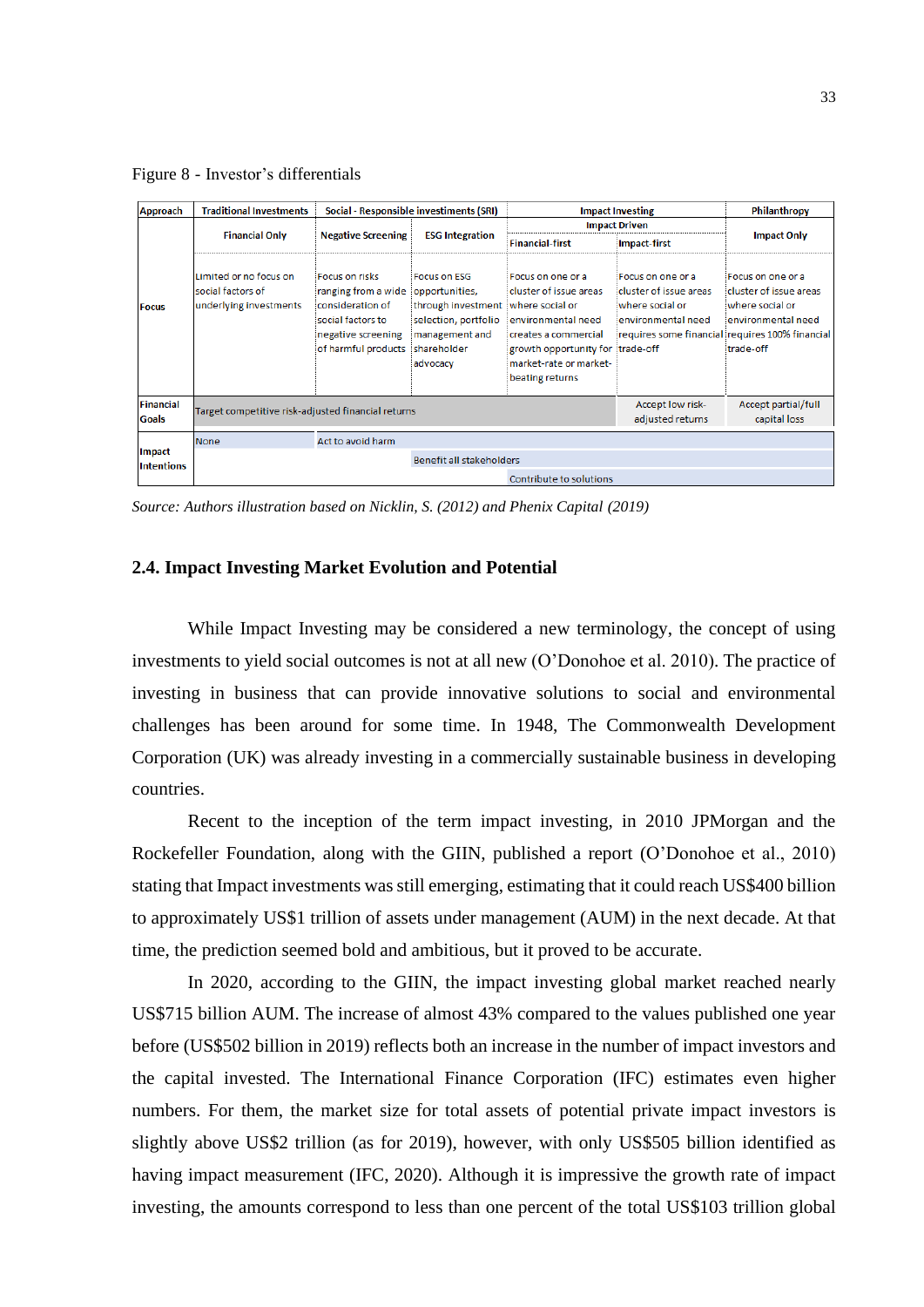AUM, having impact investing still a lot of space to expand (Heredia et al., 2021). In this sense, to help catalyze the development of the social impact investment market in a global level, that could also address the UN SDGs, the G8 launched the Social Impact Investment (SII) taskforce in 2013 (GOV.UK, 2021).

In Brazil, impact investing has also been gaining notoriety over time. In practice, the field of impact investing began to be developed in 2003, when Oikocredit International, a microcredit fund based in the Netherlands, became the first impact fund manager to enter the Brazilian market. In 2005, the International Finance Corporation (IFC) began investing in social businesses through its Inclusive Business Models Group. Then, in 2007, came the Inter-American Development Bank (IDB) with the "Opportunities for the Majority" initiative, focusing on businesses that address the Base of the Pyramid (BoP). Other national players such as SITAWI and MOV Investments began exploring impact investment opportunities in the country in 2008. Starting in 2009, the first closed-end impact investment funds, Vox Capital and LGT Venture Philanthropy, were created in the country (The ImPact, 2017).

The impact investing market in Brazil seems to be growing at a healthy pace. Reports from the Aspen Network of Development Entrepreneurs (ANDE) show that between 2012 and 2013, the number of impact investors almost tripled. Furthermore, the two latest reports regarding the last biennials (2016-2017 and 2018-2019) reveal that AUM in the Brazilian impact investing market has seen a significant increase from \$343 million (2017) to \$785 million by the end of 2019. Deals have also seen an expansion, from 69 (2017) deals to 107 in 2019. Half of these investments went to early-stage companies, 37% were directed to expansion/growth-stage companies, and only 11% of deals toward seed/incubator stage companies (Hume et al. 2020/ANDE). Nevertheless, the report also points out that most impact investors seek market returns similar to those of traditional investors.

With a rising urban middle class, a growth of conscious consumers, the millennial generation<sup>3</sup>, a wide range of hard-to-solve social and environmental challenges, and a robust financial market, Brazil presents great opportunities for the advancement of impact investing field (The ImPact, 2017). In this sense, the market potential is enormous and offers room for innovative new ways to effectively allocate public and private capital to address social and economic challenges.

<sup>3</sup> See page 31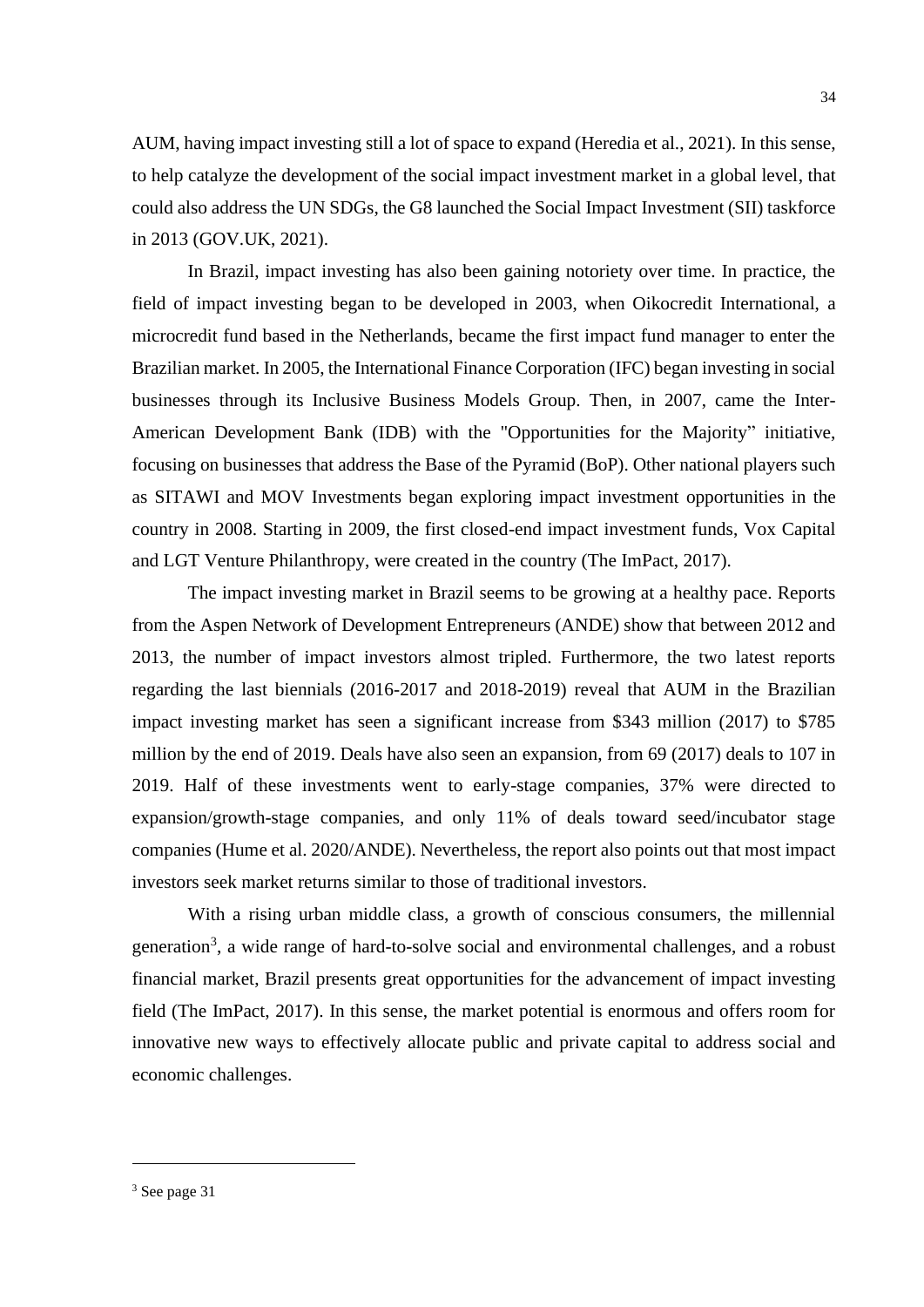## <span id="page-36-0"></span>**3. Methodology**

The nature of this study is exploratory research aimed at understanding the perspectives and experiences of social entrepreneurs in receiving funds from impact and traditional investors. To this end, we made use of secondary sources and qualitative interviews which, according to Bryman (2001), seeks to find the perceptions and opinions of the interviewees, having a strong interest in the interviewee's point of view, relying on subjective interpretations with the intention of understanding behaviour from individual experiences.

Secondary sources, explored in the literature review, helped us define social entrepreneurship and impact investing, identify the need for external financing sources and investigate the most used capital classes. In addition, it allowed us to analyse complex subjects as the different ways to measure impact and the difficulties regarding it. Moreover, through the secondary sources, we could access the potential market and the progress of the impact investing field. The key secondary sources used are presented in Table 2.

| <b>Author</b>                      | <b>Title</b>                                                              |
|------------------------------------|---------------------------------------------------------------------------|
| The Rockefeller Foundation and     | Social impact assessment: a discussion among Grantmakers.                 |
| The Goldman Sachs Foundation       |                                                                           |
| (2003)                             |                                                                           |
| Freireich and Fulton (2009)        | Investing for social & environmental impact: A design for Catalyzing an   |
|                                    | emerging industry.                                                        |
| Bugg-Levine and Emerson (2011)     | Impact Investing: Transforming How We Make Money while Making a           |
|                                    | Difference, Innovations: Technology, Governance, Globalization            |
| Volkmann et al. (2012)             | Background, Characteristics and Context of Social Entrepreneurship. In    |
|                                    | Social Entrepreneurship and Social Business                               |
| Venugopal and Srivastava (2012)    | Glossary of Financing Instruments in: Moving the Fulcrum - A Primer on    |
|                                    | Public Climate Financing Instruments Used to Leverage Private Capital.    |
| Spiess-Knafl and Achleitner (2012) | Financing of Social Entrepreneurship                                      |
| Harji and Jackson (2012)           | Accelerating impact: Achievements, challenges and what's next in building |
|                                    | the impact investing industry                                             |
| Bugg-Levine, Kogut, and Kulatilaka | A New Approach to Funding Social Enterprises.                             |
| (2012).                            |                                                                           |
| Jokela and Elo (2014)              | Creating Value with Social Entrepreneurship                               |
| GIIN (2018)                        | Roadmap for the Future of Impact Investing: Reshaping Financial Markets.  |
| GIIN (2021)                        | What do you need to know about impact investing.                          |
| ANDE reports (2018; 2020)          | The Impact Investing Landscape in Brazil;                                 |
|                                    | Impact Investing in Latin America.                                        |

<span id="page-36-1"></span>

*Source: Author's elaboration*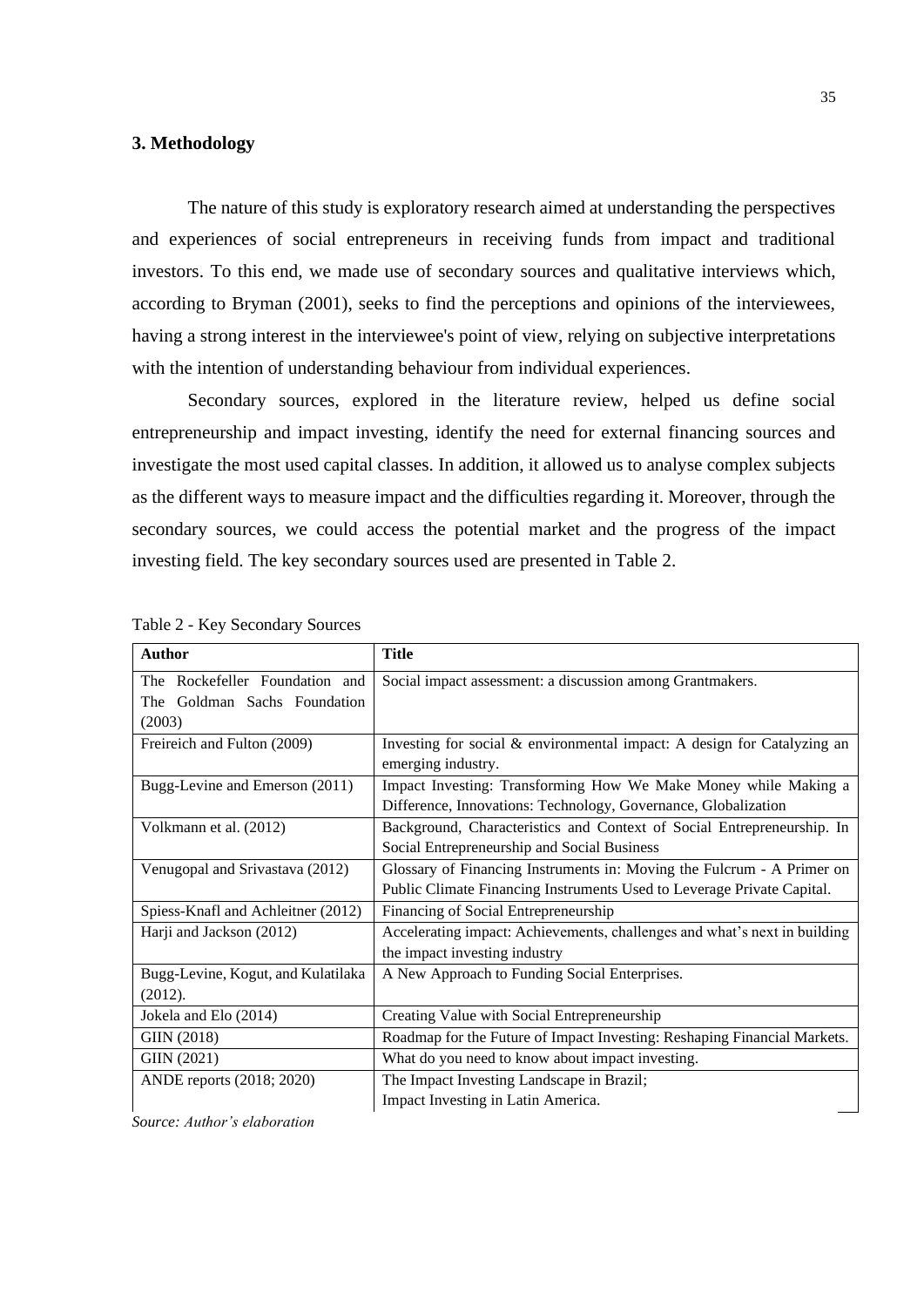As for the qualitative interview, Bryman (2001) states that there are two main types, the unstructured interview and the semi-structured interview. The former, which was used in this study, is when the researcher has a list of open-ended questions or topics to cover, but the interviewee has leeway in how to respond.

Thus, to capture the impressions of social entrepreneurs in Brazil, a qualitative semistructured interview questionnaire (Appendix 1) was designed considering the process and stages to receive an investment and the differences that may exist in the interactions and (pre) duo-diligence process of traditional and impact investors, captured in the literature review.

## <span id="page-37-0"></span>**3.1. Participants and setting**

The selection of the social entrepreneurs to be interviewed was made in partnership with the Brazilian Institute for Entrepreneurial Citizenship (ICE). This is an organization with a clear goal: to bring together entrepreneurs and investors around social innovations that can leverage their personal and philanthropic investments (foundations and corporate investments) to promote social inclusion and reduce social poverty in any country. Founded in 1999, it works to improve and strengthen the ecosystem of impact investments and businesses (ICE, 2021b).

Thus, in order to interview entrepreneurs who have gone through a screening, duediligence process of both impact and traditional funds - to capture their impressions and be able to make a fair comparison - ICE provided a great and valuable assistance with its network. Furthermore, it is important to state that this partnership came about when ICE was developing a paper that also made use of these interviews conducted by us. Consequently, the responses from the interviews were shared on this subject. However, for our purpose, we could focus on the questions that made the most sense for the advancement of this study.

After contacting potential participants via email, we were able to get six of the eleven CEOs contacted to participate in the study. Given the pandemic, geographic location and short time entrepreneurs who are structuring their companies have, the interviews took place on the online Zoom platform. Interviews were scheduled for an hour duration, some of them requiring a little more time in order to capture all the insights. This occurred during late June and early July 2021.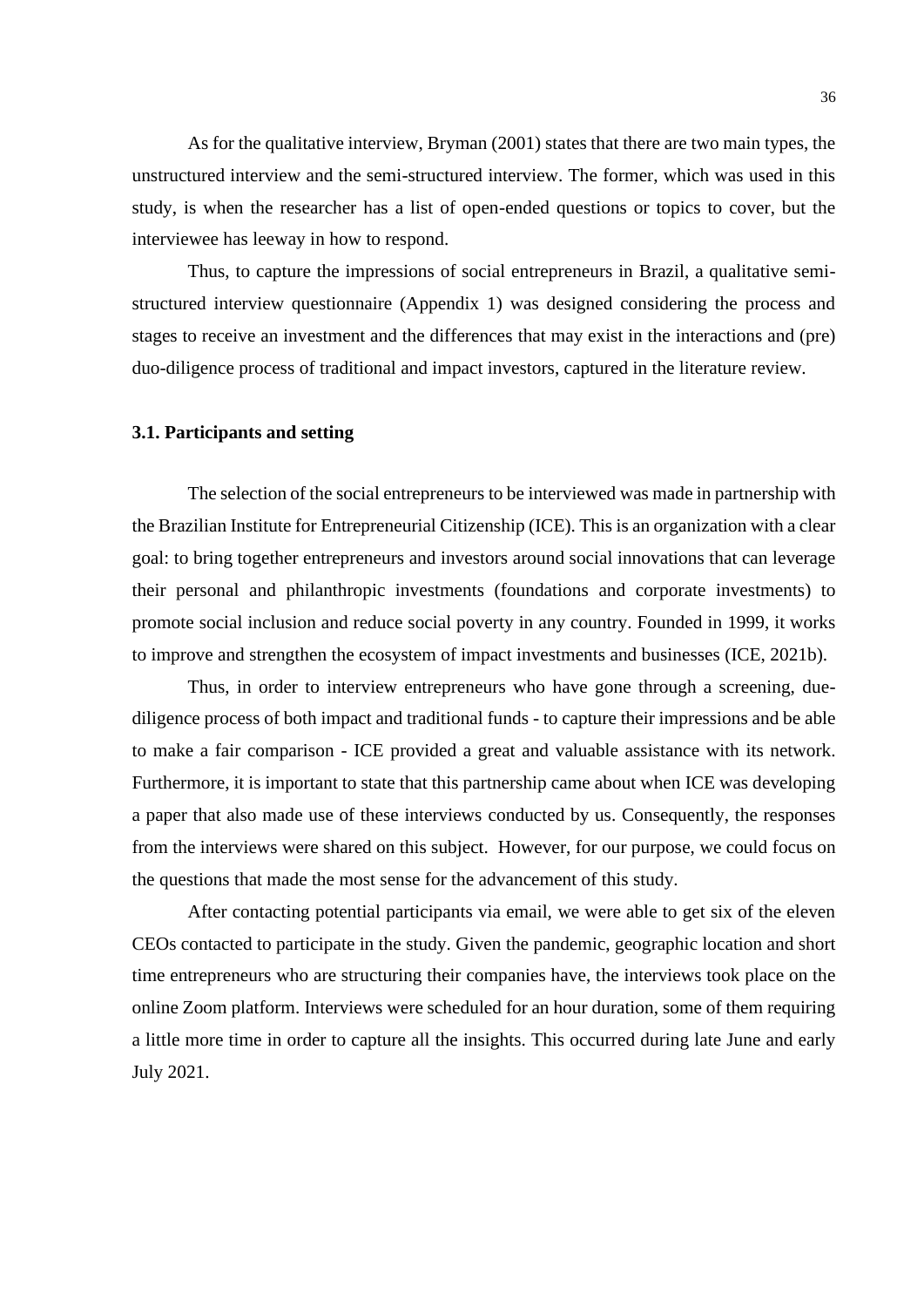#### <span id="page-38-0"></span>**3.2. Interview**

The qualitative semi-structured interview aimed to collect social entrepreneurs' impressions of the aspects that impact investors differentiate from the traditional ones.

For this purpose, the questionnaire was divided into three main sections. The first part included questions that allowed us to learn more about the social entrepreneur's business. It related to how the social entrepreneurs started and developed their businesses, what kind of funding they have resorted to, and how they approached both types of investors and were able to connect with them. With this, we sought to learn more about their backgrounds and gather their first impressions when confronted with the evaluation process of impact and traditional investors.

The second section concerned the formalization of the investment, the definition and monitoring of impact and operational indicators, and exit strategies used. Explored in the literature review, there are some differences when comparing the indicators requested by impact investors and mainstream investors, and the time horizon in which they invest their capital. In this sense, we intend to verify and explore their perceptions in this regard.

Finally, the third part involved dimensions of operational management after the investments have been formalized. In this section we investigated the participation of both types of investors in the decision making and potential issues related to the operations management of the business.

### <span id="page-38-1"></span>**3.3. Data Collection**

The main sources of information are the qualitative interviews with social entrepreneurs, which followed a semi-structured process. This method allowed for a focus on the core themes and questions that answered the research question, but also presented some flexibility to interview according to the entrepreneurs' responses (Minichiello et al., 1995, p. 65). This was intended to make room to explore the research topic further as the conversation evolved.

The interviews were conducted in Portuguese through the Zoom video communication platform and recorded with the interviewees' permission. Later, to facilitate analysis, they were transcribed and, in a second step, manually translated into English. The questions posed can be found in Appendix 1. In order to build a safe space and have an unbiased point of view, both parties agreed that the names of the entrepreneurs, their companies, and the investors would not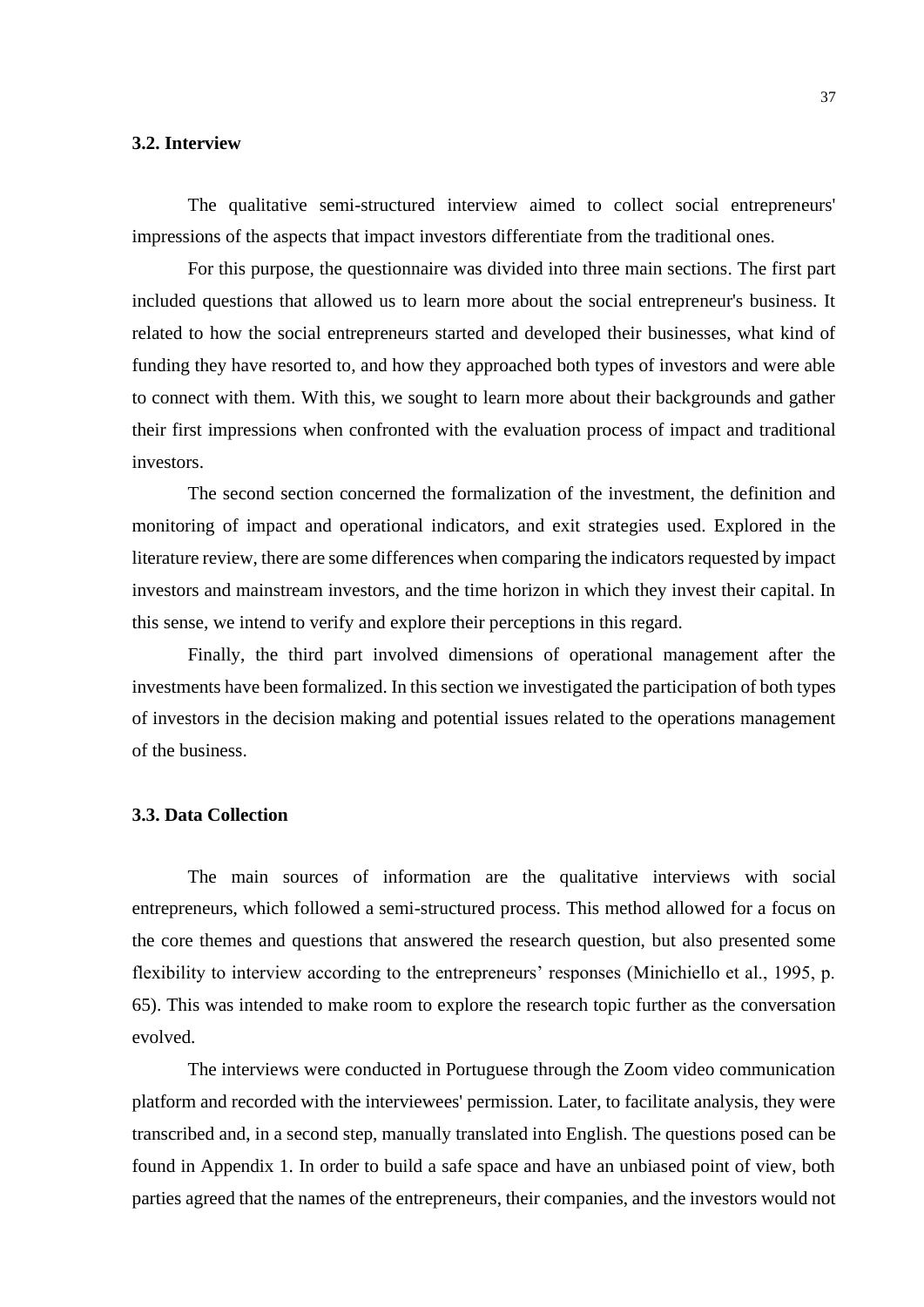be disclosed. This proved to be efficient, as we were able to capture more of their essence and their genuine opinion and beliefs about the different investors.

To summarize, more detailed information about each of the six interviews can be found in Table 2. The interviews explored a large universe of financial organizations. It relied on investments received from funds, accelerators, angels, among other actors, further explored in section 4.2.

| # Social<br><b>Entrepreneur</b> | <b>Position</b> | Date (Duration)     | <b>Sector of Operation</b>    | <b>Last Deal</b> | <b>Founded</b> |
|---------------------------------|-----------------|---------------------|-------------------------------|------------------|----------------|
| SE <sub>1</sub>                 | <b>CEO</b>      | $27/06/21$ (62 min) | Education/AI                  | Series A         | 2015           |
| SE <sub>2</sub>                 | <b>CEO</b>      | $01/07/21$ (90 min) | Govtech/healthtech            | Series A         | 2014           |
| SE <sub>3</sub>                 | <b>CEO</b>      | $01/07/21$ (62 min) | Recycling                     | Series A         | 2016           |
| SE <sub>4</sub>                 | <b>CEO</b>      | $03/07/21$ (50 min) | Sustainability/<br><b>IoT</b> | Seed             | 2014           |
| SE <sub>5</sub>                 | <b>CEO</b>      | $04/07/21$ (61 min) | GovTech                       | Seed             | 2016           |
| SE <sub>6</sub>                 | <b>CFO</b>      | 10/07/21 (46 min)   | Healthtech/ Govtech           | Seed             | 2017           |

<span id="page-39-1"></span>Table 3 - Interviewees' Summary

#### <span id="page-39-0"></span>**3.4. Data Analysis Criteria**

To have a thorough review and evaluation of the interviews, they were first transcribed and translated into English. Then, according to the sections of the interviews and the questions asked, the answers were grouped to understand possible differences and commonalities. Furthermore, to capture the full context and background of the social entrepreneur and his or her company, interviews were also analysed separately. This analysis and comparison allowed for a complete and in-depth understanding of the challenges they each faced, according to their sectors and their business cycle.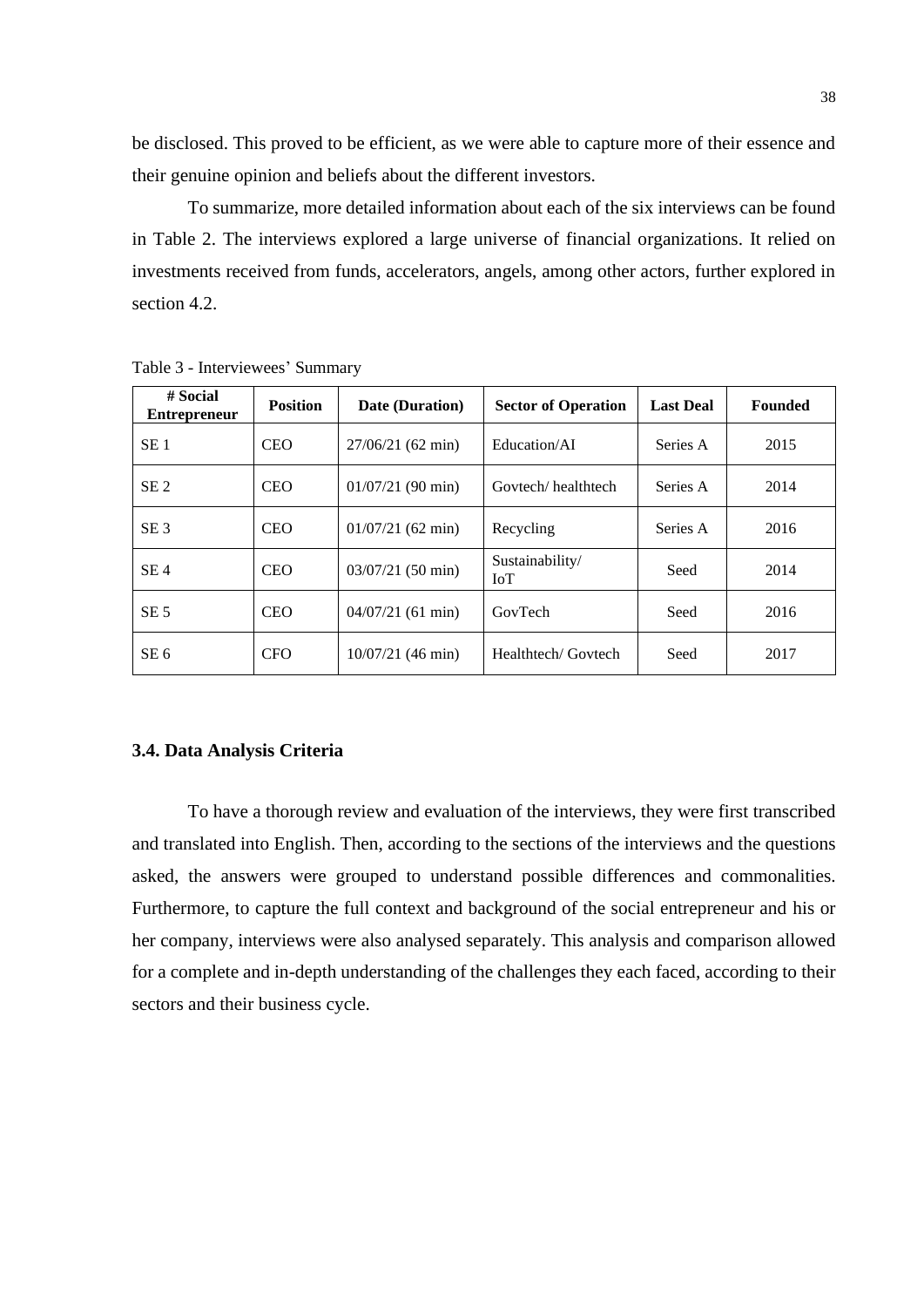#### <span id="page-40-0"></span>**4. Results**

The results will be presented grouped by the main findings, following the order of the questionnaire. As mentioned, there will be no disclosure about the investors and entrepreneurs (firm's) names, sensitive data, including financed volumes, and anything that may lead to their identification. Transcriptions of part of the interviews were included, translated from Portuguese, which may involve variation due to the translation of expressions.

## <span id="page-40-1"></span>**4.1. The Entrepreneurs**

The six entrepreneurs interviewed have a similar background. All of them started their careers in the traditional market and, willing to change and make a positive impact on the world, started their companies with this purpose. However, the reasons that made them shift and start their businesses with social/environmental goals vary. For some, it was a combination of seeing a market opportunity and their desire to do good that made them start their business. For others, it was a dissatisfaction of the traditional market and the lack of a larger social purpose that led them to seek opportunities to develop their social enterprises and make, then, a positive impact. To structure their enterprises from the very beginning, most relied on the help of colleagues, friends, or partners with the same goal in mind.

Their companies also share the same concept of structure. They are all for-profit companies, meaning they want to build sustainable, strong companies with the potential to reach more people and have a greater financial return. To achieve this, they have developed scalable businesses, some of them needing to reinvent themselves in the middle of the process. Quoted by two of them, they "want to grow and become the next unicorn".

Moreover, examining their business, we can say that together, they tackle nine of the seventeen UN SDGs, being them: 3-Good Health and Well-being, 4-Quality Education, 6- Clean Water and Sanitation, 8- Decent Work and Economic Growth, 9-Industry, Innovation and Infrastructure, 11-Sustainable Cities and Communities, 12-Responsible Consumption and Production, 14-Life bellow Water and, 15-Life on Land.

#### <span id="page-40-2"></span>**4.2. Investment's demand and supply**

For many entrepreneurs, to get the idea off the paper and start structuring and running their business, it was essential to count on external investments. However, the type of capital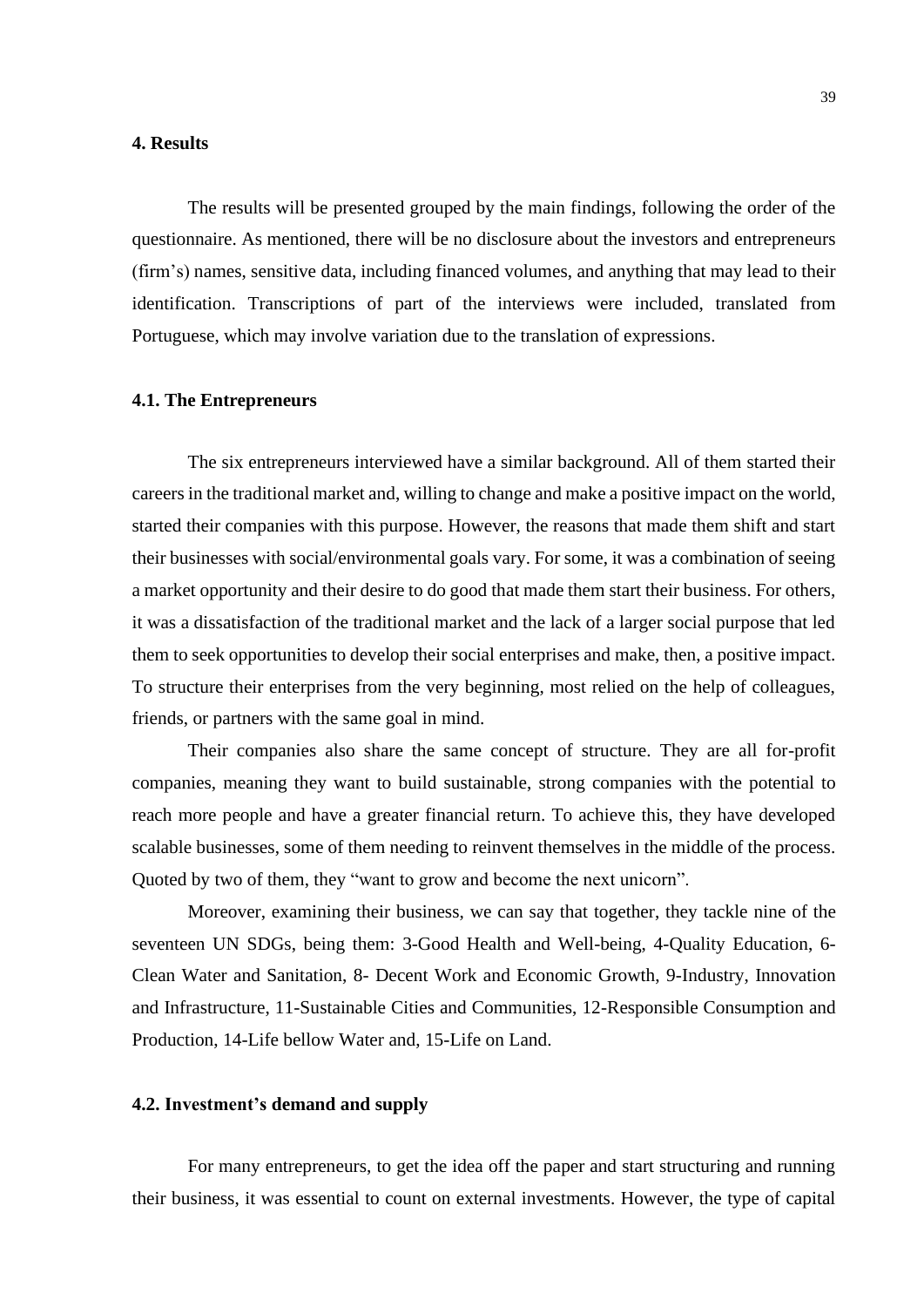obtained may directly impact the direction of the business, especially when we talk about social enterprises. To explore this, we addressed in the survey questions such as from whom they received investments, whether they were impact funds or not, the order in which the investments came, whether the social entrepreneurs had or have any preferences regarding the types of investors, and how they approached their potential investors. The results are presented in the following sections below.

Table 3 summarizes the different types and sources that each social entrepreneur received along with their existence. However, it is necessary to state that while some investors may coincide among social entrepreneurs, it is not possible to determine a specific set of investors. The universe of investors explored counted over fifteen different funds, almost half of them being impact funds. Moreover, no impact fund approach (finance first or socially first) could be specified.

| #<br><b>Social</b><br><b>Entrepreneur</b> | <b>Source of Investment</b>                                    | <b>Type of Investment</b> |
|-------------------------------------------|----------------------------------------------------------------|---------------------------|
|                                           | $\bullet$ Grant                                                | $\bullet$ Grant           |
| SE <sub>1</sub>                           | 2 Seed Rounds: Impact and traditional fund                     | Equity<br>٠               |
|                                           | Series A: Impact and Traditional fund                          |                           |
|                                           | Angel, Family and Friends                                      | Grant<br>٠                |
| SE <sub>2</sub>                           | Pre-seed: Traditional fund                                     | Equity<br>٠               |
|                                           | Seed: Traditional VC and Family Office                         |                           |
|                                           | Series A: Family Office and Impact Fund                        |                           |
|                                           | <b>Grant and Awards</b><br>٠                                   | Grant, Awards<br>٠        |
|                                           | Angel                                                          | Equity                    |
| SE <sub>3</sub>                           | Acelerador                                                     |                           |
|                                           | 2 Seed Rounds: Impact fund, traditional fund, and<br>$\bullet$ |                           |
|                                           | family Office                                                  |                           |
|                                           | Series A: Traditional VC                                       |                           |
| SE <sub>4</sub>                           | <b>Impact Fund and Financing</b>                               | Debt<br>$\bullet$         |
|                                           | Seed: Fund                                                     | Equity                    |
|                                           | Bootstrapping and Grants                                       | Grants                    |
| SE <sub>5</sub>                           | Pre-seed: Impact Fund and family Office                        | Debt<br>$\bullet$         |
|                                           | Seed: Traditional VC                                           | Equity                    |
|                                           | <b>B</b> ootstrapping<br>٠                                     | Accelerators<br>$\bullet$ |
| SE 6                                      | Awards                                                         | Grants                    |
|                                           | Accelerators                                                   | Debt                      |
|                                           | Impact fund                                                    | Equity                    |

<span id="page-41-0"></span>

| Table 4 - Investment`s Summary |
|--------------------------------|
|                                |

*Source: Author's elaboration*

#### **Approaching potential investors**

According to the entrepreneurs, to develop a prototype and launch the business, half of them relied first on their own or family financial resources. In addition, four of the respondents,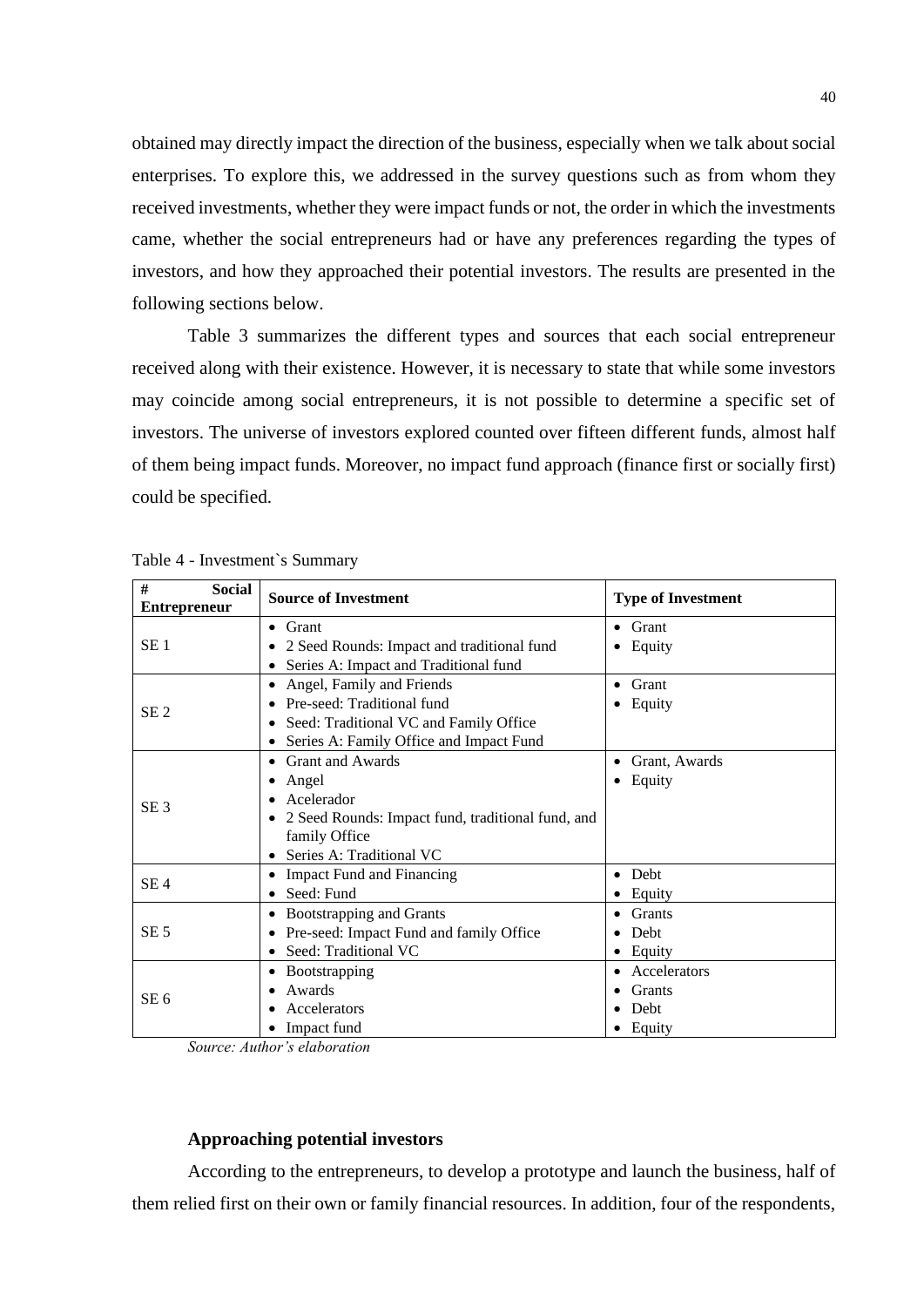including two who also made use of family sources of capital, also received Pre-seed, small yet significant at the moment, investments from foundations, angels, wealthy investors, including grants, and prizes - which had no equity or debt counterpart. So, the vast majority (5 of 6), before going after major investments and funds, tried to structure themselves first, validate their idea, and build a clear business plan. The other company managed to get only with its structured business plan direct investment from impact funds, in the form of debt.

Attracting investors was a challenge. According to the interviewees, it was after participating in accelerator programs, receiving awards, or being contemplated in public edicts, that they managed to become more recognized in the market and attract more investors and funds. These events represented "seals" in the words of one of the interviewees since they opened doors for more investors to get to know and approach them. In addition, one of the interviewees reported that most of the investments came from people or funds with whom they had a closer personal relationship.

Regarding the stage they are at now, all entrepreneurs have already relied on angel and seed investments in the early stages of the business and have just received or are already considering structuring a Series A investment round, known to be a larger capital investment. As for how they got to know new potential investors, four respondents mentioned that it was through their current investors at the time. The importance of the network was extremely important. All of the respondents agreed that having already received investment and their preexisting connection with funds helped them be "put on display" for other funds to get to know them.

#### **Preferences and Challenges**

The vast majority, four of the six entrepreneurs, reported that they objectively had no preference to receive investments from impact or traditional funds. Only two of them had such a clear preference and sought only impact funds as investors, much to do with an alignment of values. The presented point was that it was already hard to raise any investment, from any source. Moreover, to make a real social impact, the social enterprises needed to structure themselves sustainably first. That was emphasized especially by start-ups that have the public sector as their primary source of revenue. Hence, to continue to expand and build their social firms and with it make a social impact, the most important thing was first to be able to attract external capital in any way. And, as reported, they were not in a comfortable position to choose or care whether the fund was traditional or for impact.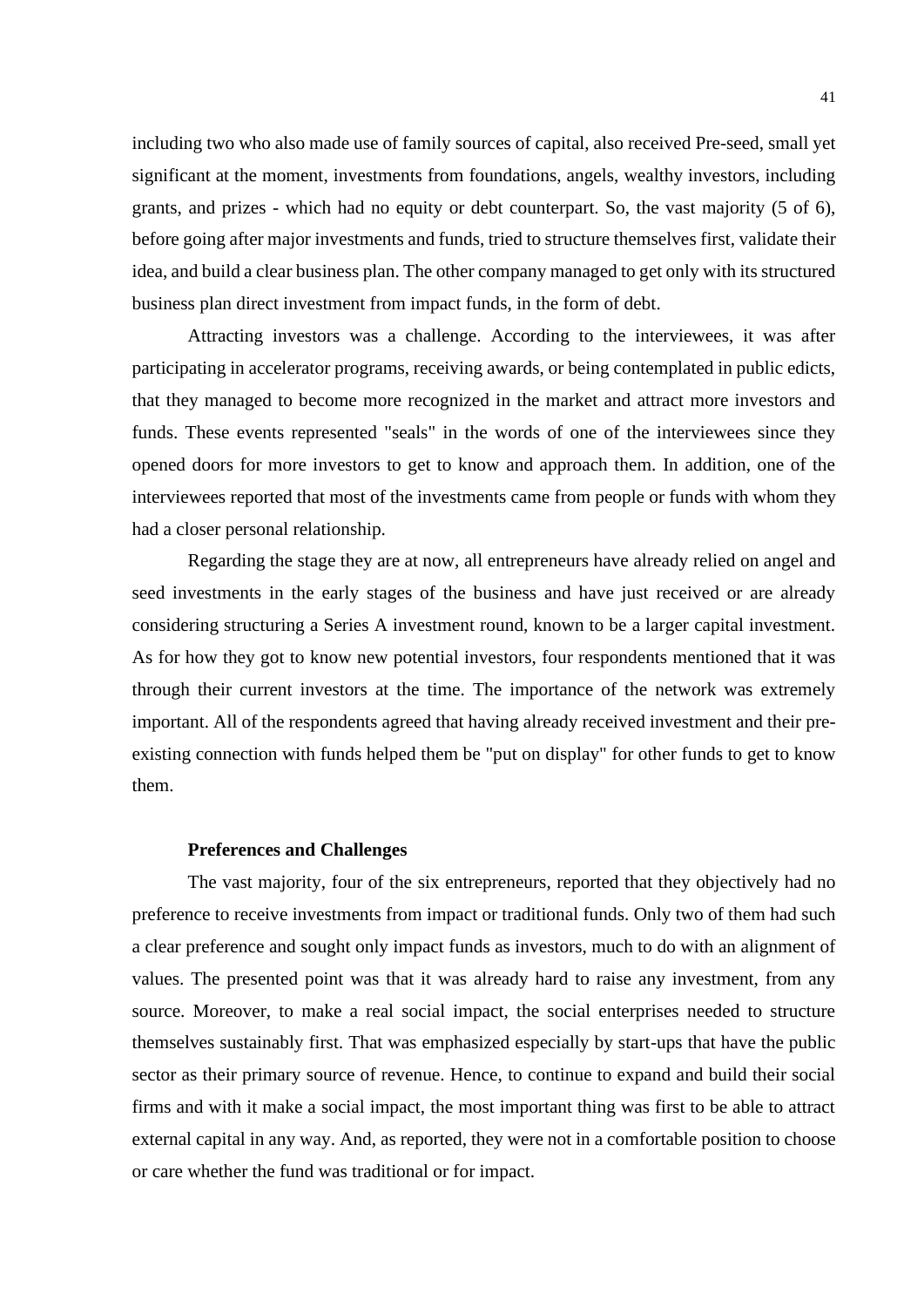In addition, in common sense, the candidates related that until 2016/2017 it was hard to hear about impact investing funds. According to one of them it "changed from water to wine, from the end of 2016 to 2021. [We used to] knock on the [investor's] doors and they called us hippies. Now there is a multinational fund coming after us saying how visionary we are to create this positive market […] which is also good, because capital lift changes, so if it is going to a positive business, I`m happy because it can lead to a lot of transformation" and "funds that you wouldn't think it was ESG [are approaching us], when five years ago they didn't even want to talk to us."

Another said they were positively surprised to receive investment from a traditional fund. In the words of the entrepreneur, who founded his social enterprise in 2016, and received a major injection of capital in 2020: "Two, three years ago, I would say that we would never have raised capital from a traditional fund, which was not envisioning impact the way we did. [...] Things happened, for me, even in a more difficult way, which is: a traditional fund investing in a company with such a strong social impact purpose and that works with the government sector."

Therefore, at the time of the first investments - the companies were founded between 2014 and 2017 - the entrepreneurs interviewed did not have a clear idea of what impact funds were and their differences from traditional funds. Recently, impact funds have become more widely known and social businesses more attractive in the eyes of all investors. In addition, it was natural that entrepreneurs did not have much choice in choosing their investors. and that their first source of capital was from traditional sources.

Also concerning their preferences among the different investors, we asked whether there was a bias towards a particular type of fund when it comes to the lead investor in the round, who usually has a seat on the advisory board, participates in decisions more actively, and owns an equity stake. In this case, four of the six respondents stated that they did indeed prefer investors who had their purposes aligned with their company's social principles and values. Therefore, it being important for them to be impact funds. In addition, one out of three respondents reported that after having an impact fund as their main investor, they were more willing and comfortable to accept the participation of traditional investors in their equity.

Such preference comes from a desire for investors who have a better understanding of the challenges that social enterprise faces and that overcoming them may take longer than usual. In this sense, patient capital from impact funds is highly desirable, as it allows more flexibility and room to pursue their social purpose. As reported, social entrepreneurs would like investors to assist in the realization of social impact by not pushing too hard for financial gain right from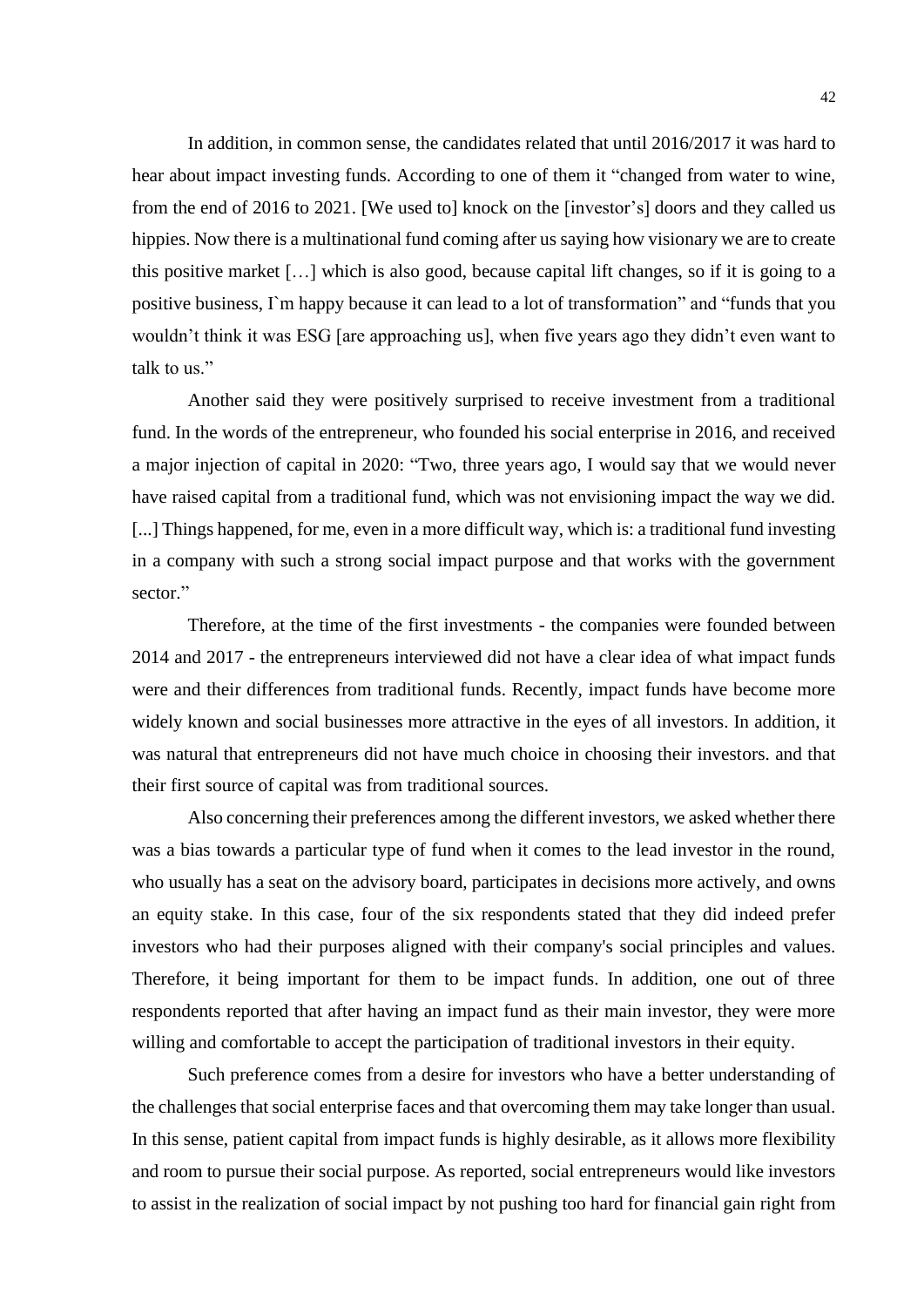the start and respecting their business decisions. That, particularly when choices lead to a path where there is more social than financial gain. In addition, the subsidized rates of debt investments provided by impact investment funds were mentioned as a factor in their preference for this source of capital.

More than just capital, most respondents stressed the importance of bringing in the socalled Smart Money. Which is the money along with all the expertise, knowledge, assistance, network, and experience that the investor may have. In their words, at a certain point, money is just a "commodity". Furthermore, five of them reported that having distinct types of funds was valuable as it brought different perspectives and points of view.

The importance and desire to have traditional investors as well was mentioned. According to one of the interviewees, "it is hard to see impact funds that have created unicorns", and with the goal of the company also being to grow, it is important to have an investor that has more experience and is more geared towards that. In his words, who have a "more aggressive skill set".

#### <span id="page-44-0"></span>**4.3. Screening and due-diligence process**

The due-diligence process conducted by funds to investigate, understand and recognize the value of the investee's business model did not differ much in terms of evaluating the business model and the management team. When it comes to traditional funds, efforts are not focused on proving any measure of social impact, as it does not directly affect the investment decision. And while there is an increased risk of mission drift and transaction costs in raising this type of capital, entrepreneurs do not recognize these efforts as undue or excessive compared to those required of impact funds.

Impact funds, on the other hand, do require information about the mission and social/environmental purpose of the investee, its impact thesis, and the theory of change. However, there is no standardized process for impact evaluation. Traditional funds tend to ask more questions about the business model, diving deeper into its business particularities, KPIs, and metrics, which is perceived as a more professional attitude.

#### **Requested information's**

For most social entrepreneurs, the information requested at this assessment stage did not differentiate much between impact and traditional investors. As expected, impact funds added, and reinforced issues related to the impact that the business should generate. But concerning the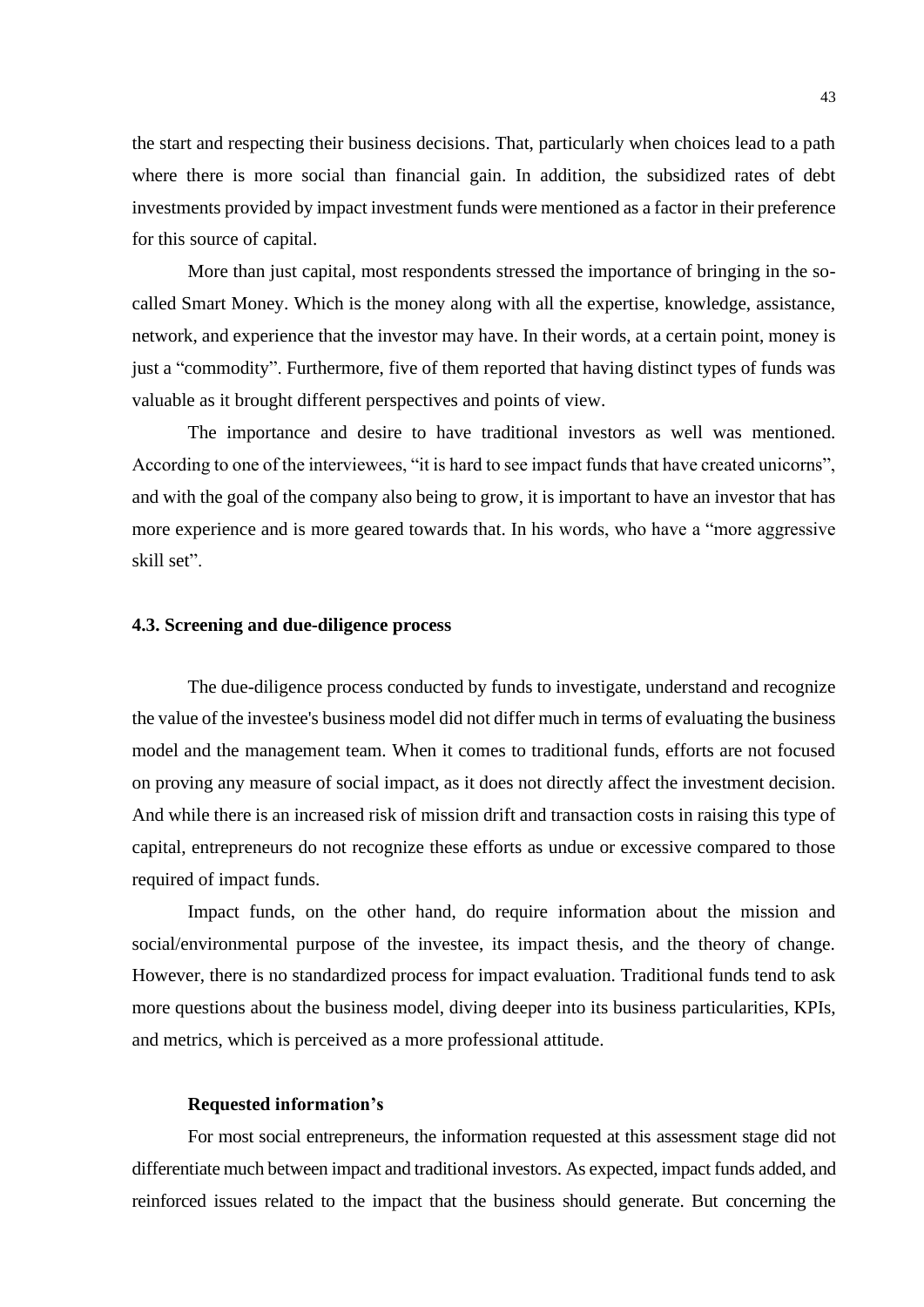operational particularities of the business and the management team, no major distinction was detected in the pre-evaluation process. As reported by the interviewees, "all [potential investors] questioned the business model and the revenue stream, but when it comes to the impact fund, 15% of the time is devoted to issues related to the social impact generated".

Traditional funds, as one would assume, treated the impact proposition as non-priority. They considered it as a positive externality, but with no real weight in the decision-making for the investment to occur. As stated by two of the entrepreneurs, the social purpose was something that for traditional funds could have its value as a marketing strategy.

Highlighted by a third entrepreneur: "For the traditional fund this [social impact] was not an issue to be discussed, they think it is cool, and if it helps in the evolution of the business, it is really good [...] Impact funds look at this as if it is the endpoint, generating impact is the goal; [whereas] for the traditional fund this is much more the means." A fourth further drew a comparison between the different funds, stating that for traditional investors impact is considered as non-essential, "the icing on the cake," and "not part of the ingredients," while for impact funds social impact is "part of the ingredients of the cake".

Interviewees also reported the perception that traditional funds have started recently directing part of their efforts towards social businesses due to pressure from Limited Partner (LPs). That, because LPs are committed to social causes or because they treat this issue as a differentiator in the market and as part of their investment strategy.

Moreover, while there is this divergence between what funds rate as primary or not in their evaluation, getting to know the management team properly is of high relevance for both type of funds. All interviewees reported that impact and traditional funds have dedicated significant time getting to know the leadership team. As expressed by the interviewees, impact funds see the team and the impact potential tied in the first position of importance and the business model as the next ahead priority. Meanwhile, traditional funds consider the business model and the management team side by side in the first place and impact at a level far behind these two, not directly interfering in their decision to invest or not.

Addressing this conduct of traditional funds and also to become more competitive in the market, it was reported that instead of looking at and comparing themselves with other social enterprises, the interviewees prefer to compare themselves with their competitors and peers in the global market. As stated by one of them as the reason they were able to raise capital from a traditional fund, "is [due to] a dynamic that I think is super important which is: we consider ourselves a social company, but we also orient ourselves and look for indicators, governance practices and [even] to function as a technology company like any other in the market. This is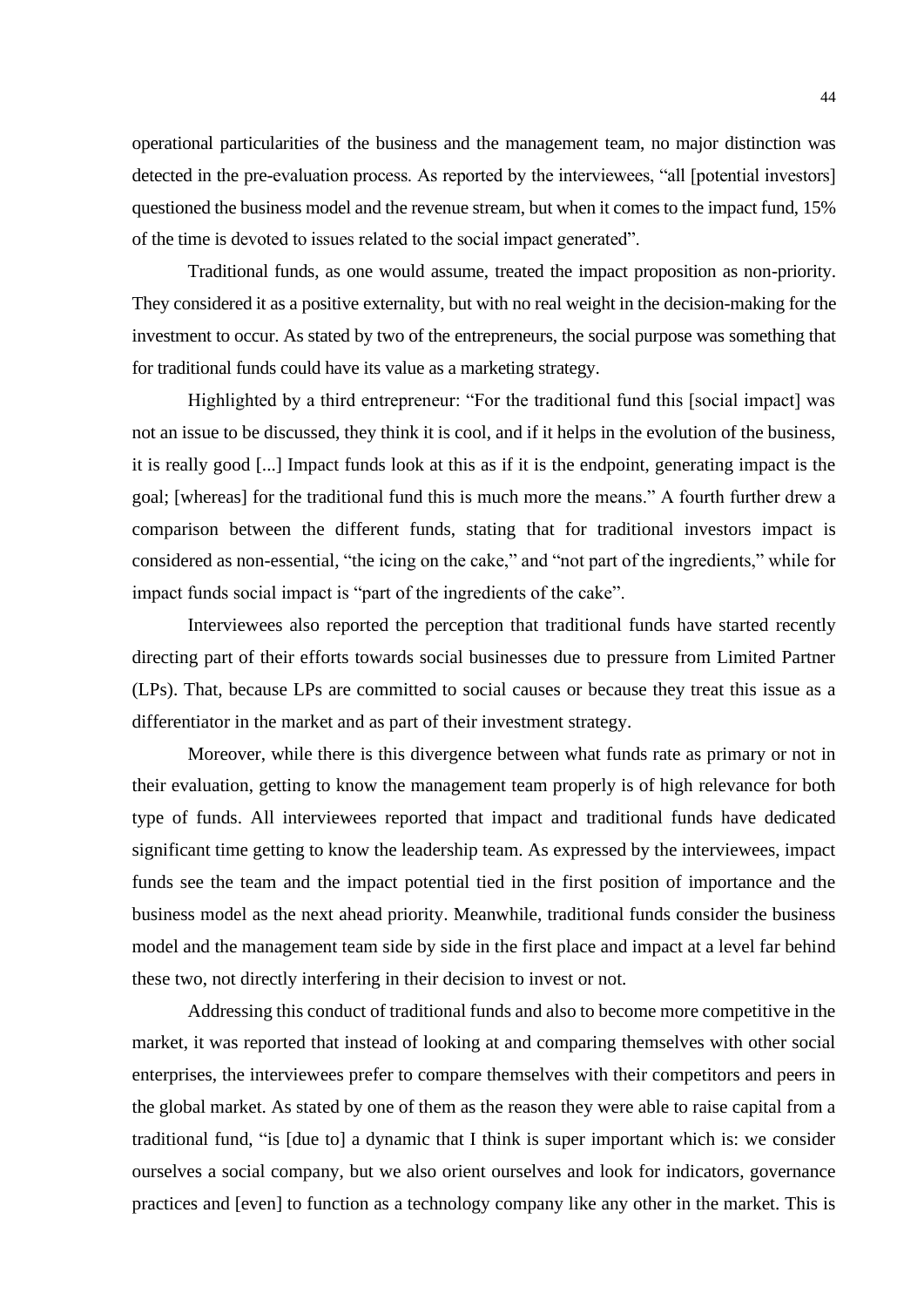because when we compare ourselves only to social enterprises, we stand out very positively. However, considering the big picture [and the other non-social companies] we lag behind."

#### **Negotiations**

The formats and atmosphere of the pre-investment conversations diverged from impact and traditional investors. Four out of six entrepreneurs reported that discussions with impact funds had a lighter, calmer, more relaxed dynamic. One even said that "there was a greater match with them" because of the purpose and value alignment.

However, while the questions asked by the different investors did not diverge much, with impact funds adding questions related to the impact of the business, "upping the ante", two of the social entrepreneurs interviewed reported that they saw a big difference in, what one of them called, the "professionalism" of the funds. They informed that the process is slower and not as in-depth when it comes to impact funds, compared to the traditional funds they talked to. The interpretation regarding the "lack of professionalism" of impact investment funds is that, for the entrepreneurs, the traditional funds showed more expertise, a critical view, and were more embedded in the tech start-up universe, asking more sensitive questions about the metrics, governance, and goals to validate the business proposal. They showed to know the start-up business better, while impact funds were more on the surface of the questions, being much more challenging for these companies to prove interesting for traditional funds than for impact funds.

#### **Impact assessment**

Although impact funds had a clear concern to prove and measure the potential social impact that could be generated by their investees, no common structured process, framework, or specific tool for impact evaluation was reported.

This lack of standardization in social/environmental impact evaluation, and the lack of benchmarks in the industry, make room for the coexistence of different sources of impact measurement. It also makes it more difficult to evaluate the impact and legitimize the impact investing industry.

One of the interviewees mentioned that they relied on B Corporations Certification<sup>4</sup> to prove that they had a positive social impact, however it was very much of their choice to go

<sup>&</sup>lt;sup>4</sup> B Corp Certification is the only certification that measures a company's entire social and environmental performance. The B Impact Assessment evaluates how your company's operations and business model impact your workers, community, environment, and customers - https://bcorporation.net/certification.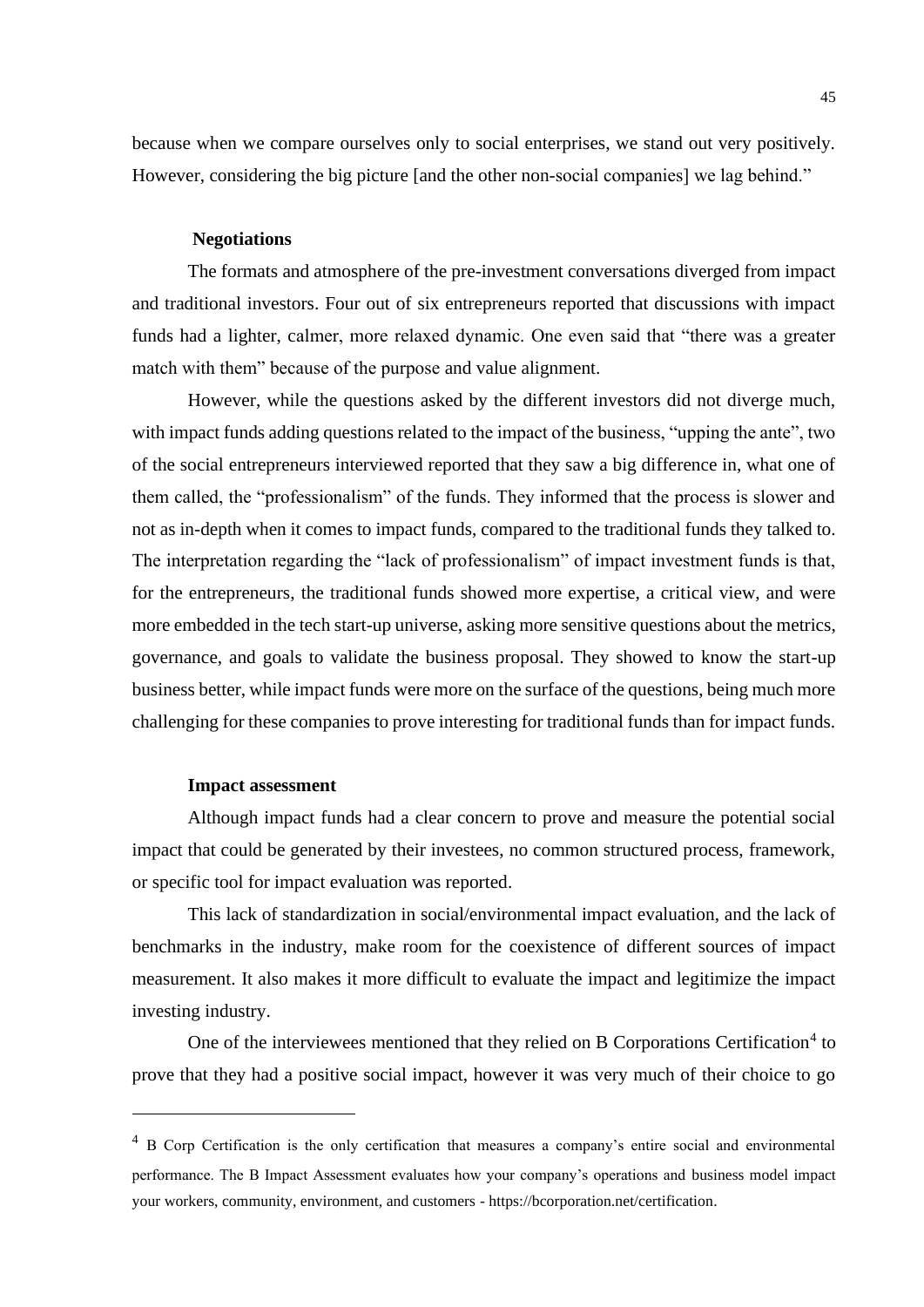after a certification. As reported by the same interviewee, since different impact assessment frameworks often produce very different results, it is difficult to choose a specific one. Still, it leads to subjectivity due to the lack of common sense and definition of a single framework, even by impact funds.

Another entrepreneur added that while there was this clear concern to prove impact creation, he or she felt that in pre-investment conversations, the decision to invest is made mostly by the feeling about the business, the integration with the entrepreneurial team, and less by the existence of a defined impact evaluation framework.

Furthermore, regarding the impact funds' concern with impact evaluation, it was reported that these funds usually had a person in charge of evaluating and validating the theory of change. All the interviewees said that they had to talk and discuss their impact goals. Also, in case they needed to evolve further on this subject, they could attend various mentorships that helped them build their theory of change. However, the funds neither imposed nor tried to interfere to change the developed impact thesis. All mentorships were seen as positive for entrepreneurs who did not have a well-defined thesis.

## <span id="page-47-0"></span>**4.4. Exit strategies**

Four respondents reported a perception that impact funds are more patient and take a long-term view, "they want to support the company to make an impact and stay long enough to support it." Still, one stated that they are not very aggressive with multiple returns like traditional investors. On the other hand, another respondent reported that he does not see differences in the exit strategy adopted due to whether the fund is traditional or impact. For him, the exit strategies can vary a lot from the cycle of the fund and the company, and the market, not being linked to the type of fund.

In addition, two entrepreneurs mentioned that traditional funds try to have a more welldefined exit strategy, varying the permanence for 4 to 10 years. However, the bargaining power of entrepreneurs with traditional funds is greater when there is a closer relationship between them, or when the business model has already proven itself. In these cases, even dealing with more capitalistic funds, they have managed to make exit agreements that please both parties and with a longer-term, as an exception.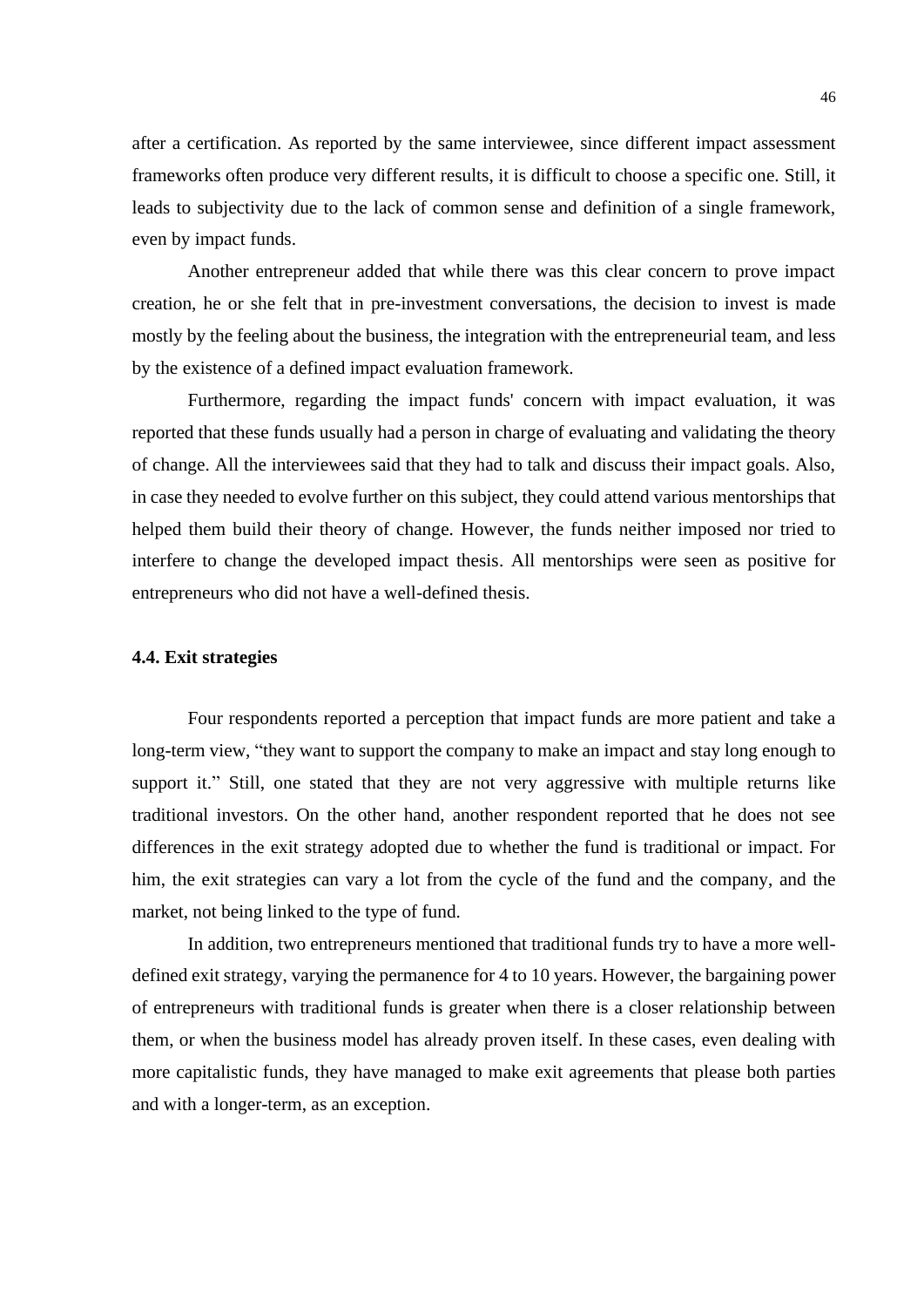#### <span id="page-48-0"></span>**4.5. Follow-up Indicators and Reports**

Regarding the measurement of impact and the definition of its indicators, there was a common sense of how challenging it is to define them, even more so when the business grows. No specific set of impact indicators requested from either traditional or impact funds were identified. The indicators and management reports sent for follow-up differed according to what the business had already developed. Moreover, the establishment of impact indicators was considered a more proactive move by entrepreneurs, often only validated by the funds.

#### **Impact Indicators**

As all companies were born as social businesses, many were already wondering what the monitored outcome indicators would be. Also, the indicators would serve as a demonstration of the evolution of the business/product itself. For the vast majority (five out of six), the definition of impact indicators was a proactive initiative of the entrepreneurs, started and developed in parallel with the project structuring. Although the impact funds required the impact to be measurable, this was something anticipated and developed before they had contact with the funds. With the definition of impact indicators, the entrepreneurs were also able to track their progress with a certain frequency and even report the impact created to their team as a motivating factor. Moreover, only one of the interviewees had the support and assistance of the impact fund to structure the impact performance indicators, also required by the fund to be presented in the periodic reports.

One of the interviewees also said they had to answer several questions regarding the assumptions used to build the indicators already monitored by them. But the same entrepreneur still believes that the philosophy of these funds is to add the business in their portfolio (invest), to only, then, to help structure it. Yet, another social entrepreneur says that the impact fund has requested an annual external impact audit.

The majority, four of the six entrepreneurs, reported that it was really difficult to define what their social impact meant. For all interviewees, there was a maturity in defining their social impact indicators. It was not necessarily a direct result of better data usage and collection, although this occurred in most cases. Rather, the maturity occurred in the sense that they discovered that their social impact could have a much broader spectrum, not so simple to detect and measure.

As the social companies are still in the phase of structuring themselves, all of them reported that although it is part of their desire to better develop their social impact indicators,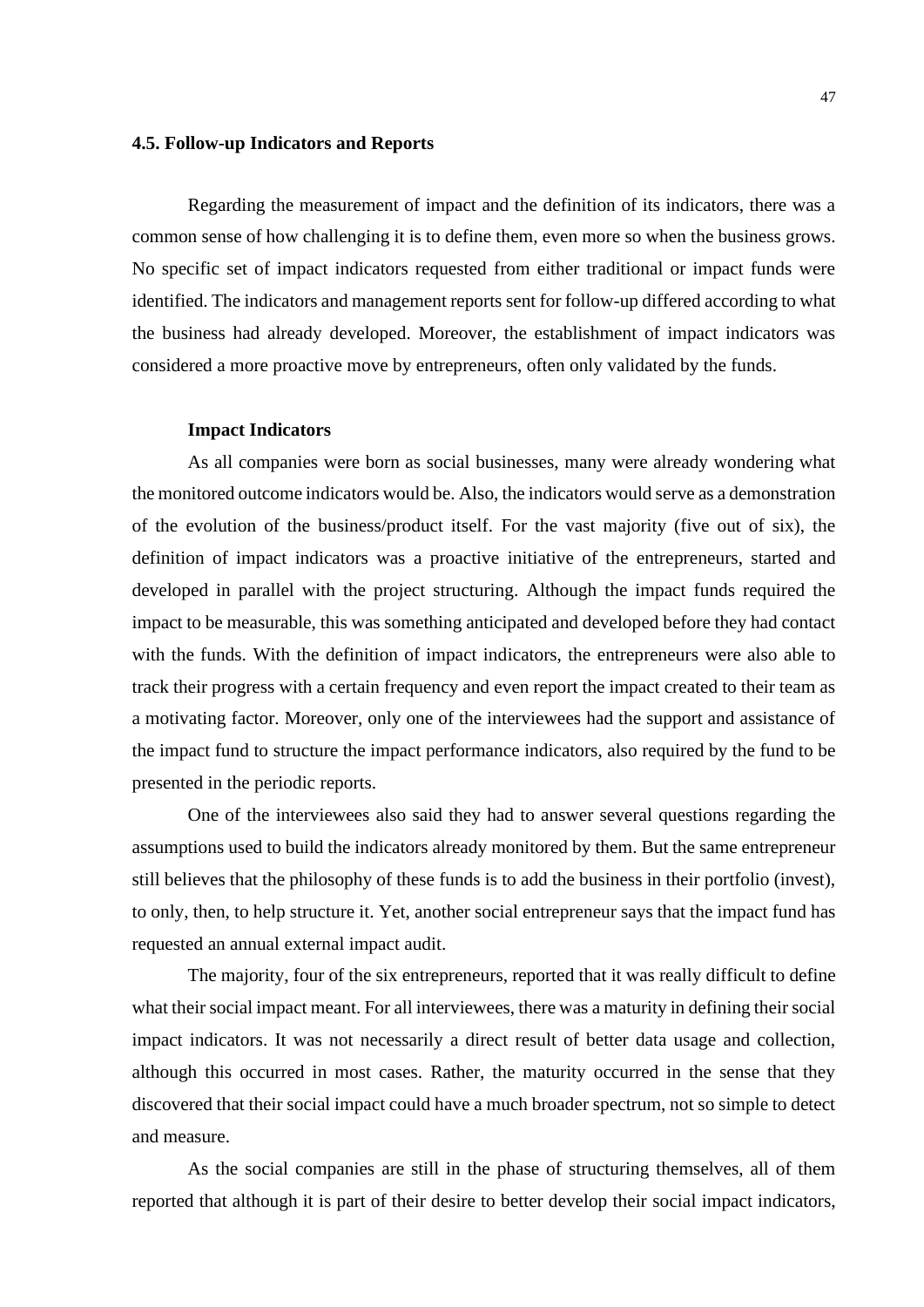they are not yet able to devote much time to this aspect. They do not see it as strategic evolve in this matter for the moment they are in.

#### **Reports**

Entrepreneurs reported few differences regarding the reports sent to traditional funds versus for impact funds. For half of the entrepreneurs interviewed, the reports covered several indicators, both operational and impact, and were sent equally to the different types of investors. Thus, each fund could look more closely at the elements that interest them most and discuss them with their investees.

For the other half, the reports vary according to the fund. However, such a strategy comes more from traditional funds demanding the tracking of specific KPIs. Among them, most entrepreneurs still intend or are already working to provide a single report that covers all relevant indicators for all funds, whether impact or traditional ones.

## <span id="page-49-0"></span>**4.6. Operations support**

All mentioned that their investors, impact or not, added a lot to the development of the business with different expertise, networks, and instruments. Most respondents consider it positive to diversify their investors, i.e., they think it has value to have impact funds and traditional funds at the same time. Beyond the financial contribution of investors, entrepreneurs sought more than just the monetary dimension, they sought funds that could contribute positively to the management of their business. As reported earlier, they were after so-called Smart Money (Section 4.2).

In the view of entrepreneurs, impact and traditional funds aggregate in different aspects, not directly due to their positioning, but because of their structure, the network of contacts, and expertise. Traditional funds tend to have more investors, diversify their portfolio, and generally bet and contribute more to companies they think can become potential unicorns. Therefore, these funds have less time for companies that do not yet have as many growths' prospects. In this case, impact funds or funds with more staff capacity can contribute and be much more present. In general, assistance from both funds came in many forms: networking, training, mentoring, conversations, and providing managerial and operational tools.

In addition, social entrepreneurs recognized the impact funds for supporting them to maintain their social mission. "[They have helped] not to let go of the social purpose of the company". Often taking a position contrary to traditional funds, impact funds argued against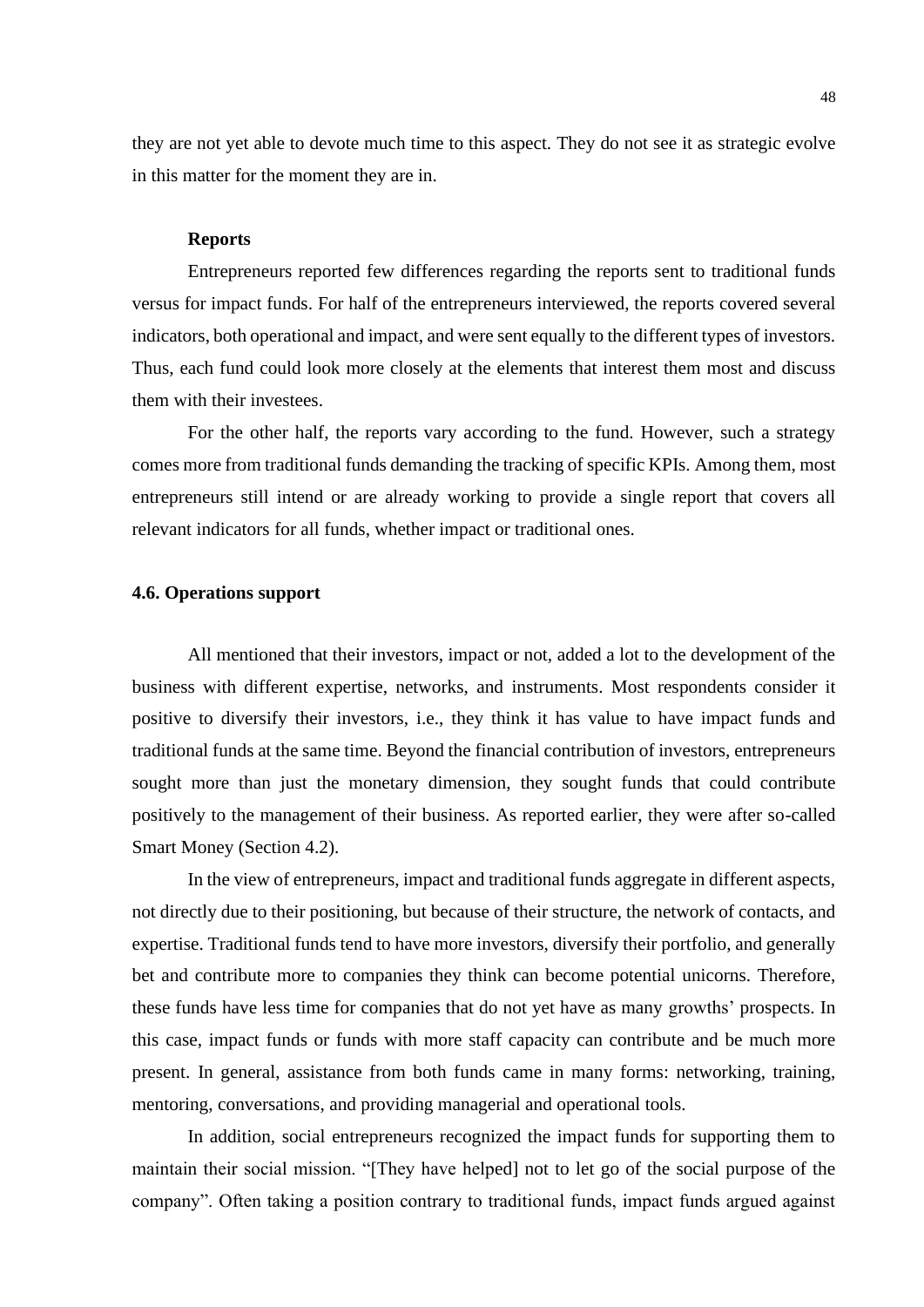proposals that favored financial returns over social ones. They contributed reinforcing the reasons for the company to pursue social impact and not decide on a path that would have null or less impact, even when the financial gain could be greater by taking the other way. As mentioned in the interviews, "If we were invested purely by traditional funds, we might be pressured or have a bias towards less impact than we would like to have".

Moreover, investments from both funds also provided some relief for the entrepreneurs to pursue their social objectives. As stated by one of them, "Even though it was not a large amount [...] it was a significant value which provided financial relief in important decisions. It helped kill one of the products that did not cause social impact but represented an important source of revenue. It brought more focus on the core [social] product, even though it didn't bring in the revenue needed [to keep the company going]."

On the other hand, although it seems sort of contradictory, the entrepreneurs were aware that sometimes, for their business to expand and grow, it was necessary to deviate a bit, "but without losing focus" on social impact. In this case, they see positively having traditional funds as investors with a more capitalistic vision. These traditional funds stood out for having deeper business know-how in some sectors and a more strategic vision.

Moreover, the entry of investors at a stage when the business is still developing, trying to survive, even considering impact investors, did not directly contribute to more hours being devoted to creating or measuring impact. However, those who had support to focus on impact, from impact funds, experienced less pressure to generate larger financial returns right from the start. This also allowed them to focus on developing products that did not yet generate financial returns but had the potential to create a greater positive impact.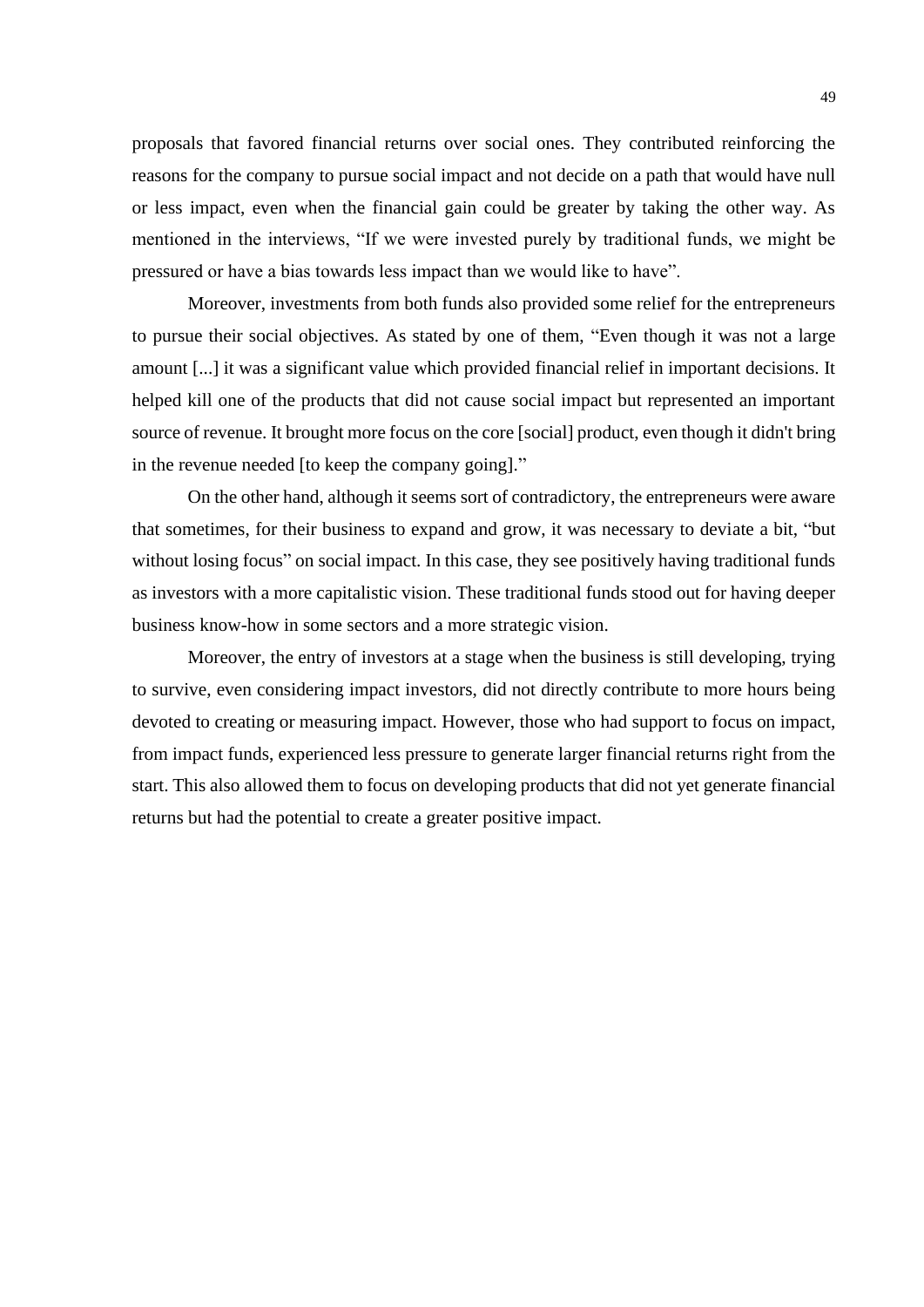#### <span id="page-51-0"></span>**5. Conclusion and discussion**

Impact investing is a promising alternative for bridging the gap between the capital demanded to solve critical social and environmental challenges and the scarce resources available from government and philanthropy. Globally, the number of impact investors or the total volume of capital is increasing every year. In Brazil, it is no different, from 2017 to 2019 the AUM directed to the impact investing market had a significant increase from \$343 million to \$785 million.

However, despite this huge potential impact investing presents and its growth prospects, research shows the amount of the impact investing market is quite minimal when compared to total AUM. It accounts for less than one percent of the global market size. In Brazil, respondents reported that they began to hear and recognize impact funds better after 2016.

This thesis investigated the Brazilian social entrepreneur's perceptions about impact investors in contrast to traditional investors approaches. It explored their interactions with the different types of investors and their impressions on the funds' performance and assistance provided. The social entrepreneurs indicate conflicts between their demands and what is offered by impact funds and traditional funds. They perceive differences in access to resources, fundraising efforts, the timing of investments, impact evaluation, and support and influence in the operational management of their businesses. However, in general, they consider positive the presence of both types of investors, indicating that there is, in fact, a synergy between their areas of expertise.

Summarizing the findings, the initial financial resources for most of the social entrepreneurs interviewed did not come from professional funds or investors, but rather from their resources, from family and friends, and through donations. It was after better establishing the businesses that they sought or were approached by traditional or impact funds. They also cite lack of awareness of the existence of impact funds, lack of credentials, and lack of network as the main reasons for not receiving direct investments from impact funds in the beginning. In addition, those who have received the first investments from traditional funds reported that it helped them to establish networks, to attract new investors, and to consolidate their credibility in the market.

Of impact funds, respondents highlight as important and desirable the patient capital, the flexible exit terms, the alignment of mission and purpose, and the ability to often support them with operational matters and advocate for paths that presented greater impact potential, even when financial gains were not so good. However, one point of concern is the alleged lack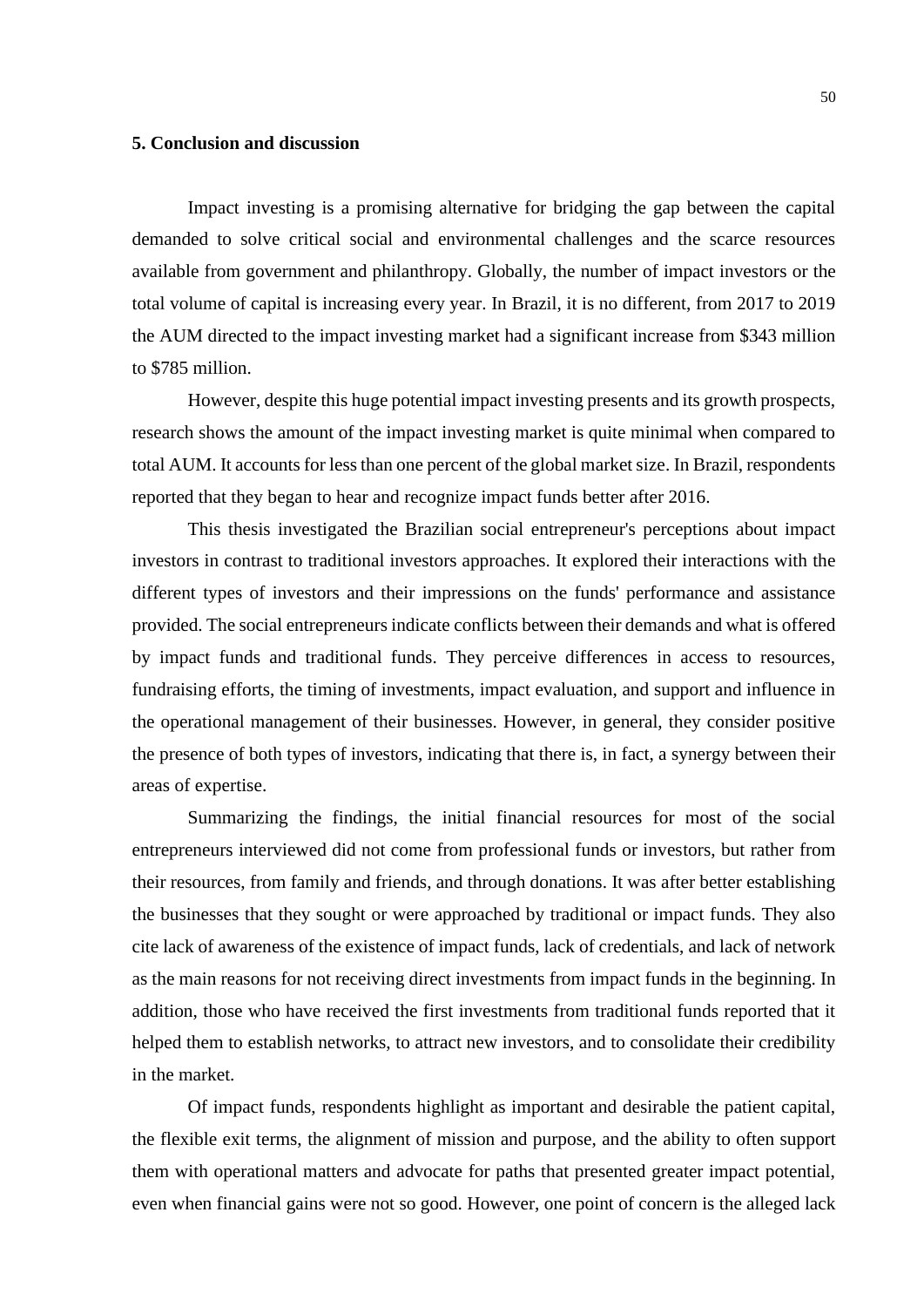of preference for impact investors. The main reason given is that to generate impact, the business first needs to survive. As informed, they do not have the advantage of favouring any source of capital, being any of them a viable option. In addition, some interviewees highlighted another point of attention. For them, unlike the impact funds they had contact with, traditional funds seemed to have more knowledge about the investor's business and were desired for their strong capacity, aggressive skill set, and experience to develop a unicorn start-up.

Furthermore, as to what the funds prioritized in their evaluation of their potential investees, it becomes clear that impact funds consider social impact creation and the management team as extremely important and the business model as also critical, but to a second degree. As for traditional funds, the management team and the business model were placed in the top position of importance, while social value creation is only considered a positive externality. On the other hand, social entrepreneurs report that they also evaluate what both types of funds can offer in more than financial terms. They look for the smart money, capital that comes with industry expertise, advice, mentorship, and/or other support needed for the business to grow.

In addition, and line with Jokela and Elo (2014), interviewees reported relevant challenges in developing impact indicators. Most of them had already developed a set of indicators that the funds approved. Yet, new resources, even from impact funds, did not provide them with much more time to be devoted to measuring and creating social impact at this early stage. It was reported as non-strategic at the moment, as the main challenge is, again, to survive.

Therefore, in light of these statements, we conclude that the impact investing field in Brazil has some points of attention that need to be addressed. It is positive that having different types of funds brings synergy to the social business. However, at this early stage of the development and growth of the firms, the fact that the entrepreneurs are inclined towards more financially oriented funds is a concern. While their efforts to stay in the market and remain competitive are considerable, the question is whether their lack of preference for impact funds may affect their social mission and influence in the creation of social impact. This, even more so when traditional funds see social impact creation as a marketing strategy rather than the essence of the business.

Hence, despite the many advantages that impact funds can provide, the absence of preference in their favour reveals that, on some level, impact funds demonstrate a lack of attributes that can be accredited, in the opinion of one interviewee, to "their smaller size, their restricted access to larger resources, or their recent formation".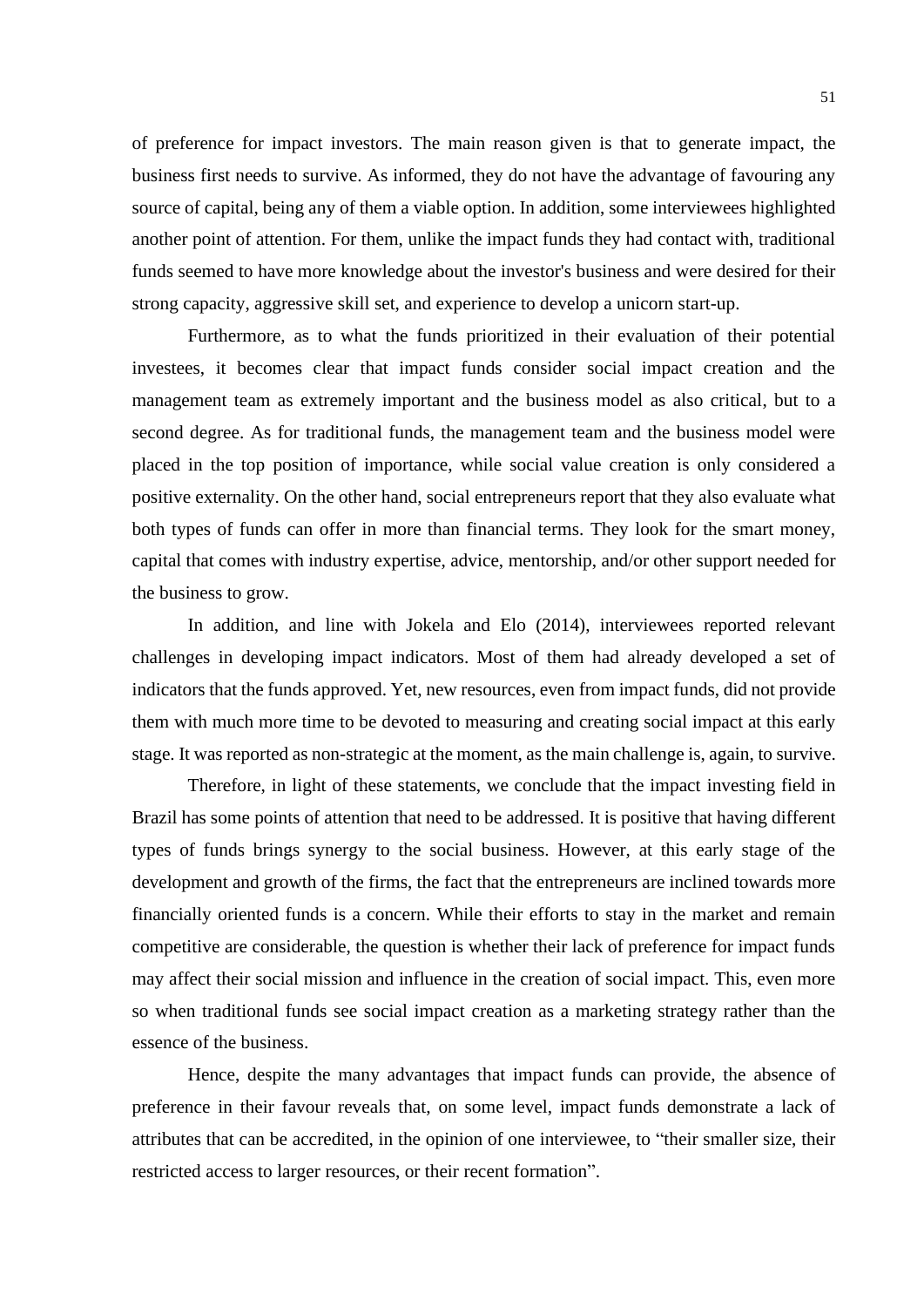#### <span id="page-53-0"></span>**5.1. Limitations and future research**

Although the study support and reveals real and important concerns related to the advancement of the impact investing funds, the results cannot be generalized. This report counted with only six Brazilian interviewees, located mainly in the southeast region of the country. Moreover, it didn't focus in any specific business sector, cycles or stage of fundraising. It represents a photo of the social entrepreneurs' perceptions in mid-2021. Hence, in order to consolidate the considerations presented before, we recommend that the same study be applied to a larger number of respondents, in Brazil or Worldwide to have a broader perspective.

Furthermore, the difficulty in establishing standardized metrics of impact, raised in the literature review by Antadze and Westley (2012) and The Rockefeller Foundation & The Goldman Sachs Foundation (2003), is also present in this study. It is conceivable that businesses first need to structure themselves to, only then, develop better metrics for monitoring their generated impact and that this should be done following their business's needs. However, it is questionable whether the lack of a stronger follow-up on the generated impact may cause the business to suffer a mission drift. In addition, we question the difficulty of reaching an agreement on impact indicators and putting them into practice in the industry.

Another point of potential concern captured in the interviews is related to the overdirection of efforts and resources to meet the demands of traditional funds. Future research is required to understand whether such fundraising in the early stages of social businesses may jeopardize and influence the social business model.

For future research, we also point to the potential of the ESG field. Funds and investors are taking more steps to incorporate environmental, social, and governance aspects into their investment decisions. Envisioning the potential market and unmet demand for new social businesses, we wonder if in the future ESG funds will converge with impact funds or even start supplying the market in a broader way, overlapping impact investing field.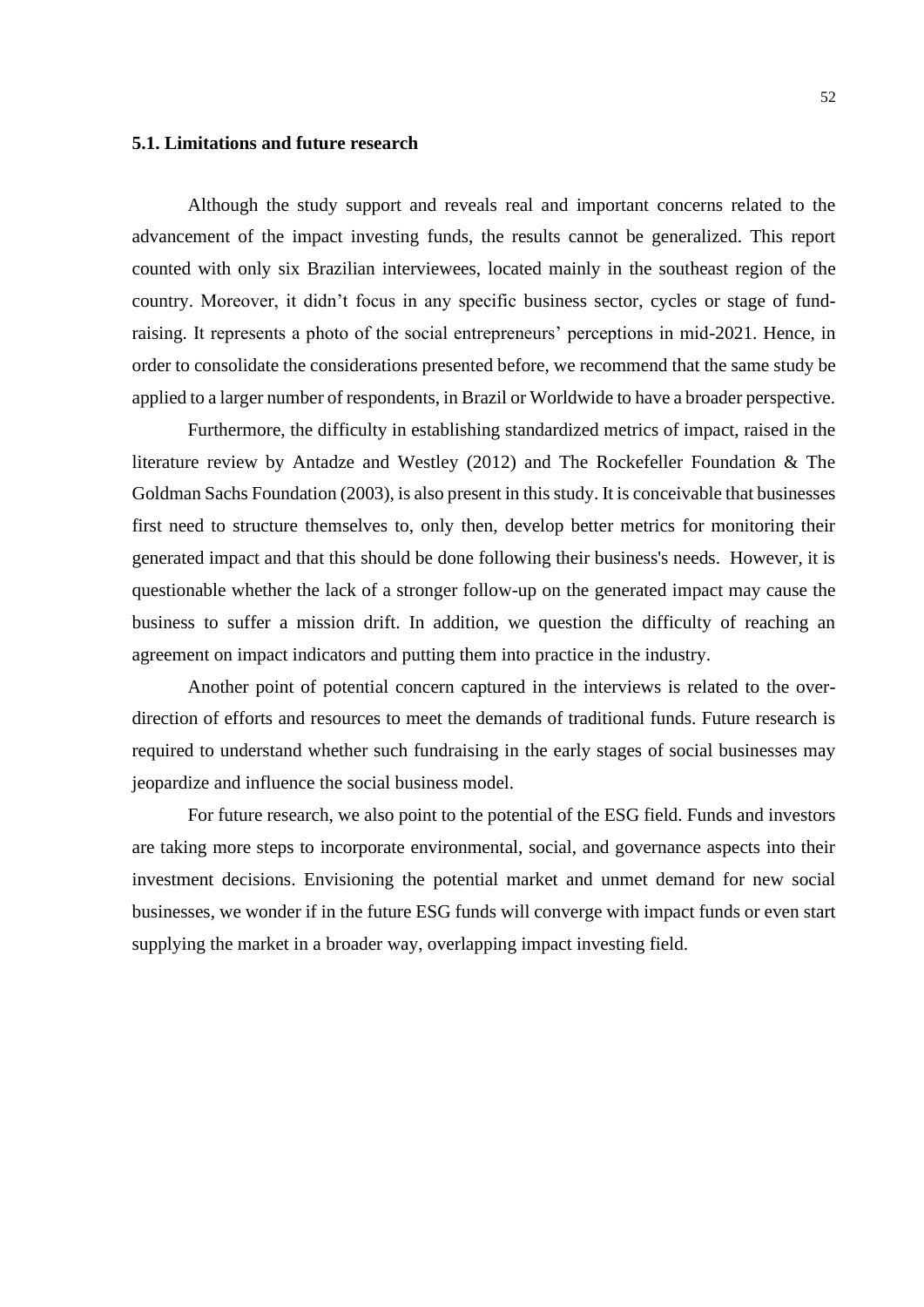#### **REFERENCES**

<span id="page-54-0"></span>Achleitner, A., Heinecke, A., Noble, A., Schöning, M., and Spiess-Knafl, W. (2011a). Unlocking the Mystery: An Introduction to Social Investment. Innovations: Technology, Governance, Globalization, 6, issue 3, pp. 145-154.

Achleitner, A., Heinecke, A., Noble, A., Schöning, M., and Spiess-Knafl, W. (2011b). Social Investment Manual: An Introduction for Social Entrepreneurs. SSRN Electronic Journal. 10.2139/ssrn.1884338.

Agrawal, A., and Hockerts, K. (2019). Impact Investing Strategy: Managing Conflicts between Impact Investor and Investee Social Enterprise. Sustainability. 11. 1-21. 10.3390/su11154117.

Alijani, S., and Karyotis, C. (2018). Coping with Impact Investing Antagonistic Objectives: A Multistakeholder Approach. Research in International Business and Finance. 47. 10.1016/j.ribaf.2018.04.002.

Allman, K., and Nogales. X. E. (2015). Impact Investment: A Practical Guide to Investment Process and Social Impact.

Antadze, N., & Westley, F. R. (2012). Impact Metrics for Social Innovation: Barriers or Bridges to Radical Change? Journal of Social Entrepreneurship, 3(2), 133–150. doi:10.1080/19420676.2012.726005

Bozesan, M. (2013). Demystifying the future of investing: Part 1: An investor's perspective. Journal of Integral Theory and Practice. 8. pp. 19-40.

Bryman, A. (2001). Social Research Methods. Oxford: Oxford University Press.

Bugg-Levine, A., and Emerson, J. (2011). Impact Investing: Transforming How We Make Money while Making a Difference, Innovations: Technology, Governance, Globalization, 6, issue 3, pp. 9-18.

Bugg-Levine, A., Kogut, B., and Kulatilaka, N. (2012). A New Approach to Funding Social Enterprises. Harvard business review.

Bugg-Levine, A., and Goldstein, J. (2009). Impact investing: harnessing capital markets to solve problems at scale. Community Development Innovation Review 2. pp. 30-41.

Camilleri, M. A. (2017). Socially Responsible and Sustainable Investing: A Review and Appraisal. University of Malta, Department of Corporate Communication, Working Paper, 2017-01

Canderle, S. (2020). Private Equity vs. Venture Capital: Opposite Investment Mindsets. Enterprise Investor. CFA Institute blog.

Carpenter, G., and Lauritzen, J. R. K. (2016). Promoting social enterprise financing. Centre for Policy and Business Analysis. Danish Technological Institute

Chiappini, H. (2017). Social Impact Funds. Springer International Publishing.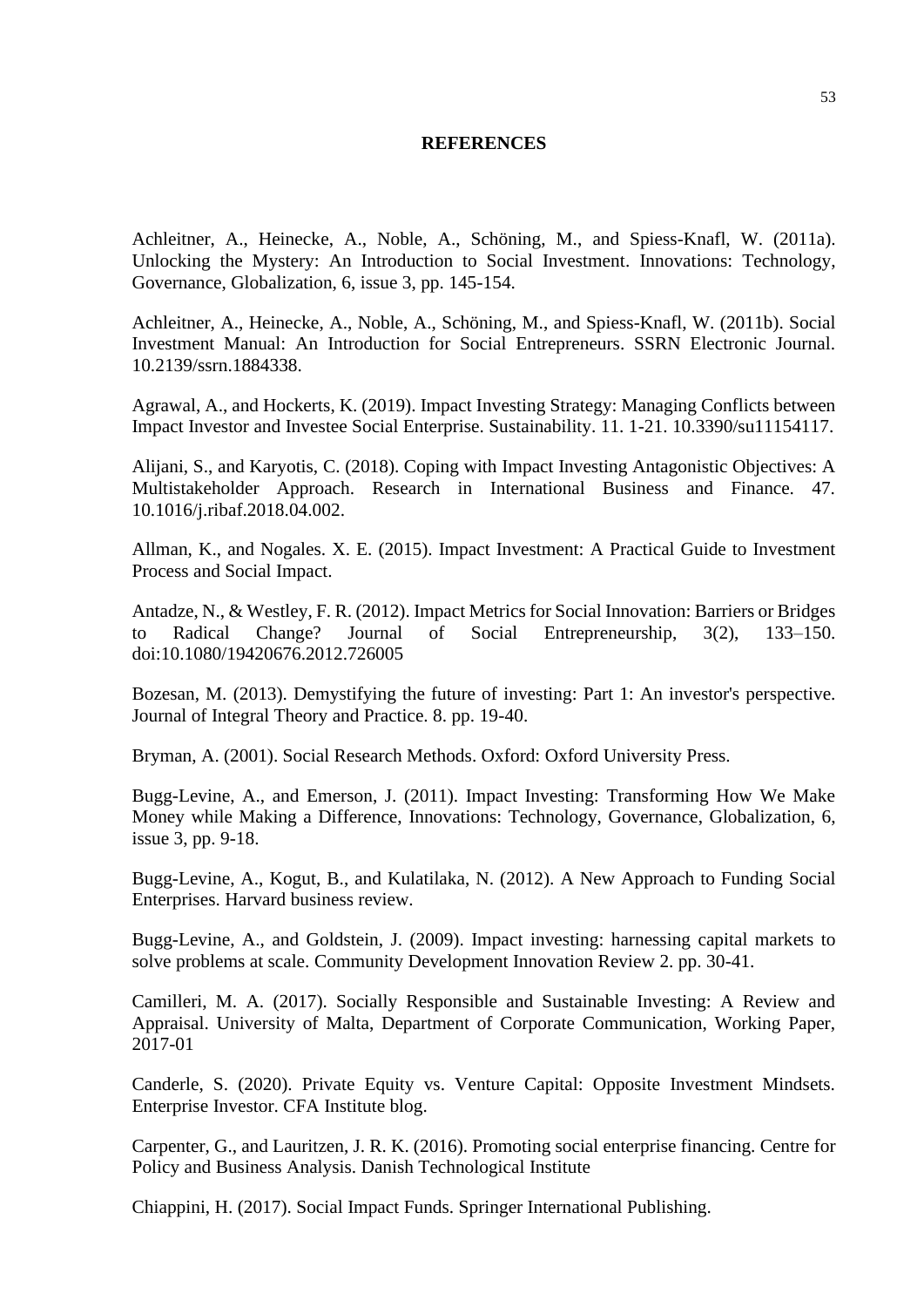Clarkin, J. (2014). Crowdfunding, Foundations, and Impact Investors as Sources of Financial Capital for Social Entrepreneurs. In book: Theory and Empirical Research in Social Entrepreneurship. pp.191-223.

Cohen, S. L. (2013). What Do Accelerators Do? Insights from Incubators and Angels. Innovations: Technology, Governance, Globalization 8 (3-4). pp. 19–25.

Conway, J., Stevens, A., McKee, J., Neighbor, H., and Ulrich, G. (2012). Gateways to impact: Industry survey of financial advisors on sustainable and impact investing. Bethesda, MA: Calvert Foundation.

Cruz, C., Quitério, D., and Scretas, B. (2019). O ecossistema de fomento aos investimentos e negócios de impacto: rompendo fronteiras. In: Barki, E.; Comini, G.M.; Torres, H.G (org.). Negócios de impacto socioambiental no Brasil: como empreender, financiar e apoiar. Rio de Janeiro: FGV. 376 p.

Das, P. K., and Uma Rao, S. P. (2013). Performance evaluation of socially responsible mutual funds using style analysis. Social Responsibility Journal. 9. 10.1108/17471111311307840.

Davidson, A. et al. (2018). The Impact Investing Landscape in Brazil. Trends: 2016 - 2017. ANDE. Aspen Network of Development Entrepreneurs. LAVCA. The Association for Private capital investment in Latin America.

Dees, G. (1998). The Meaning of Social Entrepreneurship. Reformatted and revised: May 30, 200

Dees, J.G. (1996), The Social Enterprise Spectrum: from Philanthropy to Commerce, Harvard Business School Press, Harvard.

Dees, J.G., Emerson, J., and Economy, P. (2001), Enterprising nonprofits: a toolkit for social entrepreneurs, Wiley, New York.

Eurosif (2010). European SRI Study 2010. [01 out. 2021]. Retrieved from: https://www.eurosif.org/wp-content/uploads/2014/04/Eurosif\_2010\_SRI\_Study.pdf.

EVPA. (2010). Establishing a Venture Philanthropy Organisation in Europe. European Venture Philanthropy Association. [30 Jul. 2013]. Retrieved from: http://evpa.eu.com/wpcontent/uploads/2010/11/EVPA-Knowledge-Centre-Establishing-a-Venture-PhilanthropyOrganisation.pdf.

Founder Instititute (2019). How to Raise a Friends and Family Round. [01 out. 2021]. Retrieved from: https://fi.co/insight/how-to-raise-a-friends-and-family-round.

Freireich, J., and Fulton, K. (2009). Investing for social & environmental impact: A design for Catalyzing an emerging industry. New York: Monitor Institute.

Giles, M. (2020). Investors Force Firms to Take ESG Seriously. Morningstar UK. [06 jan. 2022]. Retrieved from: https://www.morningstar.co.uk/uk/news/199890/investors-force-firmsto-take-esg-seriously.aspx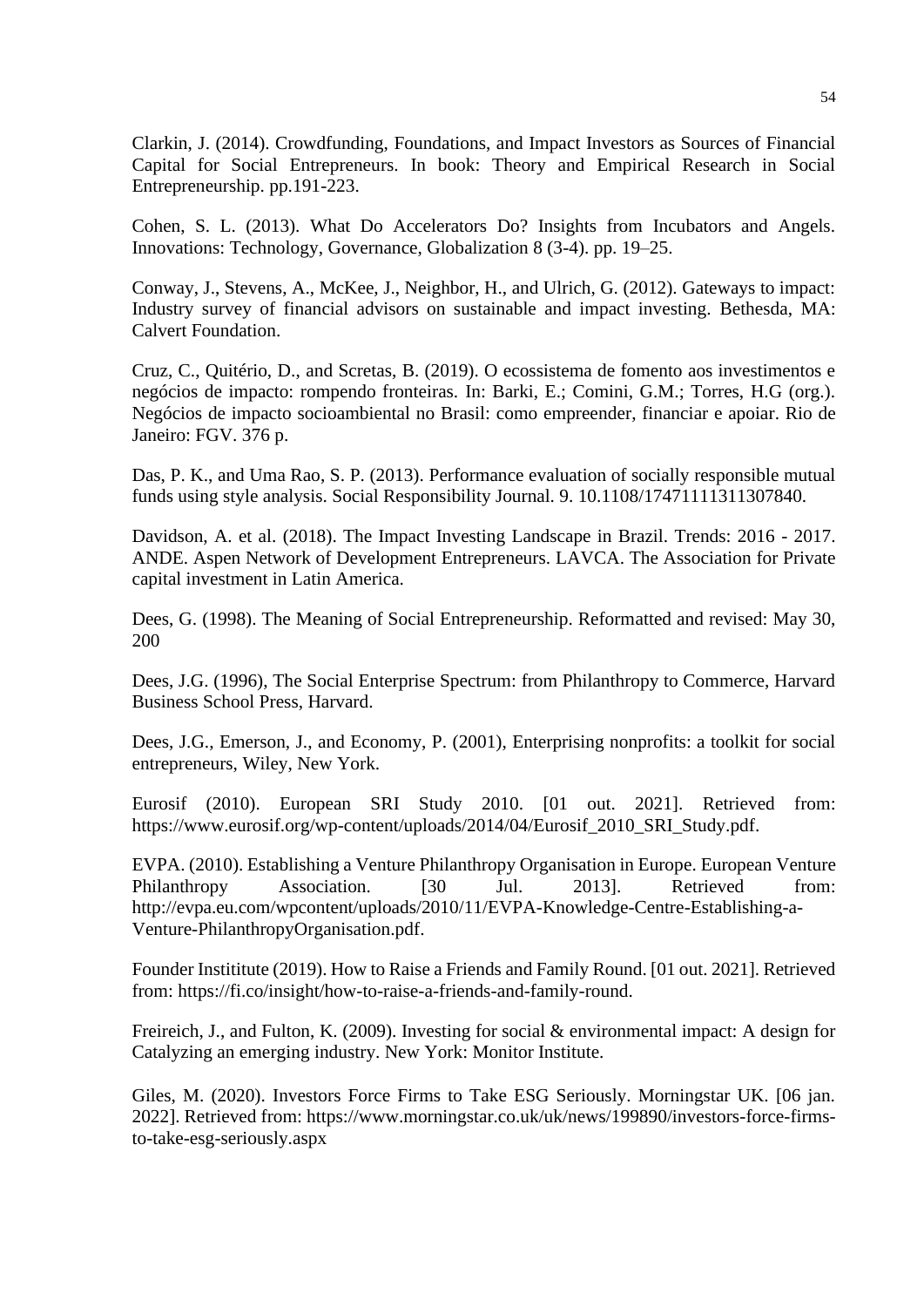GIIN (2017). Impact Investing – The First Ten Years. [01 out. 2021]. Retrieved from: https://thegiin.org/assets/Impact%20Investing%20The%20First%20Ten%20Years%20Novem ber%202 017.pdf.

GIIN (2018). Roadmap for the Future of Impact Investing: Reshaping Financial Markets.

GIIN (2021). What do you need to know about impact investing. [03 out. 2021]. Retrieved from: https://thegiin.org/impact-investing/need-to-know/.

Glänzel, G., and Scheuerle, T. (2016). Social impact investing in Germany: Current impediments from investors' and social entrepreneurs' perspectives. VOLUNTAS: International Journal of Voluntary and Nonprofit Organizations, 27(4), 1638–1668.

GOV.UK (2021). [01 out. 2021]. Retrieved from: https://www.gov.uk/government/groups/social-impact-investment-taskforce.

Government Outcomes Lab (2021). Social impact investing. What is social impact investment?. [26 set. 2021]. Retrieved from: https://golab.bsg.ox.ac.uk/the-basics/social-impact-investing/.

Harji, K., and Jackson, E. T. (2012). Accelerating impact: Achievements, challenges and what's next in building the impact investing industry. New York, NY: The Rockefeller Foundation.

Hartigan, P., and Billimoria, J. (2005). Social Entrepreneurship: An Overview. Alliance Magazine.

Hartigan, P., and Billimoria, J. (2005). Social entrepreneurship an overview. Alliance Magazine, 10(1), 18-21.

Hebb, T. (2013). Impact investing and responsible investing: what does it mean? Journal of Sustainable Finance & Investment, 3:2, 71-74, Doi: 10.1080/20430795.2013.776255

Heister, P. (2010). Finanzierung von Social Entrepreneurship durch Venture Philanthropy und Social Venture Capital

Heredia, L. Bartletta, S., Carrubba, J., Frankle, D., McIntyre, C., Palmisani, E., Panagiotou, A., Pardasani, N., Reeves, K. N., Schulte, T., and Sheridan, B. (2021). The \$100 Trillion Machine. Global Asset Management 2021. Boston Consulting Group.

Hisrich, R.D., and Ramadani, V. (2017) Raising Capital for the Entrepreneurial Path. In: Effective Entrepreneurial Management. Springer Texts in Business and Economics. Springer, Cham.

Hochstadter, A. K., and Scheck, B. (2015). What's in a name: An analysis of impact investing understandings by academics and practitioners. Journal of Business Ethics, 132, 449-475. Doi: 10.1007/s10551-014-2327-0

Hoekstra, A., Veld, L. H., and Midgley, L. (2014). How to raise capital as a social entrepreneur? PricewaterhouseCoopers

Hoogendoorn, B. (2016), The Prevalence and Determinants of Social Entrepreneurship at the Macro Level. Journal of Small Business Management, 54: 278-296.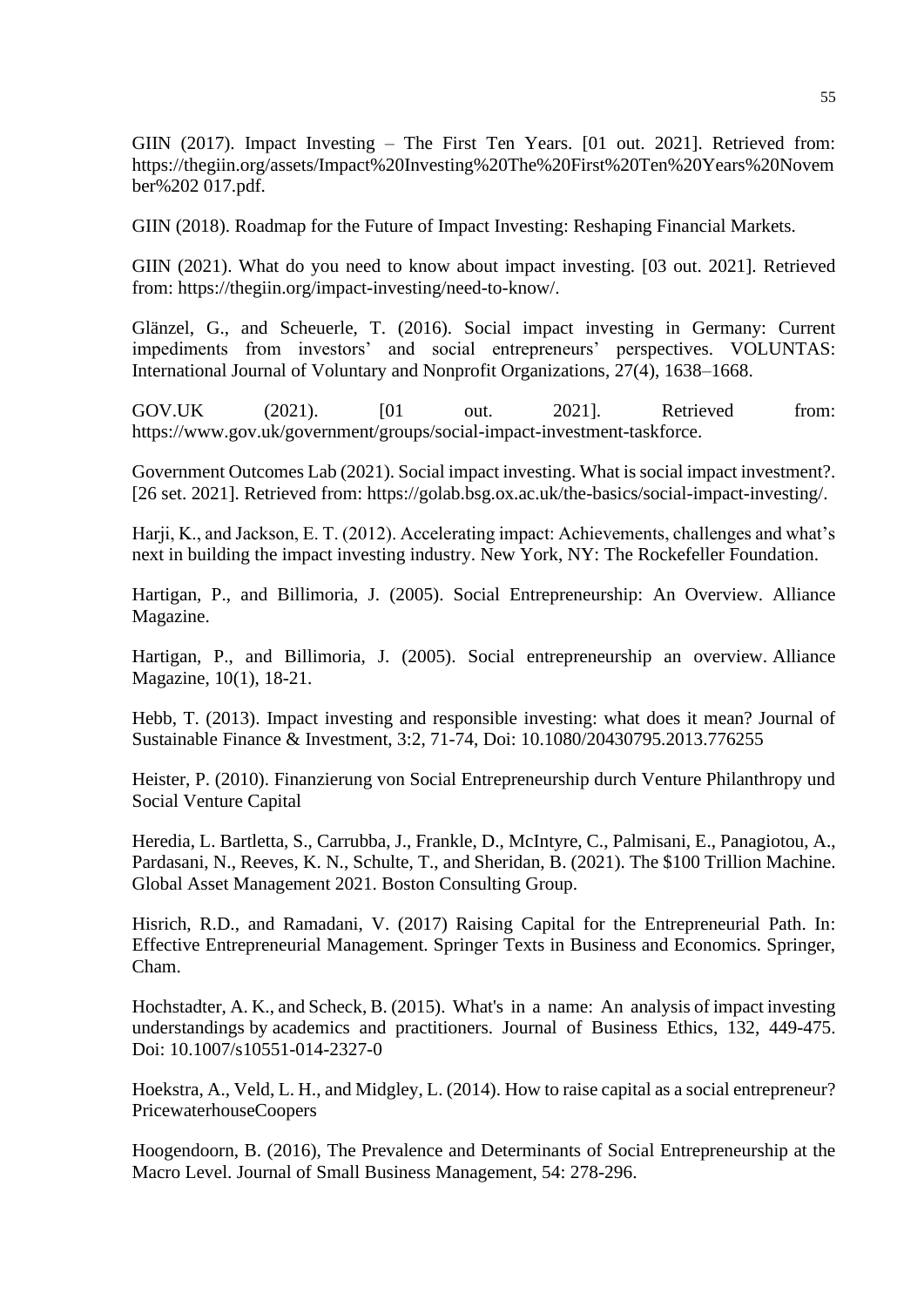Hume, V., Davidson, A., and Guttentag, M. (2020). Impact Investing in Latin America. Trends: 2018 - 2019. ANDE. Aspen Network of Development Entrepreneurs

Hummels, H., and de Leede, M. (2014). The emergence of impact investments: The case of microfinance. Socially Responsible Investment in the 21st Century: Does It Make a Difference for Society? 91–115. Doi: 10.1108/s2043-905920140000007004

ICE (2021a). Incubação e Aceleração de Impacto. Instituto de Cidadania Empresarial. [01 out. 2021]. Retrieved from: https://ice.org.br/incubadoras/.

ICE (2021b). Instituto de Cidadania Empresarial, Quem somos. [20 set. 2021]. Retrieved from http://ice.org.br/quem-somos-2/.

IFC (2020). Growing Impact - New Insights into the Practice of Impact Investing. International Finance Corporation

Jaquier, J. B. (2011). Guide to Impact Investing: Managing Wealth for Impact and Profit. Zurich: Julia Balandia Jaquier.

Jokela, P., and Elo, M. (2014). Creating Value with Social Entrepreneurship. 9th European Conference on Innovation and Entrepreneurship (ECIE) 2014, Belfast, September 2014. Journal: Proceedings of the European conference on entrepreneurship and innovation

Kickul, J., and Lyons, T. (2015). Financing Social Enterprises. Entrepreneurship Research Journal. Doi: 10.1515/erj-2015-0006.

Kickul, J., and Lyons, T. (2012). Understanding Social Entrepreneurship: The Relentless Pursuit of Mission in an Ever-Changing World. Routledge Publishing.

Kickul, J. and Lyons, T. (2015). Financing Social Enterprises. Entrepreneurship Research Journal, vol. 5, no. 2, 2015, pp. 83-85.

KPMG (2021). Global Tech Innovator 2021. [01 out. 2021]. Retrieved from: https://home.kpmg/br/pt/home/insights/2021/08/global-tech-innovator-finalistas.html.

Leme, A., Martins, F., and Hornberger. K. (2014). The State of Impact Investing in Latin America. Regional Trends and Challenges Facing a Fast-Growing Investment Strategy. Bain & Company, Inc.

Liga Insights (2021). Como funcionam e quais os tipos de rodadas de investimento. [01 out. 2021]. Retrieved from: https://insights.liga.ventures/inovacao/o-que-e-rodada-deinvestimentos/#:~:text=S%C3%A9rie%20A,000%20a%20R%2420.000.

Luke, B., & Chu, V. (2013). Social enterprise versus social entrepreneurship: An examination of the 'why' and 'how' in pursuing social change. International Small Business Journal, 31(7), 764–784. https://doi.org/10.1177/0266242612462598

Marcus, A., Malen, J., and Ellis, S. (2013). The Promise and Pitfalls of Venture Capital as an Asset Class for Clean Energy Investment. Organization & Environment. (pp. 31-60).

Martin, M. (2013). Making Impact Investible. Impact Economy Working Papers. Lausanne, CH: Impact Economy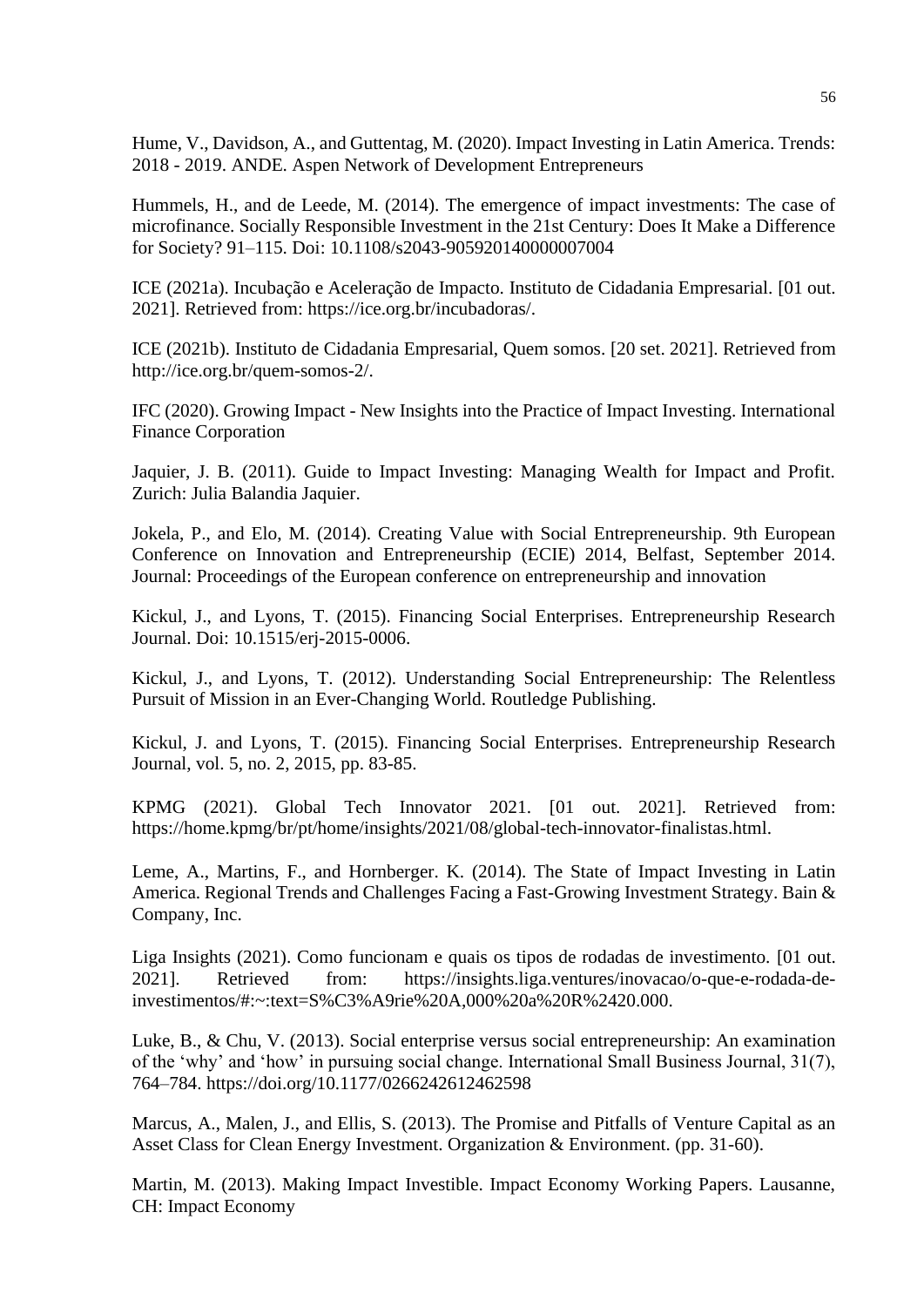Martin, M. (2020). The contemporary history of Impact Investing - An interpretive political economy perspective on the ecosystem. In: Social Aims of Finance Rediscovering varieties of credit in financial archives.

Morgan Stanley (2017). Sustainable Signals. New data from the individual investor. Morgan Stanley Institute for Sustainable Investing.

MSCI (2021). ESG 101: What is Environmental, Social and Governance? [07 jan. 2022]. Retrieved from: https://www.msci.com/esg-101-what-is-esg.

Nicklin, S. (2012). The Power of Advice in the UK Sustainable and Impact Investment Market. Bridges Ventures Research.

O'Donohoe, N., Leijonhufvud, C., and Saltuk, Y. (2010). Impact Investments: An emerging asset. J. P. Morgan Global Research.

Oppenheimer, F. (2014). Impact investing: Portfolio company selection in Latin America.

Palandjian, T., Giddens, M., Sanches, P., O'Brien, J. J., Mruthyunjaya, V., Heidemanns, L., and Swaminathan, S. (2010). Investing for impact: Case studies across asset classes. London/Boston, MA: Bridges Ventures/The Parthenon Group. [01 out. 2021]. Retrieved from: https://www.bridgesfundmanagement.com/wp-content/uploads/2017/10/Investing-for-Impact-Case-Studies-Across-Asset-Classes.pdf.

Petrella, F. and Richez-Battesti, N. (2014). Social entrepreneur, social entrepreneurship and social enterprise: semantics and controversies. Journal of Innovation Economics & Management, 14, 143-156. https://doi.org/10.3917/jie.014.0143

Phenix Capital (2019). Impact Investing, What is it? [19 set. 2021]. Retrieved from: https://www.phenixcapitalgroup.com/what-is-impact-investing.

PIPE (2021). 3o Mapa de Negócios de Impacto. Relatório Nacional 2021.

PIPE Social (2020). Scoring de investimentos de impacto. Entendendo a jornada de seleção de negócios e os critérios praticados no mercado brasileiro. [01 out. 2021]. Retrieved from: https://pipelabo.com/ferramentas/scoring-de-investimento-de-impacto-2020/.

Radjy, T., and Cejnar, N. (2010). Impact finance survey 2010. Zurich: AlphaMundi.

Renneboog, L., Horst, J. T., and Zhang, C. (2008). Socially responsible investments: Institutional aspects, performance, and investor behavior. Journal of Banking & Finance, 32(9), 1723-1.

Roundy, P., Holzhauer, H., and Dai, Y. (2017). Finance or philanthropy? Exploring the motivations and criteria of impact investors. Social Responsibility Journal, 13.

Sandberg, J., Juravle, C., Hedesström, T. M., and Hamilton, I. (2009). The heterogeneity of socially responsible investment. Journal of Business Ethics, 87(4), 519–533.

Silby, W. (2011). Impact Investing: Frontier Stories. Innovations: Technology, Governance, Globalization, MIT Press, 6(3), pp. 3-8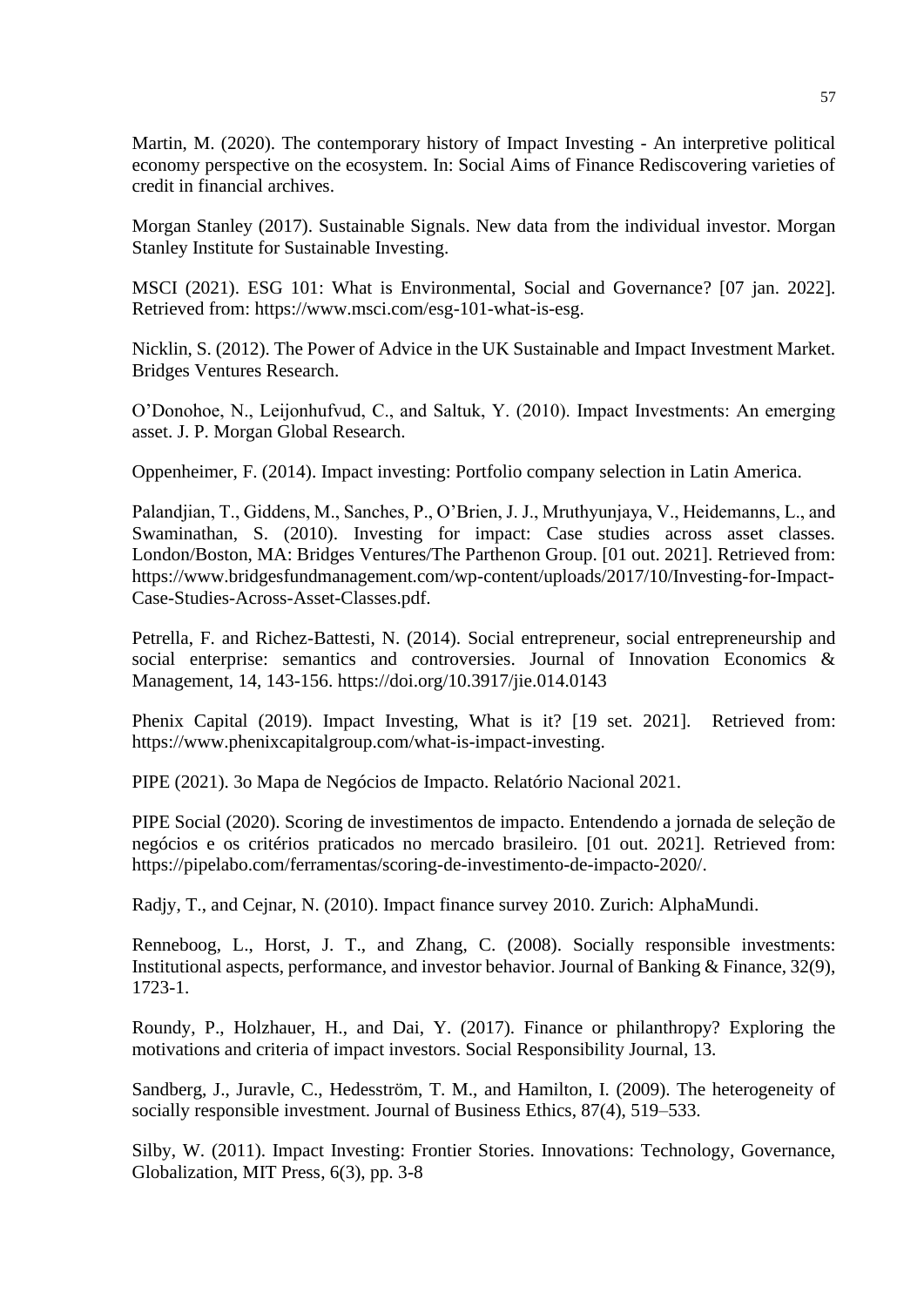Silby, W., and Nicholas, J. (2015). Angel Impact Investing. World Scientific Book Chapters, in: John May & Manhong Mannie Liu (ed.), Angels without Borders Trends and Policies Shaping Angel Investment Worldwide, chapter 4, pp. 33-41, World Scientific Publishing Co. Pte. Ltd.

Spiess-Knafl W., and Achleitner AK. (2012). Financing of Social Entrepreneurship. In: Volkmann C., Tokarski K., Ernst K. (ed.), Social Entrepreneurship and Social Business. Gabler Verlag. Doi: 10.1007/978-3-8349-7093-0\_8

Spiess-Knafl, W., and Scheck, B. (2017). Impact investing: Instruments, mechanism and actors. Palgrave. Doi: 10.1007/978-3-319-66556-6

Taulli, T. (2012). Raising Capital. In: How to Create the Next Facebook. Apress, Berkeley, CA. Doi: 10.1007/978-1-4302-4648-0\_4

The Bridgespan Group (2018). What Is Impact Investing and Why Should You Care?. [01 out. 2021]. Retrieved from: https://www.bridgespan.org/insights/library/impact-investing/what-isimpact-investing.

The ImPact (2017). Navigating Impact in Brazil. Impact Investing in Brazil: A primer for families

The Official Journal of the European Union (2013). Official Journal of the European Union, L 176. 27 June 2013

The Rockefeller Foundation and The Goldman Sachs Foundation. (2003). Social impact assessment: a discussion among grantmakers.

Tides (2011). Impact investing field scan: Landscape overview and group profiles. San Francisco, CA: Tides.

U.S Chamber of Commerce (2020). What Is Social Entrepreneurship? 5 Examples of Businesses with a Purpose. [10 jan. 2022]. Retrieved from: https://www.uschamber.com/co/start/startup/what-is-social-entrepreneurship.

Venugopal, S., and Srivastava, A. (2012). Glossary of Financing Instruments in: Moving the Fulcrum - A Primer on Public Climate Financing Instruments Used to Leverage Private Capital. World Resources Institute.

Volkmann, C. K., Tokarski, K. O., and Ernst, K. (2012). Background, Characteristics and Context of Social Entrepreneurship. In Social Entrepreneurship and Social Business. Doi 10.1007/978-3-8349-7093-0\_1

Weber, O. (2016). Introducing Impact Investing. In Routledge handbook of social and sustainable finance, edited by O. M. Lehner. Oxford, UK: Routledge, Taylor Francis Group. doi: 10.4324/9781315772578.ch6

Wei-Skillern, J., Austin, J., Herman, L., and Stevenson, H. (2007). Entrepreneurship in the Social Sector. SAGE Publications.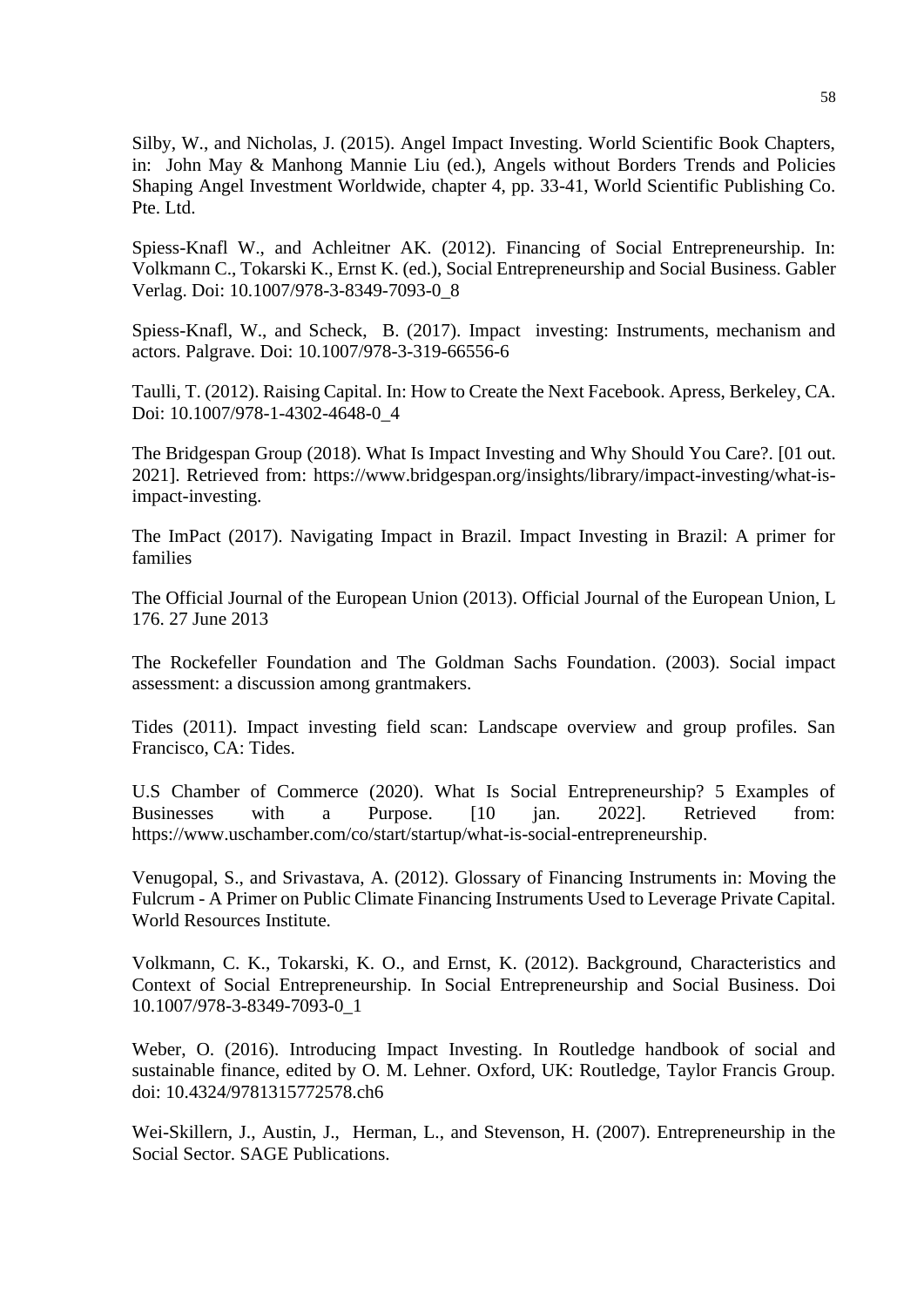Wilson, K., and F. Silva (2013). Policies for Seed and Early Stage Finance: Findings from the 2012 OECD Financing Questionnaire. OECD Science, Technology and Industry Policy Papers, No. 9, OECD Publishing

Workspace UK (2021). Raising money from friends and family. [07 out. 2021]. Retrieved from: https://www.workspace.co.uk/content-hub/business-insight/raising-money-from-friends-andfamily.

World Economic Forum (2013a). From Ideas to Practice, Pilots to Strategy Practical Solutions and Actionable Insights on How to Do Impact Investing. A Report by the World Economic Forum Investors Industries.

World Economic Forum (2013b). From the Margins to the Mainstream Assessment of the Impact Investment Sector and Opportunities to Engage Mainstream Investor. World Economic Forum. Deloitte Touche Tohmatsu. September 2013.

Young, D. R. (2007). A unified theory of social enterprise [Working Paper 07-01]. Andrew Young School of Policy Studies, Atlanta: Georgia State University.

Yunus (2021). [01 out. 2021]. Retrieved from: https://www.yunussb.com/about-us.

Zhou, M. (2021). ESG, SRI, and Impact Investing: What's the Difference? [05 Jan. 2022]. Retrieved from: https://www.investopedia.com/financial-advisor/esg-sri-impact-investingexplaining-difference-clients/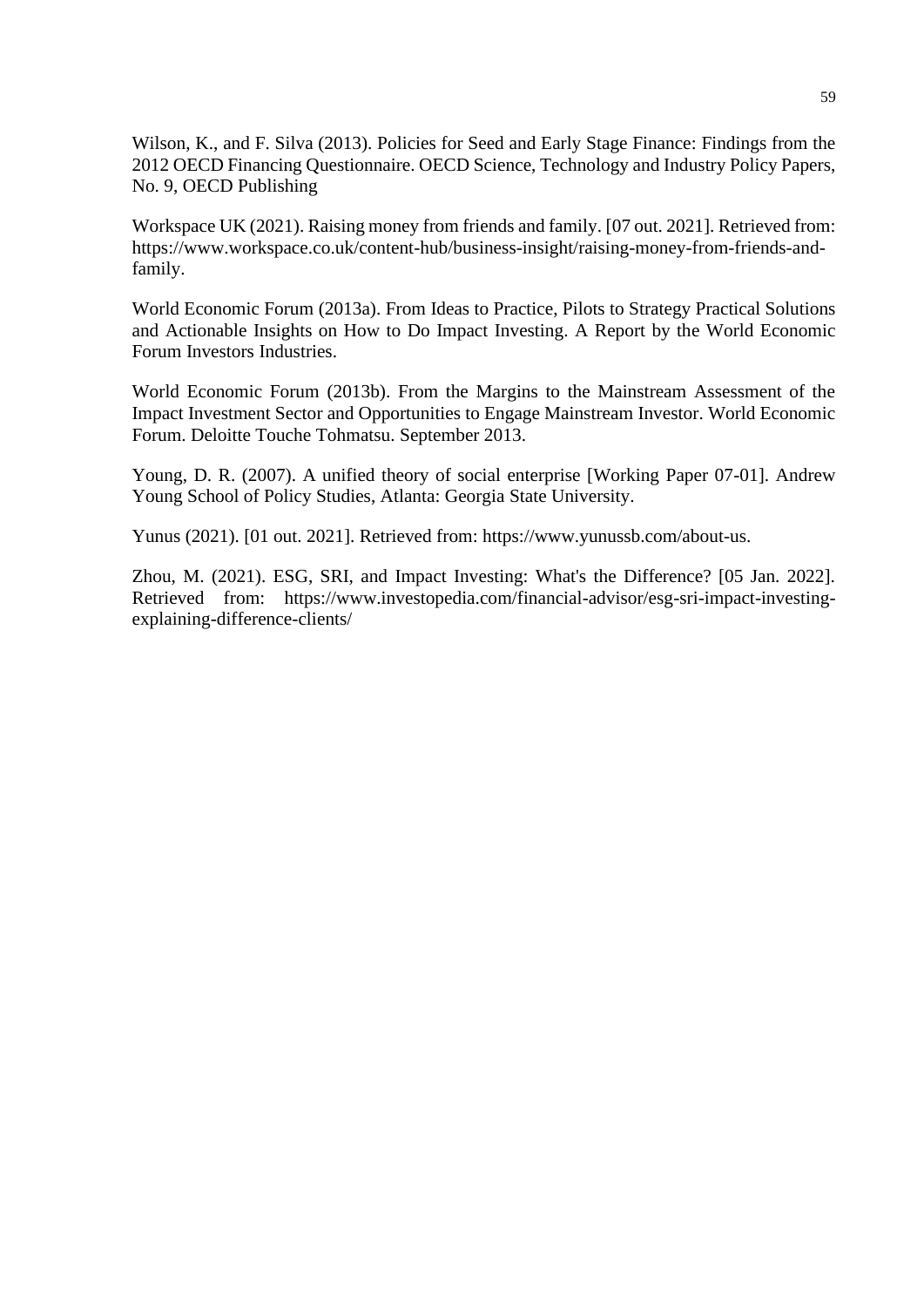# **Appendix 1 - Interview questions**

# 1<sup>st</sup> Section: (Pre) Due diligence process

- 1. How long are you receiving investments? In which stage of fundraising?
- a. Entry and exit strategies.
- b. From whom have you received investments? Were they impact funds?
- c. Do you know if they had "impact" public positioning?
- d. Did/Do you have any preference over receiving from an impact fund or a traditional fund?
- 2. How did each investor find out about your venture?
- a. What made the most sense for you to have them as investors?
- 3. Which type of fund invested in your venture first? Impact or traditional? Was there any influence in this order to accept or refuse any investor proposal?
- 4. Was the information requested by investors in this initial selection stage different?
- a. Has the impact of your business been addressed? In what way?
- 5. Was there a structured process to assess social impact in the pre-investment stage or not? t
- a. If so, what were the tools, framework or methodologies used?
- 6. Did you perceive any difference on the format, social atmosphere and dynamics of the meetings prior to the investment? In what way?
- 7. There was a concern in getting to know the management team, the business proposal, and the impact proposal? What would you say was the weight put in each one of them?
- 8. Was there any support from the fund in building the impact thesis (change of theory)?
- a. How did dynamic happen?

# 2<sup>nd</sup> Section: Formalizing the support

9. Regarding impact indicators: how was the definition (process) to monitor the impact? a. Traditional funds had this in agenda?

10. Did the impact measurement mature when the business evolved?

- a. In which way?
- b. Has any type of tool or methodology been updated to manage and measure impact? Why?
- 11. How are the (operational and impact) indicators reported for each fund?
- a. They are in the same report?
- b. Is there any separated block for impact indicators?
- c. What are the tools used? Dashboard?
- 12. Exit strategies have been defined?
- a. How were these strategies established and what were the main differences between those of the traditional fund and impact funds?